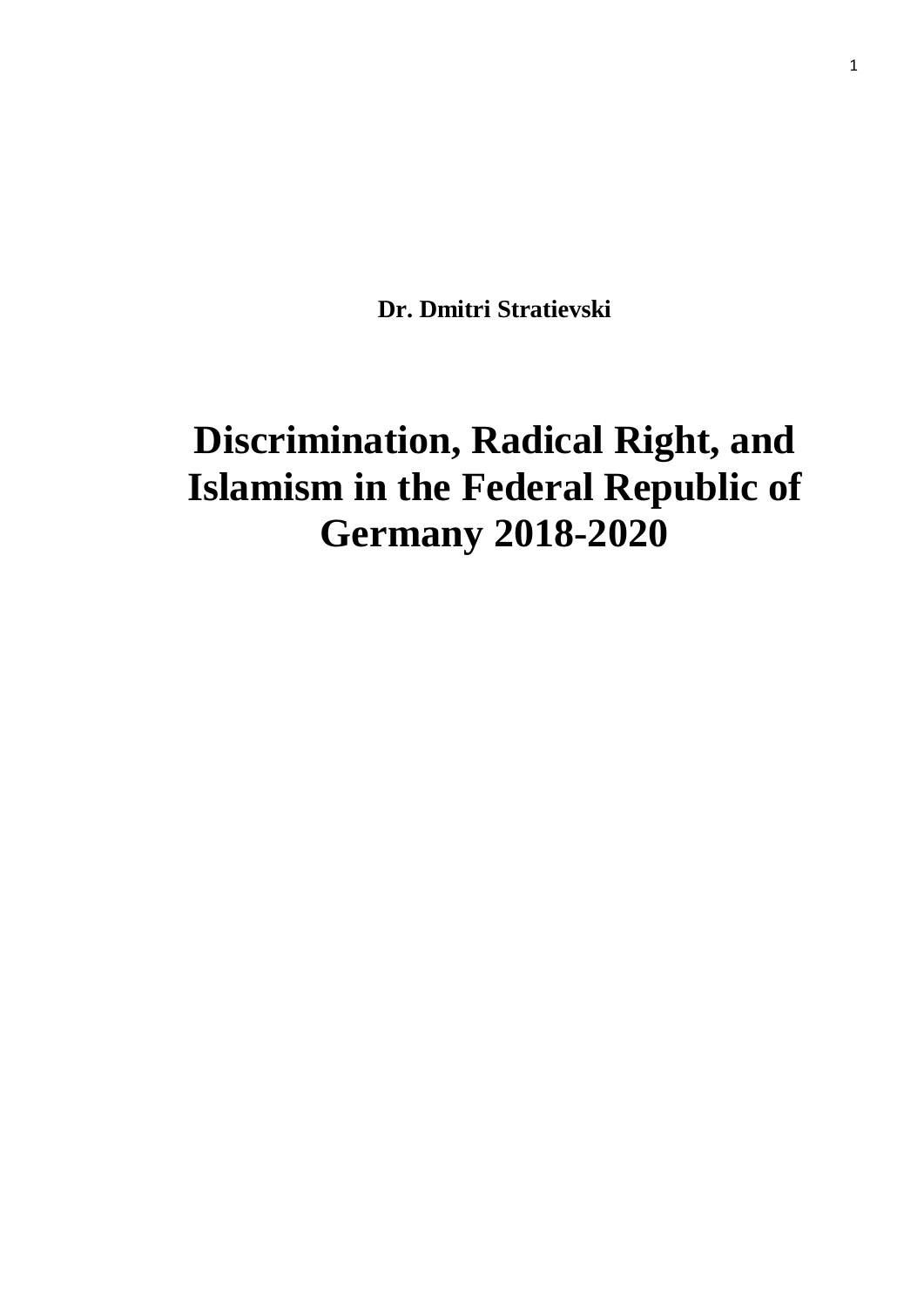*Author: Dr. Dmitri Stratievski, PhD, political scientist, historian, member of the Board of Commission "Strategies against the Right" (since 2014), author of numerous publications on radicalism in German society, head of the Berlin register for documentation of right-wing extremism and discrimination in the Stäglitz-Zehlendorf district of Berlin (2016-2017), member of the Berlin district parliament of Stäglitz-Zehlendorf (since 2018)*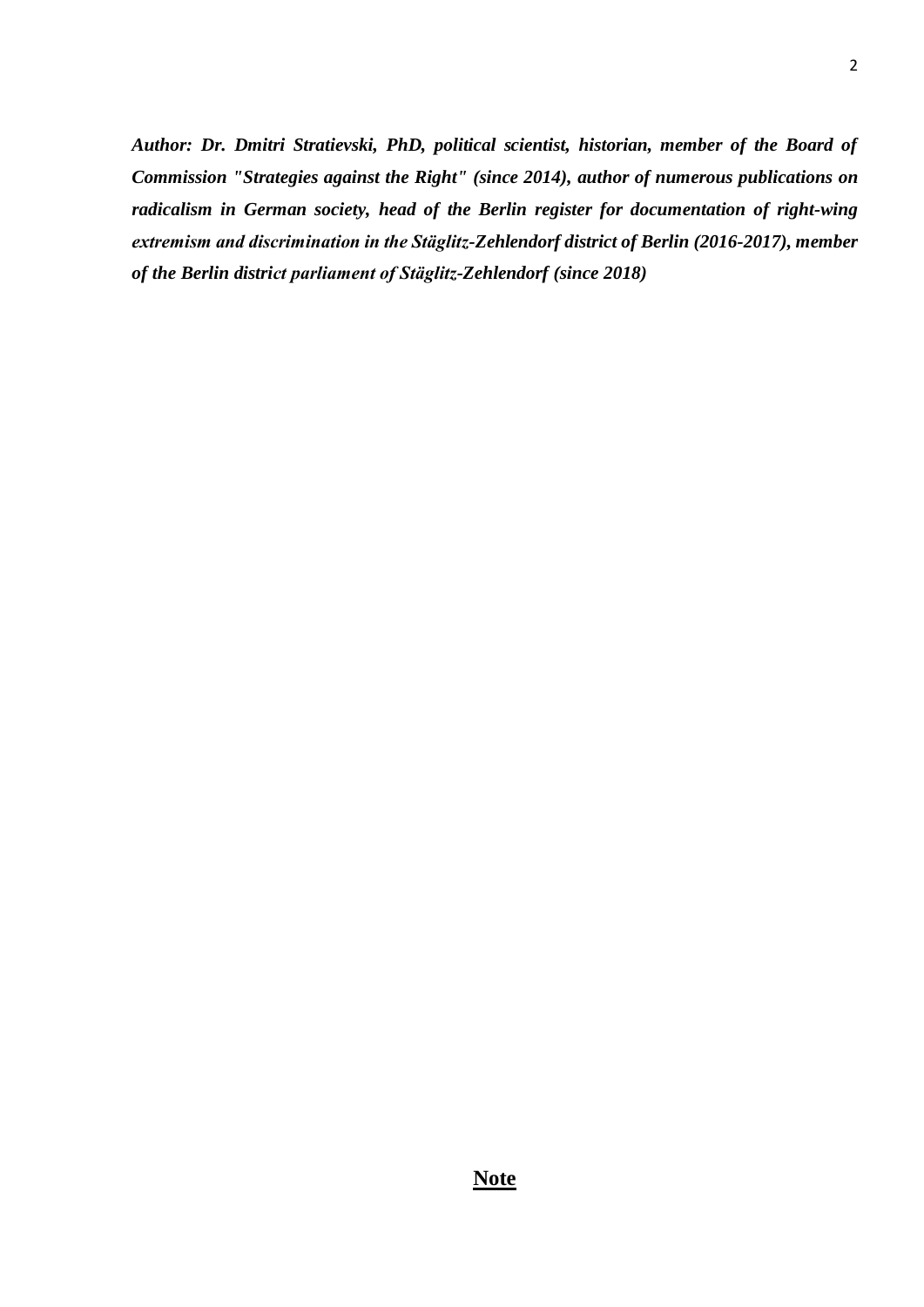This report considers the three-year time period 2018-2020. This is due to both the inertial trends in German society, the somewhat lengthy reaction of society and representatives of the legislative and executive branches to certain events, and the considerable time required for cases in German courts, bills in national and regional parliaments, and the development of individual bylaws to implement the decisions made.

# **I. Changes in the law and in the actions of the executive branch during the period under review**

# **Preventing Discrimination and Protecting the Rights of Minorities**

The General Equality Act (Allgemeines Gleichbehandlungsgesetz, AGG)<sup>1</sup> is the central law of the Federal Republic of Germany that protects the rights of minorities and prohibits discriminatory practices. It was passed in 2006 and replaced the Employee Protection Act (Beschäftigungsschutzgesetz, BeschSchG), which had been in force since 1994. While the previous law interpreted the concept of discrimination very narrowly and reduced it exclusively to verbal or physical sexual violence in the workplace, the current legal act explains much more broadly what discrimination is and prohibits it: "Any disadvantage based on race, ethnicity, sex, religion, worldview, disability, age, or sexual identity is not permitted and must be suppressed" (§1). The law in many of its tenets is the national implementation of the four main European Parliament regulations (2000/43/EG, 2002/73/EG, 2004/113/EG and 2007/78/EG) regulating the fight against racism, equality in the workplace and at home, and gender equality. The main lobbyists for the law have been and continue to be the political parties SPD, the Greens and the Left, the women's associations of the Federal Republic of Germany, the German Lesbian and Gay Association (LSVD), trade unions and organizations defending the rights of people with disabilities. In this way, the law is supported by representatives of the interests of discriminated groups. **Migrant organizations in Germany also generally expressed their support for the AGG, although they did not participate as actively in the socio-political debate.** This is due to the fact that such organizations are structurally very different. While some of them, particularly in the state of Berlin, have existed for a long time, have sufficient resources for expertise, and have

<sup>1</sup> <https://www.gesetze-im-internet.de/agg/>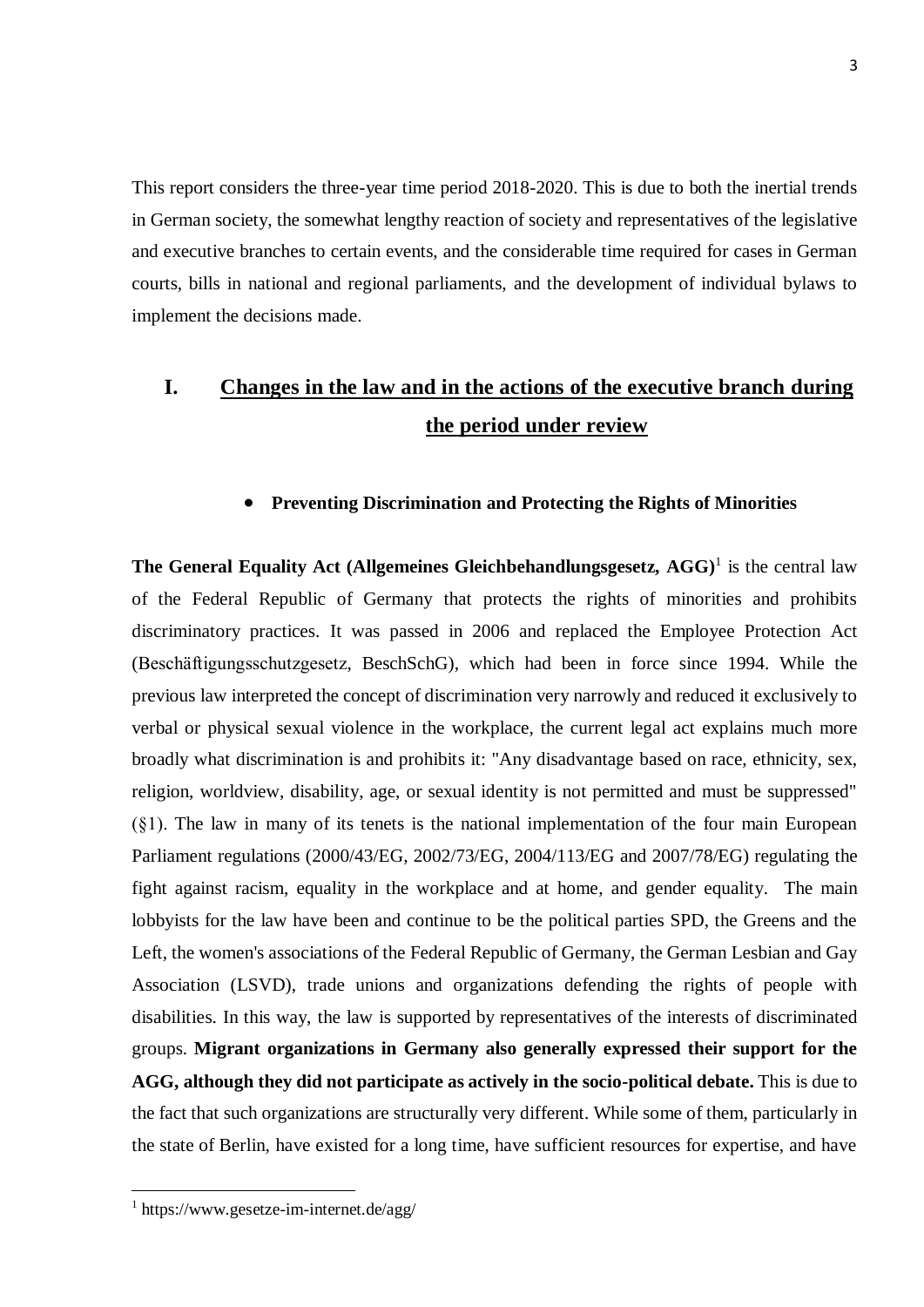established contacts with politicians and the media, some others were still politically weak, small in number, and focused their work on the preservation of national culture and practical assistance to migrants at the time the law was discussed.

#### **At the same time, there are many voices in society calling for changes and additions to the**

**AGG.** The Federal Republic of Germany is a federation with very broad powers of the Länder. Therefore, the center for the development of changes and additions to the AGG has traditionally been the regional organizations for combating discriminatory manifestations. In 2018. The Anti-Discrimination Network Hesse published specific proposals to expand the list of discriminatory practices. In particular, the following types of discrimination not mentioned in the law were named here:

1. Social origin and social status, including difficulties in confirming education obtained abroad, preferences for holders of a higher educational level without good reason dictated by the situation in the company, illiteracy, dialect.

2. Health status: chronic illnesses that do not result in disability, intellectual ability.

3. Discrimination due to refugee status, foreign citizenship, negative prospects for extension of residence permit in the Federal Republic of Germany.

4. Receipt of social benefits in the past.

5. Intra-German regional origin, e.g. from East Germany.

6. Family status, including the need to care for children and/or sick relatives, raising children without a partner/spouse.

7. Appearance: weight, height, tattoos, scars.

8. Place of residence within the boundaries of the locality: so-called "disadvantaged neighborhoods," docking with public transportation, social structure, noise pollution, such as those living near the airport. A number of suggestions were also made to replace or clarify concepts used in the text of the law, such as "native language" or "sexual violence. In addition, the need for greater involvement in the work of the Councils for Foreigners and the Integration Councils was noted. Finally, human rights activists pointed to a number of bureaucratic barriers to the effective implementation of the AGG.<sup>2</sup> In another large German federal state, North Rhine-Westphalia, the anti-discrimination organization ARIC-NRW e. V. held two information events in 2019 involving residents with a migration background. During the discussions, it was found that migrants are

<sup>&</sup>lt;sup>2</sup> https://www.netzwerk-gegen-diskriminierung-hessen.

de/fileadmin/Dokumente/Ja\_zur\_Vielfalt\_2018/Forderungen\_des\_Netzwerks\_gegen\_Diskriminierung\_H essen\_14.06.2018.pdf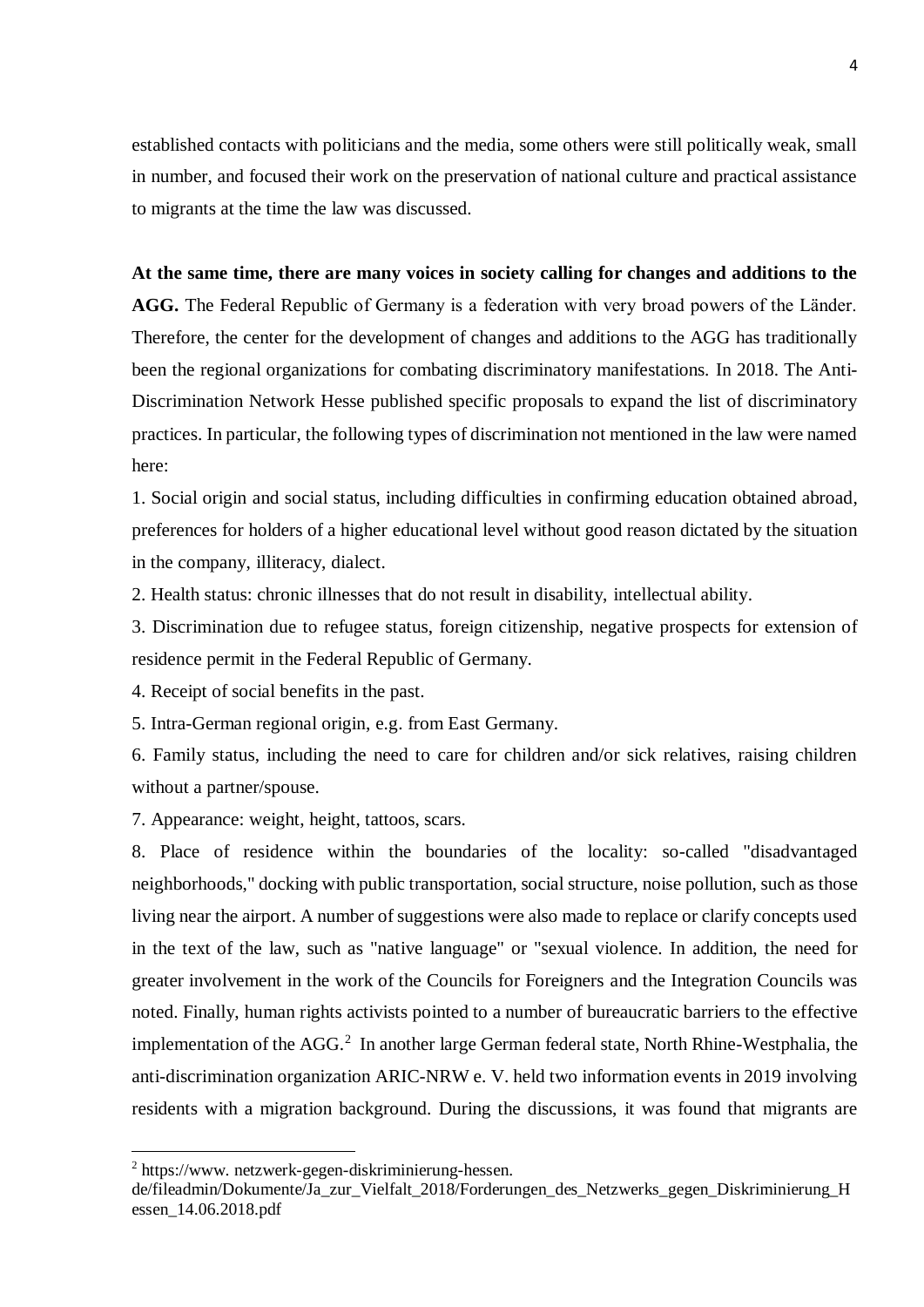mostly unaware of this law. Those who are informed about the AGG were skeptical about its application in practice, believing that discrimination in Germany is a "fact" and that it is difficult or even pointless to fight against it. A number of event guests gave examples of situations at school, kindergarten, at the Aliens' Registration Office and in the workplace, and were not able to determine for themselves whether there was an element of discrimination in the actions of those responsible.  $3$ 

**Despite the criticisms voiced, the AGG has remained without meaningful changes since 2013**  (Only minor editorial changes were made to §8 in 2013 regarding discrimination in the frame of the employment process in the form of unequal requirements for employees.)

Germany's federal structure allows state lawmakers to pass meaningful laws without federal approval. In **June 2020,** the local governing coalition of the SPD, the Greens, and the Left Party **in Berlin passed the "Berliner Landesantidiskriminierungsgesetz" (Berliner Landesantidiskriminierungsgesetz)** with the votes of the local governing coalition of the SPD, the Greens, and the Left Party. **(Berliner Landesantidiskriminierungsgesetz, LAFG) was passed**. <sup>4</sup> Even at the stage of its consideration in parliament, the bill provoked fierce public debate. The polarity of opinion persists to this day. The main lobbyist for the law, Justice Senator Dirk Behrend (Greens), regards the law as a major achievement and recognizes that even today there are people who are subject to domestic discrimination and need to be protected. Burkard Dregger, chairman of the CDU faction in the local parliament, considers the law pointless and takes a different view: "If someone feels discriminated against, they can go to court. The FDP faction continues to consider legal action to veto the application of the law. Criticism was also voiced at the highest level, by Horst Seehofer, head of the German Interior Ministry.<sup>5</sup> The main stumbling block in the law were two provisions: the delegation of authority to file a lawsuit to a public organization and the need for police officers to prove the absence of discrimination in their actions in the case of complaints. Opponents of the law (CDU/CSU and FDP deputies and ministers at various levels and police trade unions) believe that this rule violates the presumption of innocence of a policeman, forcing him to look for excuses for his actions within the limits of the law as well. Some state interior ministers and local police chiefs have emotionally stated that they refuse to

<sup>3</sup> http://www.nrwgegendiskriminierung.de/de/servicestellen-

fuerantidiskriminierungsarbeit/archiv/news/news-lesen/infoveranstaltung-zur-ad-beratung-und-zumagg.html

<sup>4</sup> https://www.berlin.de/sen/lads/recht/ladg/materialien/

<sup>5</sup> https://www.rbb24.de/politik/beitrag/2020/06/berlin-agh-abgeordnetenhaus-antidiskriminierung-gesetzladg.html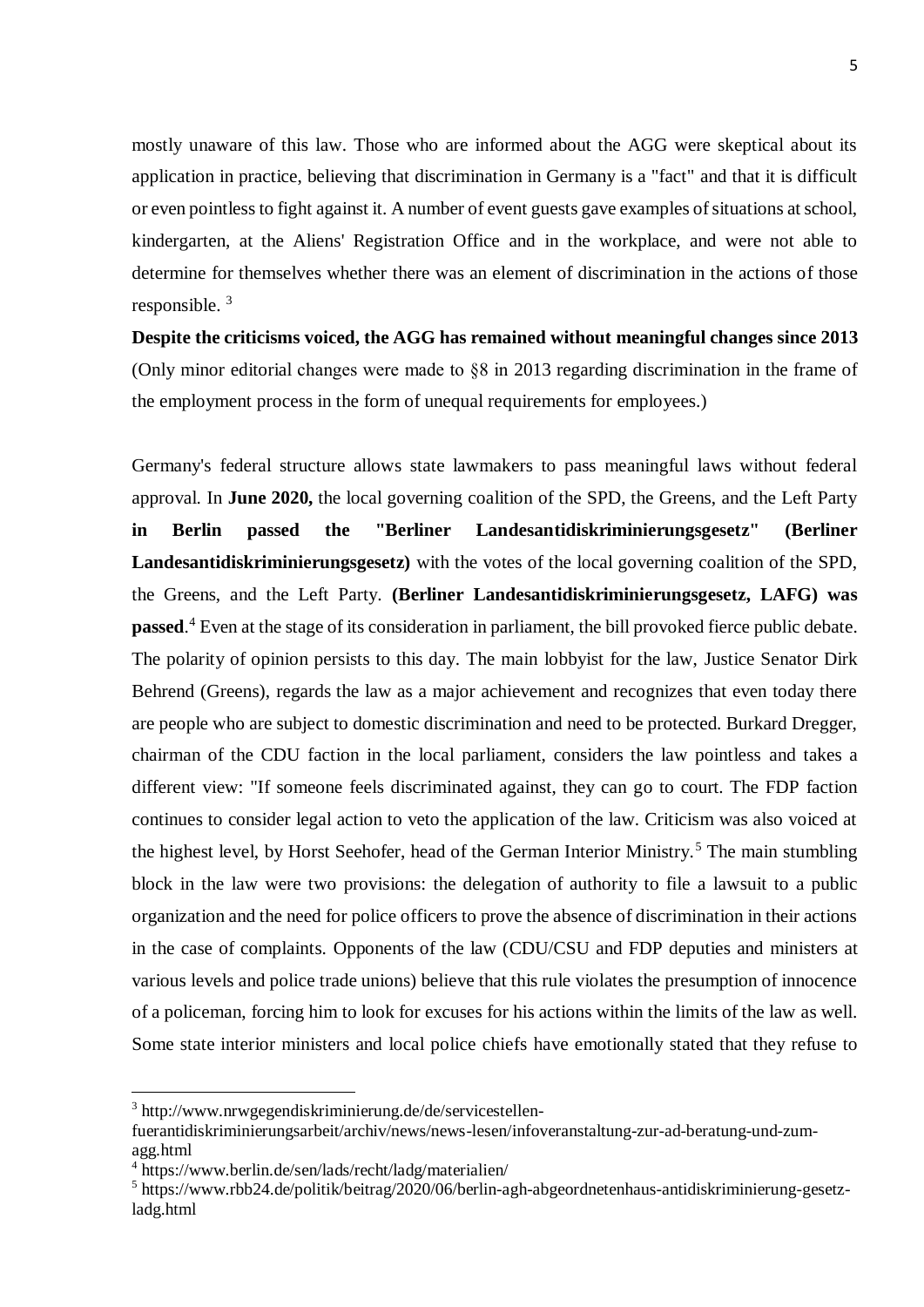send police units to the capital of Germany to help the Berlin law-enforcement authorities, because they do not want to create complicated legal situations for their subordinates. Supporters of the law (representatives of the ruling Berlin coalition, specialized expert commissions and migrant organizations) reject the criticism and see no reason for concern. Police operations are filmed on camera. The video serves as proof of the lawful or unlawful actions of a law enforcement officer. Most police officers work within the law, including in stressful situations.

**References to the prohibition of discriminatory practices can be found in the constitutions of all the federal states**. The principle of equality according to various criteria is most clearly laid down in the Basic Law of Berlin, Brandenburg, Bremen, Thuringia, Saarland, and Hesse. The above was adopted earlier than in the period under consideration.

Discussions about the need for legislative change in the field of protection against discrimination and related attempts at legislative change were not limited to "profile" laws. **In September 2019, the FDP, Green, and Left factions in the Bundestag introduced a bill to amend Article 3, Part 3 of the Basic Law of the Federal Republic of Germany to include the concept of "sexual identity.**<sup>6</sup> This article lists the grounds on which a person cannot be discriminated against, such as gender, origin, race, language, place of birth, religious or political outlook.<sup>7</sup> The bill was supported by civic organizations such as the German Lesbian and Gay Association (LSVD).<sup>8</sup> In the text of the bill, the deputies referred to the experience of several Federal Länder, whose constitutions already include sexual identity as a criterion for equality. The law was passed to the Legal Committee in its first reading. In February 2020 hearings were held, at which invited experts expressed their views on the initiative. The majority of academics and public figures who expressed their opinions approved of the planned change: "Discrimination remains a sad reality" (Prof. Ulrike Lemke, Humboldt University Berlin), "The addition to the prohibited practices of discrimination is welcome" (Dr. Petra Vollmar-Otto, German Institute for Human Rights), "Clarity and protection of people living in same-sex unions is necessary" (Prof. Anna Katharina Mangold, European University of Flensburg).<sup>9</sup> The law has not yet been passed.

 $6$  https://dip21.bundestag.de/dip21/btd/19/131/1913123.pdf

<sup>7</sup> https://www.bundestag.de/gg

<sup>&</sup>lt;sup>8</sup> https://www.lsvd.de/de/ct/1835-quot-Die-Einfuegung-des-Merkmals-sexuelle-Identitaet-wuerde-einen-Anfangsfehler-unseres-Grundgesetzes-korrigieren-quot

<sup>9</sup> https://www.bundestag.de/dokumente/textarchiv/2019/kw45-de-sexuelle-identitaet-664910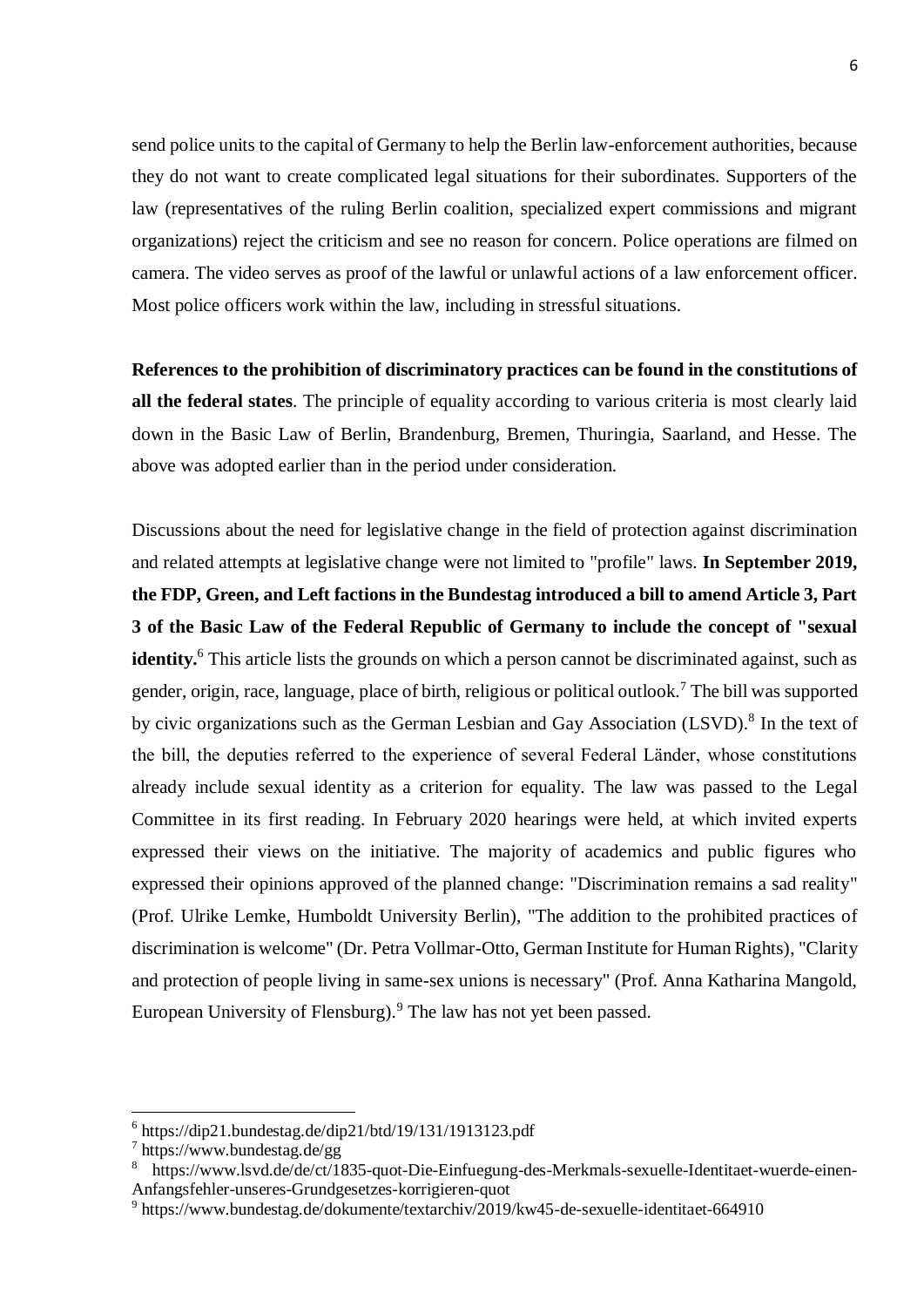Also under consideration is the possibility of removing the concept of "race" from Article 3 of the Basic Law of the Federal Republic of Germany (listing the criteria according to which no discrimination can be tolerated). The argument of the proponents of change: the definition of "race" is outdated in itself and even racist. Modern science denies the existence of "races" as understood in the 18th and 20th centuries. In June 2020, the government expressed its agreement in principle (a statement by Minister of Justice Christine Lambrecht), the Green Party expressed its support.<sup>10</sup> Given the favorable position of the Left, the combined votes of the four factions in the Bundestag (the coalition, the Greens, and the Left) should be enough for such a change. At the same time, the process of changing the Basic Law of the country is traditionally very long. At this stage (November 2020), the Ministry of Justice and the Ministry of the Interior are preparing their concrete proposals. At the same time, the issue is already being considered in the upper house of the German parliament, the Bundesrat, where representatives of the Länder sit.<sup>11</sup>

**A number of recent legislative initiatives are not directly related to anti-discrimination practices, but are closely linked to them.** For example, in October 2020, the CDU/CSU factions submitted a draft law to parliament on a tougher and more consistent fight against sexual violence against minors. The law also includes measures to protect persons who have been sexually abused as minors and to stop discrimination against the victims in society.<sup>12</sup> Given that both factions represent parties in the governing coalition and have the necessary majority in the Bundestag, the law will be passed.

#### **Migration Law**

For the most detailed overview of federal legislative developments in this area for 2018-2019, see the Berlin Refugee Council website. Here you will also find the 2020 bills passed and pending, including new visa regulations in connection with the COVID-19 pandemic, as well as critical comments and additions by lawyers, experts, trade union representatives, and NGO activists.<sup>13</sup> Also on the website you can follow the fate of individual, non-accepted bills, the conclusions of the specialized committees of the Bundestag, changes and additions made at the state level. **The main changes concerned improving the situation of refugees and asylum seekers seeking** 

<sup>&</sup>lt;sup>10</sup> https://www.tagesschau.de/inland/gruene-grundgesetz-rasse-streichen-103.html

<sup>&</sup>lt;sup>11</sup> https://www.tagesschau.de/inland/bundesrat-rasse-101.html

<sup>12</sup> https://dip21.bundestag.de/dip21/btd/19/237/1923707.pdf

<sup>&</sup>lt;sup>13</sup> https://fluechtlingsrat-berlin.de/recht\_und\_rat/asylg-2018/#gesetzgebung-asyl-aufenthalts-undsozialrecht-fuer-migrantinnen-und-fluechtlinge-20182019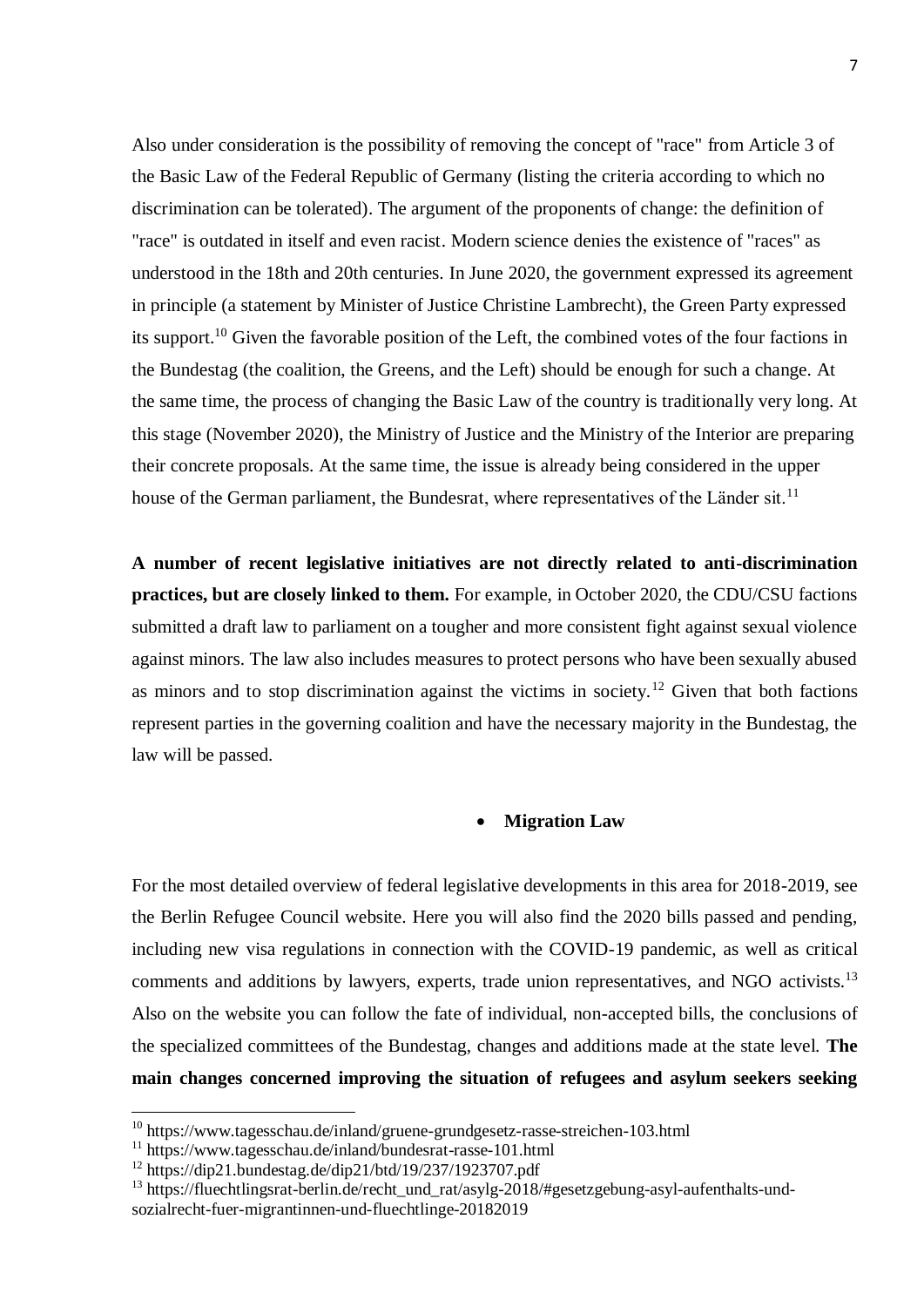**training or retraining, relaxing employment law, recalculating wage payments when calculating social benefits, simplifying the admission of highly qualified specialists to the German labor market, and implementing certain new EU regulations at the national level.**  Major migrant and human rights associations, as well as the most influential German public organization Pro Asyl, have traditionally criticized practically every legislative initiative in the Bundestag, considering it either insufficient or formal, or only worsening the rights of asylum seekers and migrants. In this time period, too, there was criticism, but it was generally of a local nature and did not refer to legislative changes as a whole, but to individual provisions.

Due to the difficulty in the international movement of citizens as a result of pandemic restrictions**, the communication of unmarried couples and the entry of migrants who have already received a permit into the territory of the Federal Republic of Germany have been obstructed**. This affects ethnic German immigrants and, to a greater extent, Jewish immigrants from the former Soviet Union. The problems have been overcome by a special decision of the Ministry of Internal Affairs of Germany.<sup>14</sup> There was also a change in the rules of the Ministry of Interior concerning the legal status of bi-national couples who had not married and wished to visit their partner. The innovation allows for proof of acquaintance prior to the pandemic, for example through proof of meetings (travel documents or a border crossing stamp), not only in Germany, but also in other countries of the world, which greatly simplifies the situation for this category.<sup>15</sup> This decision was preceded by a public social media campaign "love is not tourism.

At the state level, regulations have been passed regarding the legal status of refugees. These types of rules do not require legislative changes and can be regulated within the competence of the executive branch. In December 2019, for example, **the Ministry of the Interior of Brandenburg extended special rules for the family reunification of Syrian nationals and also made it easier for persecuted members of the Christian minority living in Arab states to obtain asylum.** <sup>16</sup>

<sup>14</sup> https://www.schengenvisainfo.com/news/de/judische-zuwanderer-konnen-nun-trotz-covid-19 einreisebeschrankungen-wieder-nach-deutschland-einreisen/

<sup>&</sup>lt;sup>15</sup> https://www.spdfraktion.de/presse/pressemitteilungen/bundesinnenministerium-lenkt-endlichloveisnottourism?fbclid=IwAR0LTH\_O8umNBs6EKj7\_NmG2VUL0dnn-

pfEDuQB4redhbdlUf1uZ\_wZ9fDI

<sup>&</sup>lt;sup>16</sup> https://www.maz-online.de/Brandenburg/Brandenburg-verlaengert-Aufnahmeprogramm-fuer-syrische-Fluechtlinge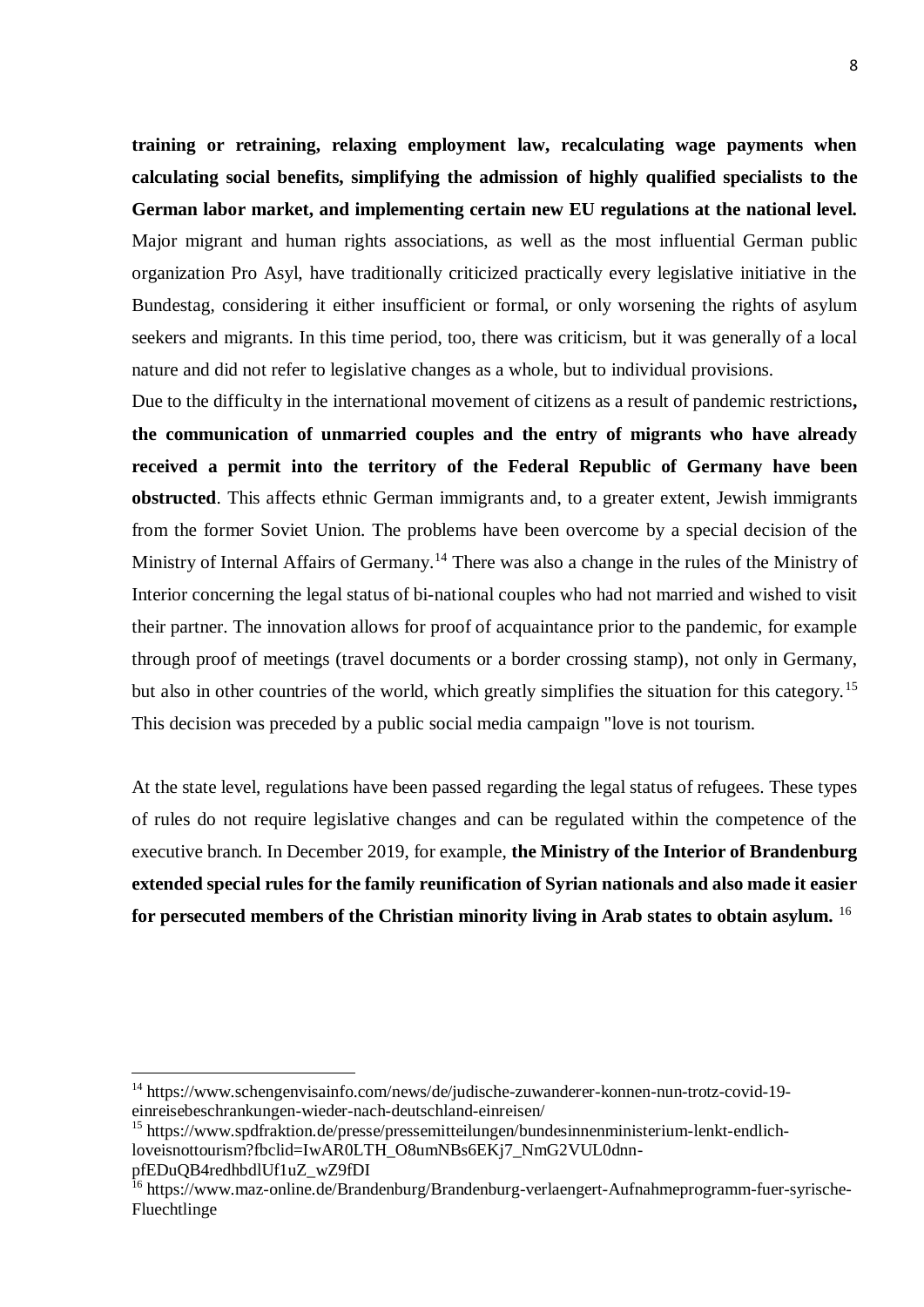#### **Combating Hate Crimes. A new structuring of the fight against Islamism.**

In assessing the legal framework for hate crimes, it is necessary to take into account the involvement of various areas of law. The German Criminal Code (Strafgesetzbuch, StGB)<sup>17</sup> regulates the degree of responsibility for the crime committed (murder, murder committed by prior conspiracy, attempted murder, terrorism, establishing a terrorist organization, financing terrorist activities, bodily injury of various severity, etc.). The judge considers the potential dangerousness of the defendant, including his ideological postulates that may lead to further crimes, when reviewing the case. The punishment for terrorism with any ideological motivation is recorded in Sections 129a, 129b, 89a, 89b, 89c and 91.

At the end of November 2020. **The federal government published a new plan to fight rightwing extremism and racism**. More than one billion euros will be allocated for the period 2021- 2024 to combat these manifestations. A separate sum of 150 million euros will be added to the 2021 budget line. Four main directions of work have been found expedient: **1. Raising public awareness, strengthening of interaction between state structures and NGOs, 2. Preventive measures, 3. 4. recognition of successes of members of society with a migration background.**  <sup>18</sup> The Plan consists of 89 different measures, both aimed at combating specific phenomena such as antiziganism, racism, anti-Semitism, etc., and in the form of specific programs (educational, aimed at the integration and increased representation in public service of people with a migration background, youth, increasing media competence, etc.). The plan defines the ministries and agencies responsible for the implementation of individual measures.<sup>19</sup>

At the same time, there are legal prohibitions on the use of symbols and salutes denoting adherence to the ideology of the "Third Reich. These articles are also present in StGB: "Dissemination of propaganda materials and use of symbols or signs of anti-constitutional organizations" (Art. (Art. 86 and 86a) and "Incitement to ethnic hatred" (Art. 130). In addition, the executive branch is competent to issue a list of prohibited "anti-constitutional symbols," usually related to the period of National Socialism, but which also includes the symbols of contemporary far-right extremist

 $17$  https://www.gesetze-im-internet.de/stgb/

<sup>18</sup> https://www.bundesregierung.de/breg-de/aktuelles/kabinett-rechtsextremismus-1819828 19

https://www.bundesregierung.de/resource/blob/997532/1819984/4f1f9683cf3faddf90e27f09c692abed/20 20-11-25-massnahmen-rechtsextremi-data.pdf?download=1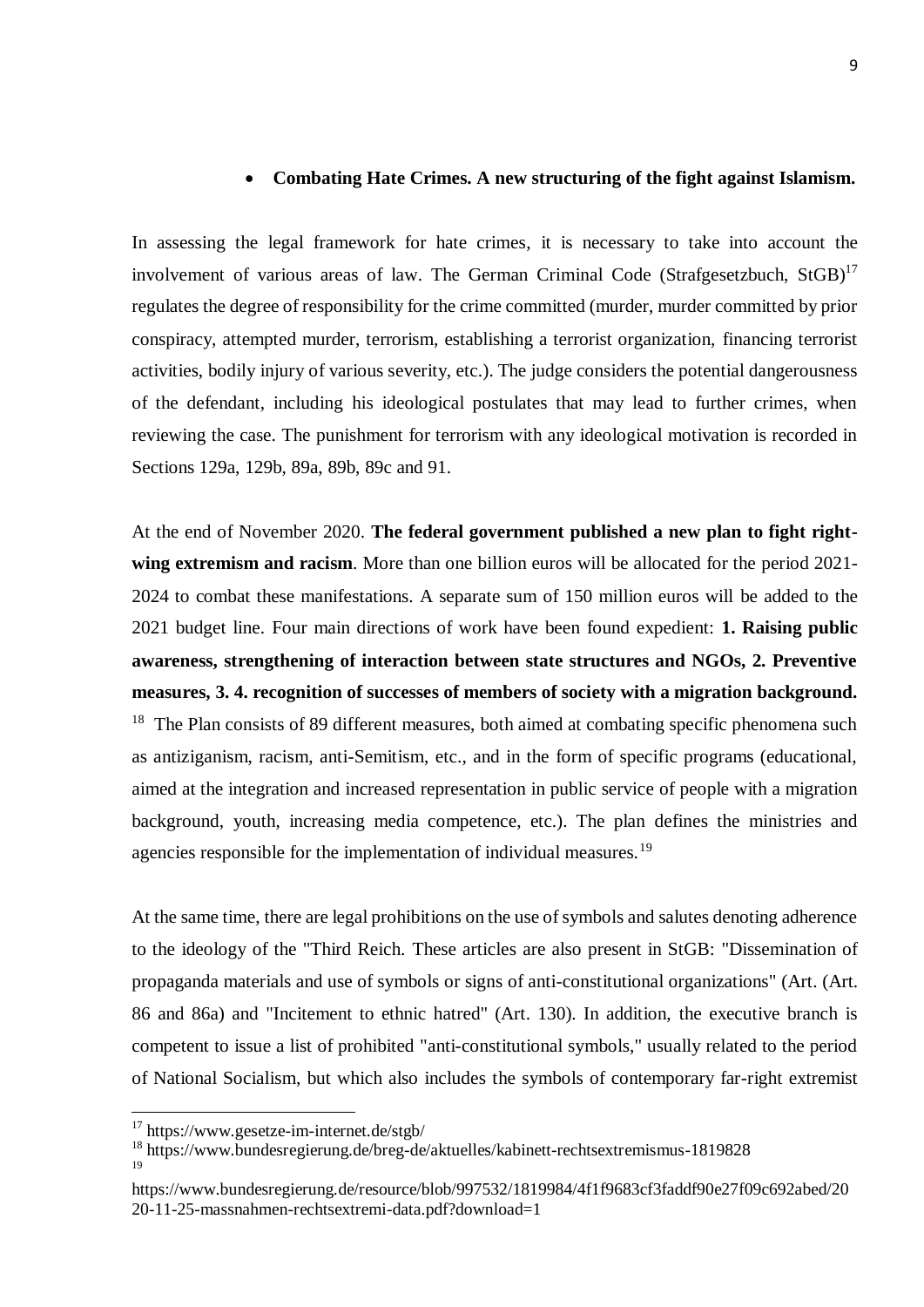organizations. Lists exist at both the federal and state level and are constantly being added to. For example, the "Imperial Military Flag" (the flag of the armed forces of the German Empire until 1921) was not officially banned until recently. Extreme right-wingers use it at demonstrations as a symbol of commitment to their ideology, for fear of displaying Third Reich flags, swastikas or SS runes, which should be punished immediately. In the fall of 2020, the process of banning this symbol as well began, including as a reaction to its mass appearance in 2019-2020 and the symbolic "storming of the Reichstag" carried out in August 2020 on the steps of the Reichstag building by supporters of extreme right-wing movements in protest against the restrictions due to the COVID-19 epidemic. In Bremen, the "Imperial Flag" has already been declared unconstitutional, and Berlin is next in line.<sup>20</sup> Voices are being heard in favor of a federal-wide ban.<sup>21</sup> This demand is supported by a number of German historians.<sup>22</sup> The obstacle to the immediate banning of the flag is that it exists in various variations, with slight changes in the color scheme and the Iron Cross. All possible variations should be spelled out in law. At the same time, some members of state parliaments do not see the "Imperial Flag" as an obvious right-wing extremist symbol and believe that even "dubious expression" is part of democratic pluralism. <sup>23</sup>

In addition to right-wing radical symbols and organizations, Islamist associations and symbols are banned. The constitutional protection office (Bundesverfassungsschutz, BfV) informs about this on its website. The last ban was issued in March 2020 against Hizbollah.<sup>24</sup> The state agencies publish brochures explaining what Islamism is, its methods, the difference between the world religion of Islam and extremism and "political Islam."<sup>25</sup> Separate information is intended for Muslim youth in order to prevent them from being drawn into Islamist structures, such as Salafists, who often show themselves as a special Islamic youth subculture (North Rhine-Westphalia Interior Ministry website).<sup>26</sup>

 $\overline{a}$ 

<sup>&</sup>lt;sup>20</sup> https://www.rbb24.de/politik/beitrag/2020/10/berlin-brandenburg-reichsflagge-reichskriegsflaggeverbot.html

<sup>21</sup> https://www.sonntagsblatt.de/artikel/familie/kommt-ein-verbot-von-reichskriegsflaggen

<sup>&</sup>lt;sup>22</sup> https://www.ndr.de/nachrichten/schleswig-holstein/Reichskriegsflagge-Historiker-nachdruecklich-fuerein-Verbot,reichskriegsflagge106.html

<sup>&</sup>lt;sup>23</sup> https://www.ndr.de/fernsehen/sendungen/schleswig-holstein\_magazin/Landtag-debattiert-ueber-das-Zeigen-von-Reichskriegsflaggen,shmag77420.html

<sup>&</sup>lt;sup>24</sup> https://www.verfassungsschutz.de/de/arbeitsfelder/af-islamismus-und-islamistischerterrorismus/verbotene-organisationen-islamismus

 $^{25}$  Example on the Mecklenburg-Vorpommern State Office website https://www.verfassungsschutz-

mv.de/static/VERF/Dateien/Broschueren/Broschre\_Islamistische\_Aktivitten\_erkennen.pdf

 $^{26}$ https://www.land.nrw/sites/default/files/asset/document/extremistischer\_salafismus\_als\_jugendkultur\_in ternet.pdf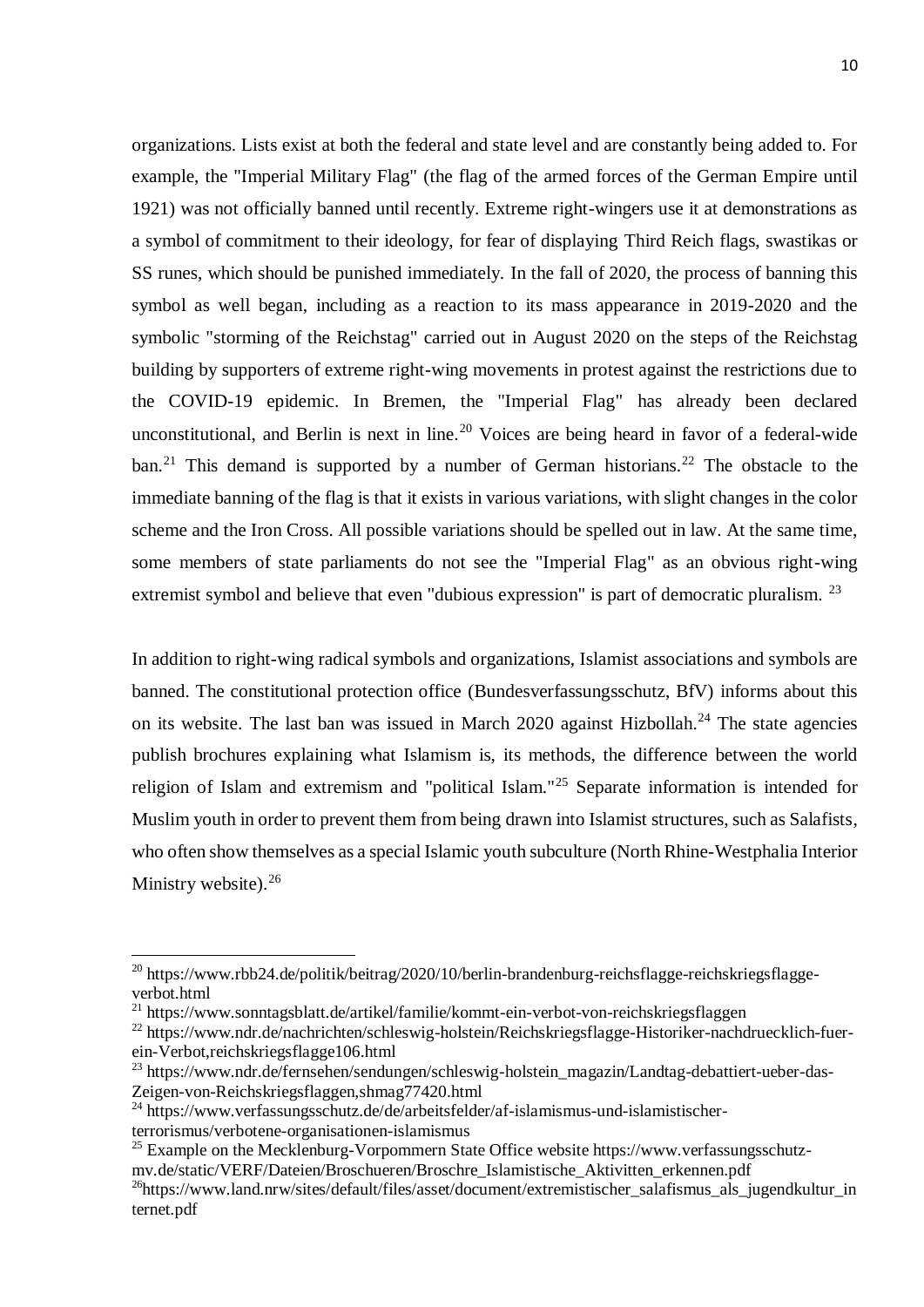In organizational terms, the Federal (Bundeskriminalamt, BKA) and Länder (Landeskriminalamt, LKA) Criminal Offices are in charge of combating hate crimes, along with the offices for the protection of the Constitution. Within them there is a direction "politically motivated crime.<sup>27</sup> This direction is divided into four departments: right-wing radicalism, left-wing radicalism, crimes based on foreign ideology, and crimes based on religious ideology. An important structural step was **the creation by BKA in November 2019 of a single Islamist terrorism unit**<sup>28</sup>, based on the existing two working groups. By the end of 2020, BKA personnel should receive an additional 1,000 positions, some of which are reserved for the unit. Since its creation, the unit has kept the public informed (to the extent possible) of its activities through press releases and media interviews. <sup>29</sup>

#### **II. Enforcement practice**

Most experts (both in the media and professional periodicals, as well as in personal conversations with the author of the report) note **the difficulty of enforcing AGG in practice**. Victims rarely file a lawsuit, considering litigation "pointless" and requiring significant time and financial costs without significant chances of success and tangible results, such as the payment of compensation. During this period, the courts of the Federal Republic of Germany handled individual cases involving an assessment of what the plaintiff believed were discriminatory actions. (Experience in the Netherlands!!!) The Labour Court in Berlin handled a claim by an employee who felt discriminated against by two other superiors because of his "East German origins". The plaintiff insisted on a sum of money as compensation for moral damages. In August 2019, the court dismissed the complaint, citing the absence of this discriminatory criterion in the AGG and the fact that "East Germans" are not an ethnic group  $(AZ 44 Ca 8580/18)$ . <sup>30</sup>

<sup>&</sup>lt;sup>27</sup> https://www.bka.de/DE/UnsereAufgaben/Deliktsbereiche/PMK/pmk\_node.html

<sup>28</sup>https://www.bka.de/DE/DasBKA/OrganisationAufbau/Fachabteilungen/IslamistischmotivierterTerroris musExtremismus/IslamistischmotivierterTerrorismusExtremismus\_node.html?fbclid=IwAR36G5O5iqSX mKvkEmqjKimYNzXgkkcyiSK3A7xWqOLH7w0hqh8Gho7NiBQ

 $^{29}$ https://www.dw.com/de/bka-durchkreuzt-islamistische-anschlagspl%C3%A4ne/a-51773473

https://www.bka.de/DE/Presse/Listenseite\_Pressemitteilungen/2020/Presse2020/200703\_pmJointAction Day.html

<sup>30</sup> https://anwaltauskunft.de/magazin/beruf/angestellt/diskriminierung-was-ist-erlaubt-wasverboten?full=1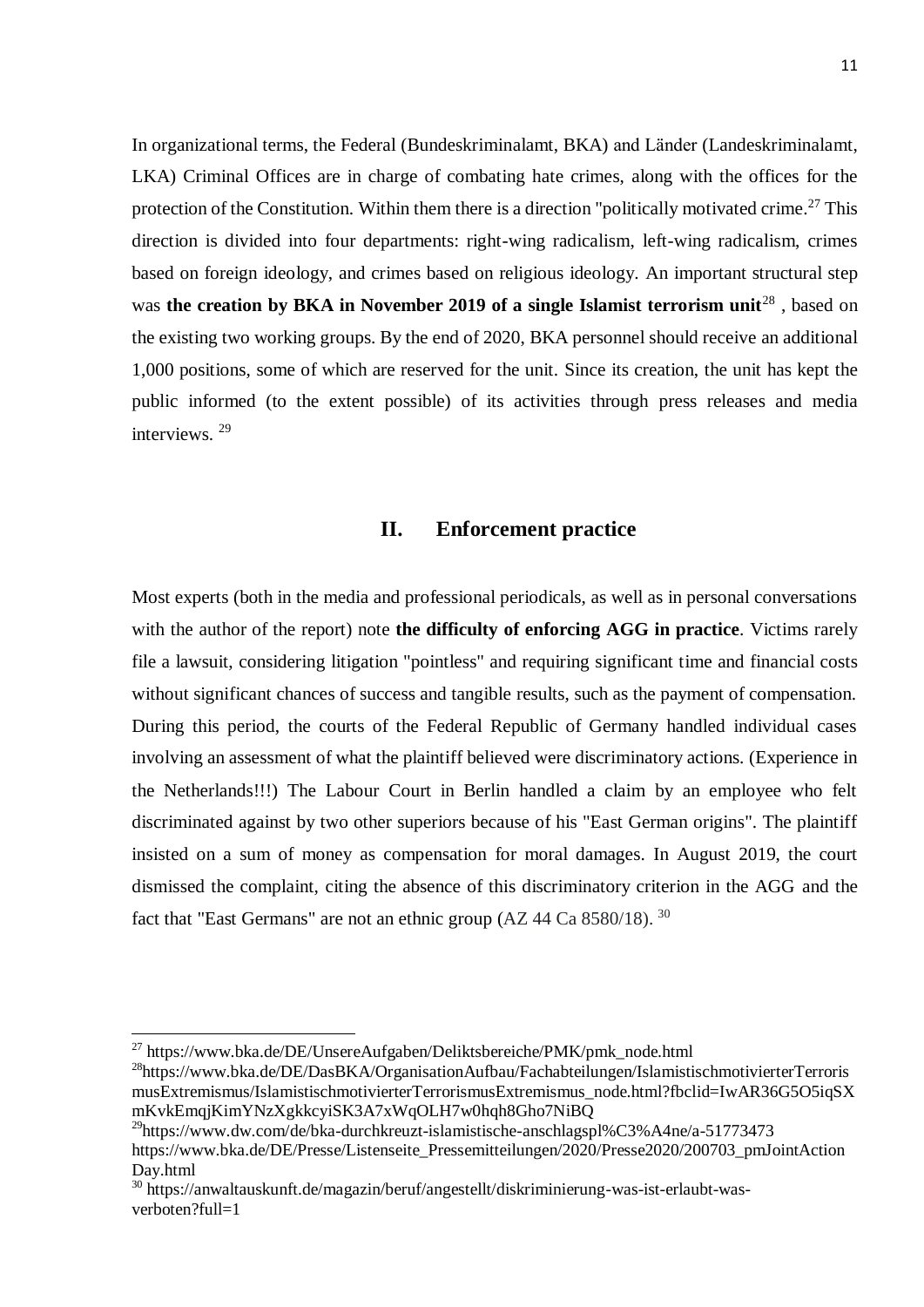**German courts are more effective in the area of explicit discrimination, which is clearly covered by anti-discrimination legislation.** In November 2020, the verdict of the Constitutional Court of Germany received a great media resonance. An employee of a private company was fired for making a racist attack on a black colleague. The dismissed employee alternately lost his lawsuit in various courts in Cologne and in the High Labor Court. The Constitutional Court upheld the legality of the dismissal, stating that the reference to the constitutional right to freedom of opinion in this case was unfounded: the plaintiff had violated fundamental individual rights. (AZ 1 BvR  $2727/19B$ ).<sup>31</sup> A trial in the Augsburg Administrative Court concluded in December 2019. The landlord had indicated in a newspaper advertisement that he would provide the apartment "only to a German." The prospective tenant, a native of Burkina Faso, was explicitly rejected by telephone due to his foreign origin, and sued. The defendant tried to argue his reluctance to rent to people of foreign descent by personal experience. According to him, a drug dealer with Turkish roots had previously lived in the house, causing discomfort to other residents. The judge found the defendant's arguments illegitimate. He stressed that the propensity to commit crimes could in no way be related to ethnicity and, referring to the inadmissibility of discrimination on racial and ethnic grounds, awarded the defendant compensation of  $\epsilon$ 1,000 (AZ 20 C 2566/19).<sup>32</sup>

The September 2018 decision of the European Court of Justice provides an indication of the complexity of AGG enforcement at the national level. A Catholic physician working at a Catholic clinic in Cologne divorced his wife, whose marriage had been performed in a church ceremony. He later remarried, registering the marriage in a state institution without going through the process of dissolving the previous marriage union in accordance with the canons of the Church. The episcopate, which owns the clinic, fired the plaintiff, citing employment regulations in Catholic institutions in 1993. The dismissed doctor failed to obtain a positive verdict in German courts. The European Court of Justice found religious discrimination in the clinic's actions (EuGH, 9/11/2018  $-C-68/17$ <sup>33</sup>

In this time period, the courts have dealt with the issues of countering organizations and groups that spread a misanthropic ideology and pose a danger to the democratic order of the Federal

<sup>31</sup> https://m.tagesspiegel.de/politik/menschenverachtende-diskriminierung-verfassungsgericht-bestaetigtkuendigung-wegen-rassistischer-affenlaute/26653848.html

 $32$  https://www.sueddeutsche.de/bayern/augsburg-urteil-vermieter-diskriminierung-1.4717248

<sup>&</sup>lt;sup>33</sup> https://www.rechtsindex.de/recht-urteile/6193-eugh-urteil-kuendigung-durch-kirche-wegen-erneuterheirat-kann-diskriminierung-sein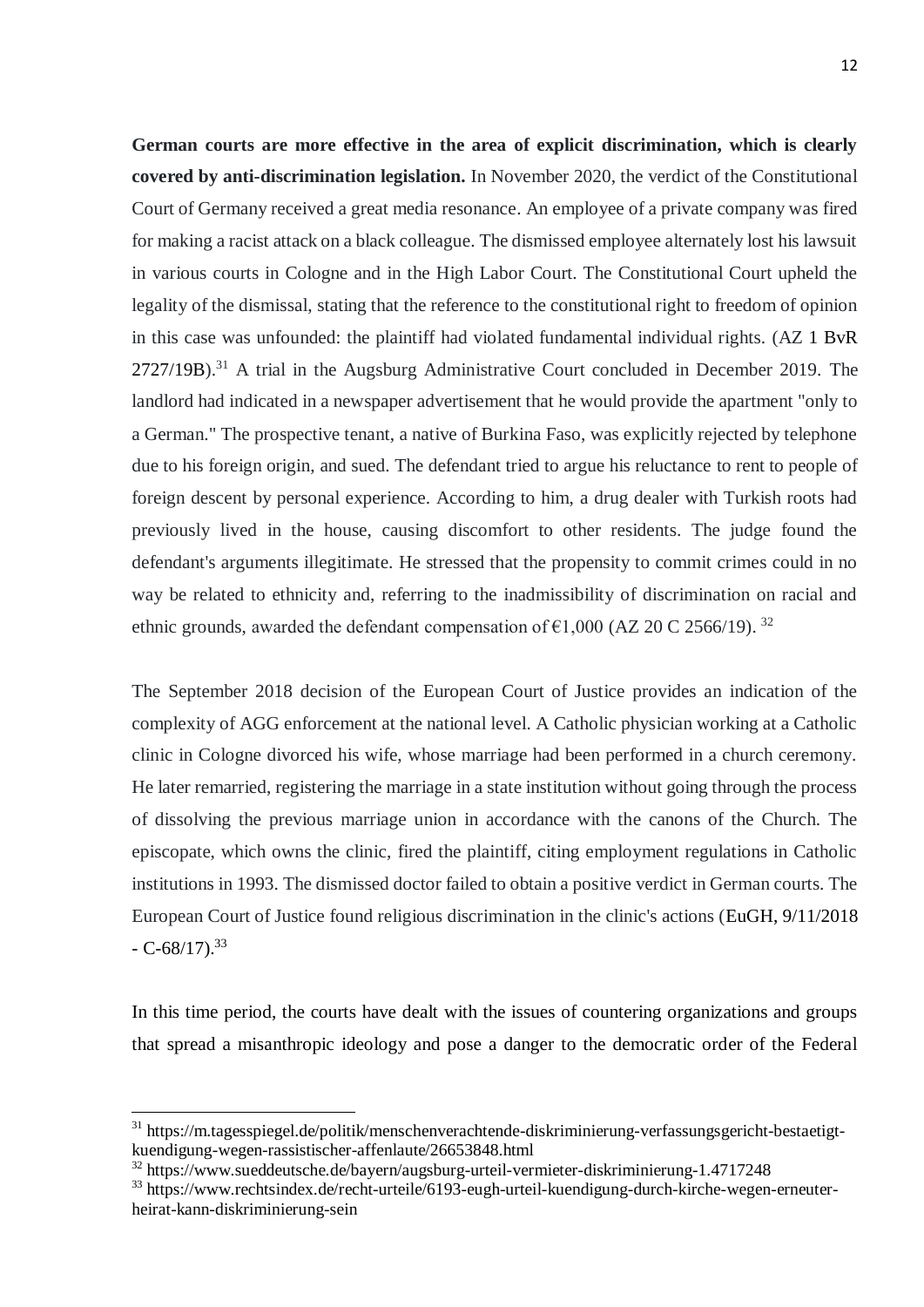Republic of Germany. **In this area, it seems appropriate for the author to cite key court decisions that are of a precedent nature.** 

In December 2019, the German branch of the right-wing extremist group Combat 18, based in the United Kingdom, was banned. Lawyers for the group filed a lawsuit against the German Interior Ministry. In September 2020. The Supreme Administrative Court ruled that the ban was valid. Combat 18 expresses a commitment to National Socialism ideology and distributes hateful printed materials. The group **is** closely associated with neo-Nazi music groups. Its very name demonstrates its sympathy for Adolf Hitler (AZ 6 VR 1.20)**.**  34

Equally important is **the Berlin court decision allowing the Office for the Protection of the Constitution to label the "Identity Movement" as a right-wing extremist movement**. It is an international right-wing radical network originally originating in Great Britain. The particular danger of the "Identitarianists" lies in their "pseudo-intellectual" image. "The movement positions itself as a supposedly legitimate defender of the ethnic majority in European states on the basis of the theory of "identitarianism," against the "threat" posed by Islam. In June 2020, despite ostensibly peaceful forms of protest, a court found the movement to be right-wing extremist. The main reasoning: not only is the ideology of the "identitarians" racist, but their calls for "racial purity" and recognition of members of certain ethnic groups as "second-class people" may well encourage the movement's supporters to engage in violence.  $(AZ 1 L 188/20)^{35}$ 

The following decision in the area of labor law is also of great significance. A civil servant of the Bundeswehr (working profession) was a member of a right-wing extremist group. He regularly expressed his commitment to an ultra-right-wing worldview and posted relevant messages on social media. In December 2018. The German Ministry of Defense terminated the contract of its employee on this basis. In July 2019, the Berlin labor court ruled that the termination was lawful. In the specific case, due to the fact that the employee had worked in the position for more than 30 years and belonged to an older age group, the court found it necessary to apply the transitional period rule before the termination decision became legally enforceable. As a practical matter, this allowed the former employee to receive higher payments over a longer period of time than in the

<sup>&</sup>lt;sup>34</sup> https://www.kostenlose-urteile.de/BVerwG 6-VR-120 BVerwG-Verbot-der-Vereinigung-Combat-18-Deutschland-bleibt-vollziehbar.news29240.htm

<sup>35</sup> https://www.kostenlose-urteile.de/VG-Berlin\_1-L-18820\_Verfassungsschutz-darf-Identitaere-Bewegung-als-gesichert-rechtsextremistisch-bezeichnen.news28905.htm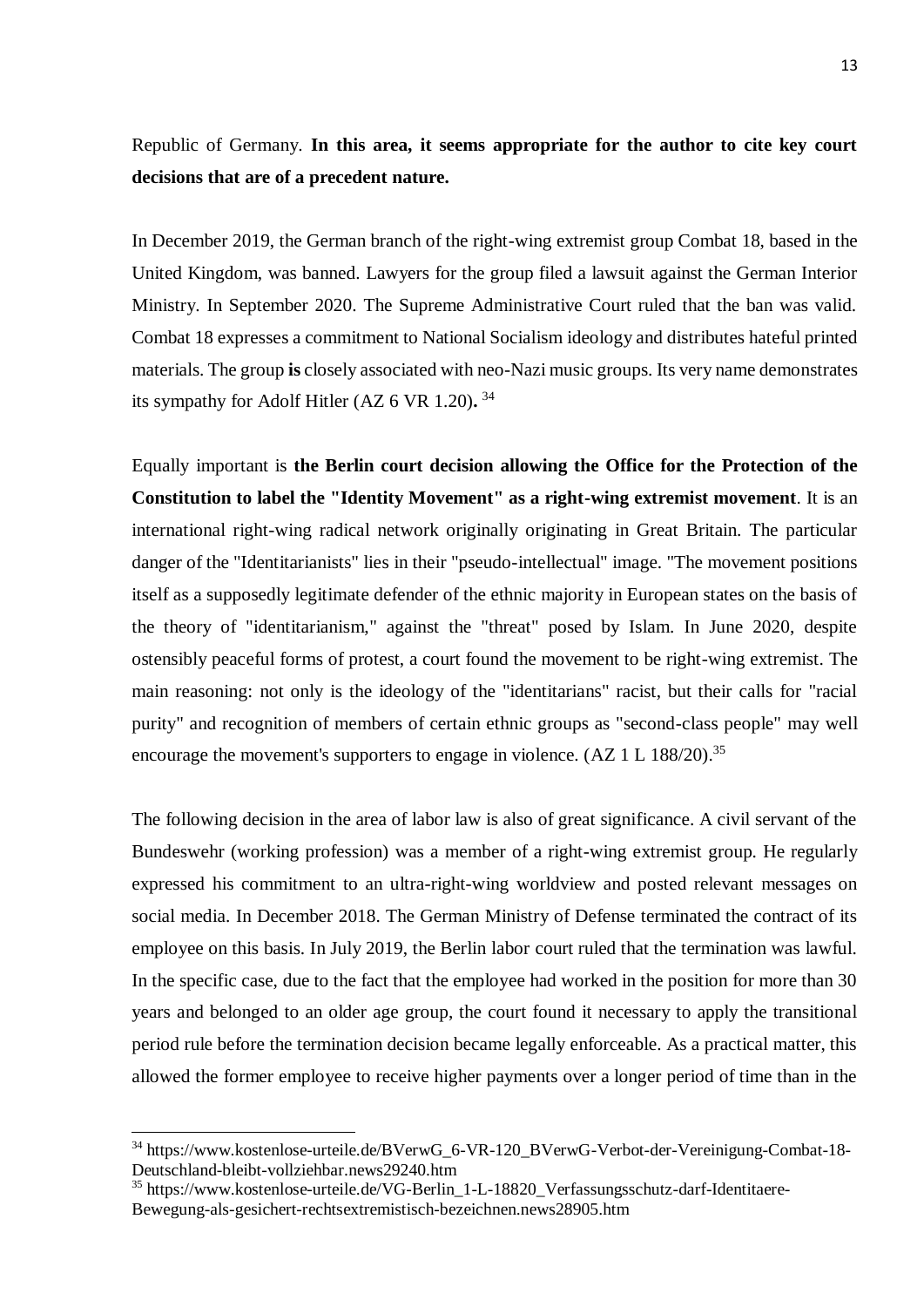case of immediate dismissal, but the very **fact that the court agreed to dismiss the employee from the government agency because of his right-wing beliefs is significant.** (AZ 60 Ca  $455/19$ .<sup>36</sup> A similar verdict was handed down in October 2018 by the Administrative Court of Hesse against a probationary police officer  $(AZ I B 1594/18)^{37}$ , but the decision regarding a civil servant in a public entity with a significant public function (the army of a democratic state) has more practical significance.

German Foreign Minister Horst Seehofer suggested **that the ban on deportations to Syria should not be extended beyond December 31, 2020.** The ban was introduced in 2012 and has been regularly extended since then. The reason is the unfavorable situation in Syria and the threat to the health and lives of opponents of the Bashar al-Assad regime and/or opponents of Islamism, depending on the region of the country. The German Foreign Ministry said in a report in May 2020 that the danger persists even in regions where there are no hostilities. However, Seehofer believes that the practice of a total ban on deportation hinders the expulsion of potentially dangerous Islamists and those who have committed criminal offenses from the FRG. <sup>38</sup>

#### **III. Preventive measures and state support for migrants**

Some of the **measures** have already been listed above: **1. Bans on radical organizations of various ideological orientation** (right-wing radicalism, left-wing radicalism, Islamism). 3. **Coordination of efforts to combat hate crimes**, in particular the creation in 2019 of a new Islamist terrorism unit within the BKA Crime Unit. 4. **Precedent court decisions**.

The following are examples of other measures: a.) court decisions that allow law enforcement agencies to more effectively combat these manifestations, and b.) long-term preventive measures.

Another court decision must be cited, although it falls outside the time period in question. In May 2017, a Berlin state court ruled **that the closing of a bank account and the cancellation of a credit card that regularly received donations from right-wing extremist activists** was in accordance with the law. The spouse of the account holder was a former lawyer, a neo-Nazi activist

<sup>36</sup>http://www.berlin.de/gerichte/arbeitsgericht/presse/pressemitteilungen/2019/pressemitteilung.829850.ph p

<sup>&</sup>lt;sup>37</sup> https://www.kostenlose-urteile.de/Hessischer-VGH\_1-B-159418\_Entlassung-von-Beamten-auf-Probemit-rechter-Gesinnung-zulaessig.news26617.htm

<sup>38</sup> https://www.welt.de/politik/deutschland/article221179416/Abschiebestopp-fuer-Syrien-Seehofergegen-generelle-Verlaengerung.html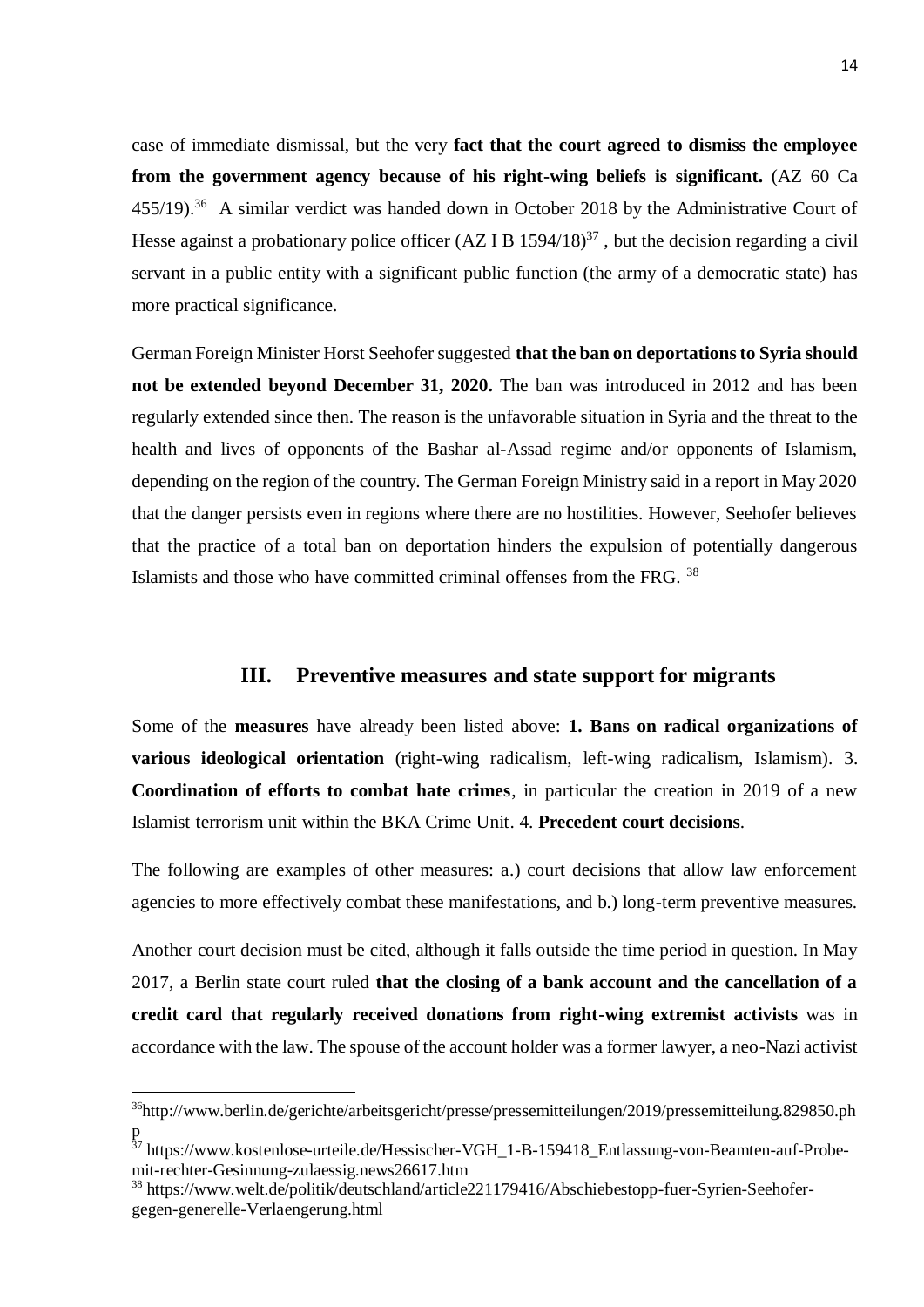who had been prosecuted for inciting ethnic hatred. The funds in the account were used to organize an escape from prison (AZ 37 S  $103/17$ ). <sup>39</sup>

One of the preventive measures against Islamist terrorism used in Germany is the **forced deportation of persons deemed potentially dangerous for** whom there is strong evidence of ties to terrorist organizations. In order to simplify the control of deportees in Germany, they are placed in solitary confinement in a regular prison. A Tunisian national was under the surveillance of the German intelligence services, which found that he was recruiting people for Islamist organizations, including the Islamic State, for the Islamist war in Syria, and was involved in the illegal transfer of potentially dangerous persons to German territory. A decision was made to deport him, which was carried out in 2018. He was ordered by a court in Frankfurt am Main to be placed in a regular prison facility before being flown out of the country. He filed a complaint against this action in various German courts. The Supreme Court of the Federal Republic of Germany asked the European Court of Justice to clarify the legal situation. In its verdict, announced in July 2020, the Court ruled that such persons could not be held in custody. The Court found that **such individuals can be imprisoned because they pose a tangible threat to national security**. With connections to like-minded people, experience and skills, they can escape from an inadequately adapted temporary detention facility. It has been found necessary to place such persons in isolation from other prisoners, but not necessarily in the standard detention center for deportees, which holds foreign nationals who, for example, have violated the conditions of stay in Germany and refused to leave it voluntarily (illegal entry, expired visa, illegal employment, etc.). The measure of danger in this case is disproportionate. This decision was welcomed by German experts. Daniel Thum, Professor of Refugee and Migration Law in Konstanz, noted that the court could have handed down a different verdict, which would have severely limited the practice of guaranteed deportation of dangerous Islamists: "The European Court has shown its willingness to give EU countries some room. The wording of the instructions on deportation from the EU could have prompted a different decision. However, we observe the tendency of the European Court of Justice to impose sentences compatible with the security and law and order interests of states."<sup>40</sup>

Until 2020, 400 million euros are budgeted for preventive measures against extremism through educational tools, i.e., outside the scope of special services. Since 2016. **The German Federal** 

<sup>&</sup>lt;sup>39</sup> https://www.kostenlose-urteile.de/LG-Berlin\_37-S-10317\_Bank-darf-Kontoverbindung-bei-Nutzungdes-Kontos-fuer-Spendeneingang-rechtsextremistischer-Unterstuetzer-kuendigen.news24365.htm <sup>40</sup> https://www.welt.de/politik/deutschland/article210877511/EuGH-Urteil-Deutschland-darf-Islamistenvor-Abschiebung-im-Gefaengnis-festhalten.html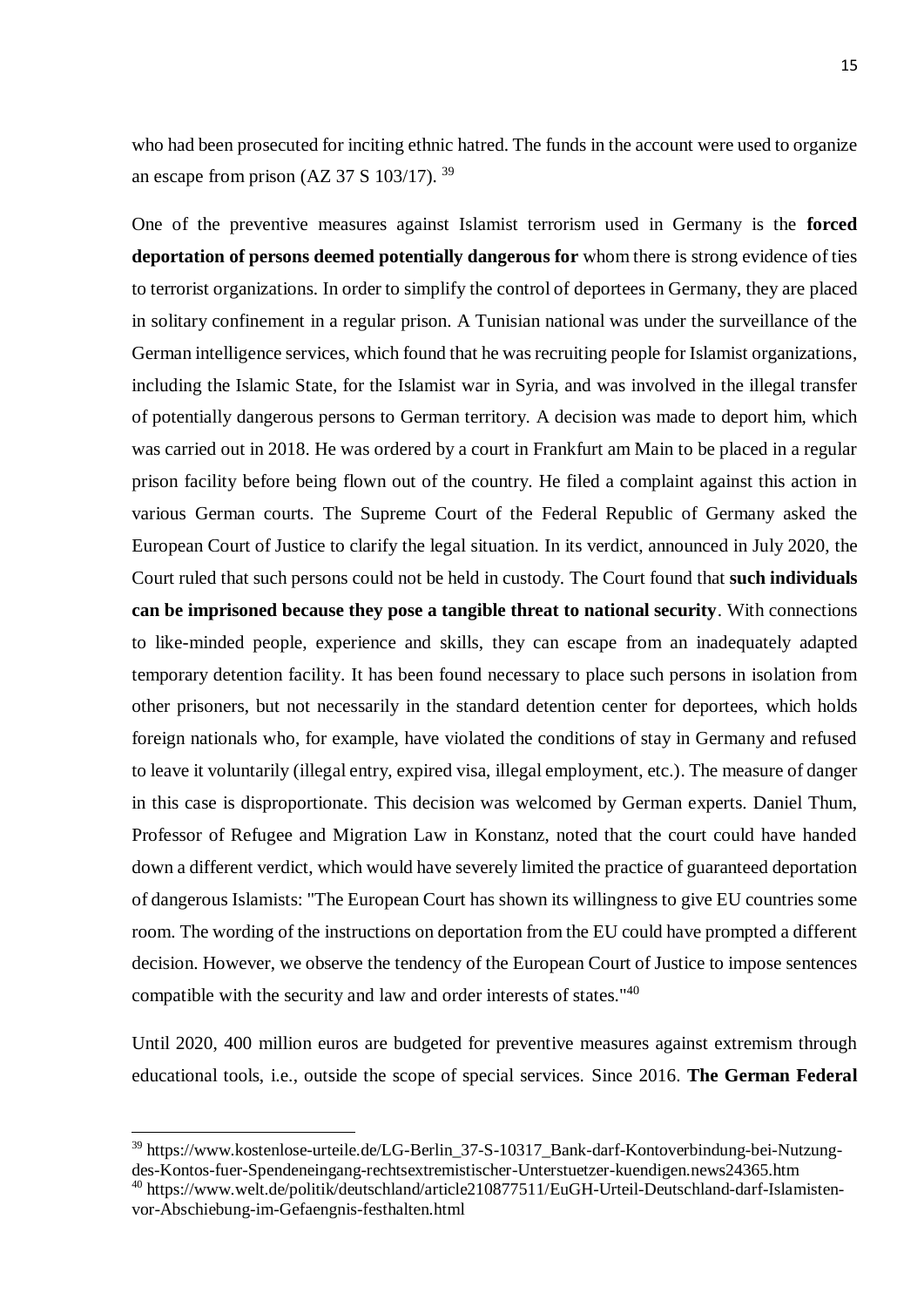**Ministry of the Interior has been implementing the National Preventive Program against Islamist extremism**. In March 2017, in response to the terrorist attack at the Berlin Christmas fair, the program was expanded and supplemented. The main points of the program are: 1. Work at the municipal level, ending with small localities, 2. Work with families and the social environment, including NGOs and migrant associations, 3. Work in mosques, houses of worship and religious communities, 4. Working in the educational sphere, including schools. 5. Work on the Internet, including social networks. 5. Risk assessment. 6. Cooperation inside and outside the EU. Separately, 100 million euros were allocated for this program in 2018. It has been extended.<sup>41</sup> In the response of the Federal Government to the request of the AfG faction in the Bundestag, the measures as of the beginning of 2018 were listed in detail.<sup>42</sup> Individual NPOs at the regional level are involved in the program, they publish reports on their activities and make suggestions for improvement on an ongoing basis.<sup>43</sup> Other programs, such as "Participate in Democracy," are not "classic" anti-Islamic programs, but rather focus on supporting migrants in general, but they touch on this issue as well. Within the framework of Participate in Democracy there are 14 centers, some of which deal with the problem of Islamism. At the same time, it is difficult to assess the effectiveness of the programs in a pragmatic and practical way.

**No fundamentally new programs of state support for migrants have emerged in this time period** that would fundamentally reconsider the work of the previous ones**.** This is primarily due to the fact that the Federal Republic of Germany (West Germany before 1990 and the united German state) has considerable experience in integrating and adapting residents of a country with a migration background. **Standardized programs have been in operation for a long time at the federal, state and municipal (municipality) level. Their operation and funding are extended and/or authorized government agencies offer slightly modified initiatives, adapted to current challenges and filled with new content.** NGOs can participate in them and, after submitting an application, receive funds to implement their own project. The main grant providers are the Federal Foreign Office, the Federal Ministry of the Interior, other federal and state ministries, the Federal Commissioner for Migration, Refugees and Integration, the state-run "Federal Agency for Political

<sup>41</sup>https://www.bmi.bund.de/SharedDocs/downloads/DE/veroeffentlichungen/themen/sicherheit/praeventio nsprogramm-islamismus.pdf? blob=publicationFile&v=2

https://www.bpb.de/politik/extremismus/radikalisierungspraevention/271943/nationales-

praeventionsprogramm-gegen-islamistischen-extremismus-npp

 $42$  https://dippt.bundestag.de/dip21/btd/19/008/1900806.pdf

<sup>&</sup>lt;sup>43</sup> An example of how the program works in a county in northern Hesse http://www.demokratie-lebenwmk.de/aktuelles/detail/news/nationales-praeventionsprogramm-gegen-islamistischenextremismus/?tx\_news\_pi1%5Bcontroller%5D=News&tx\_news\_pi1%5Baction%5D=detail&cHash=d70

<sup>32</sup>d0d10c57ba23bb4e248f0af2e29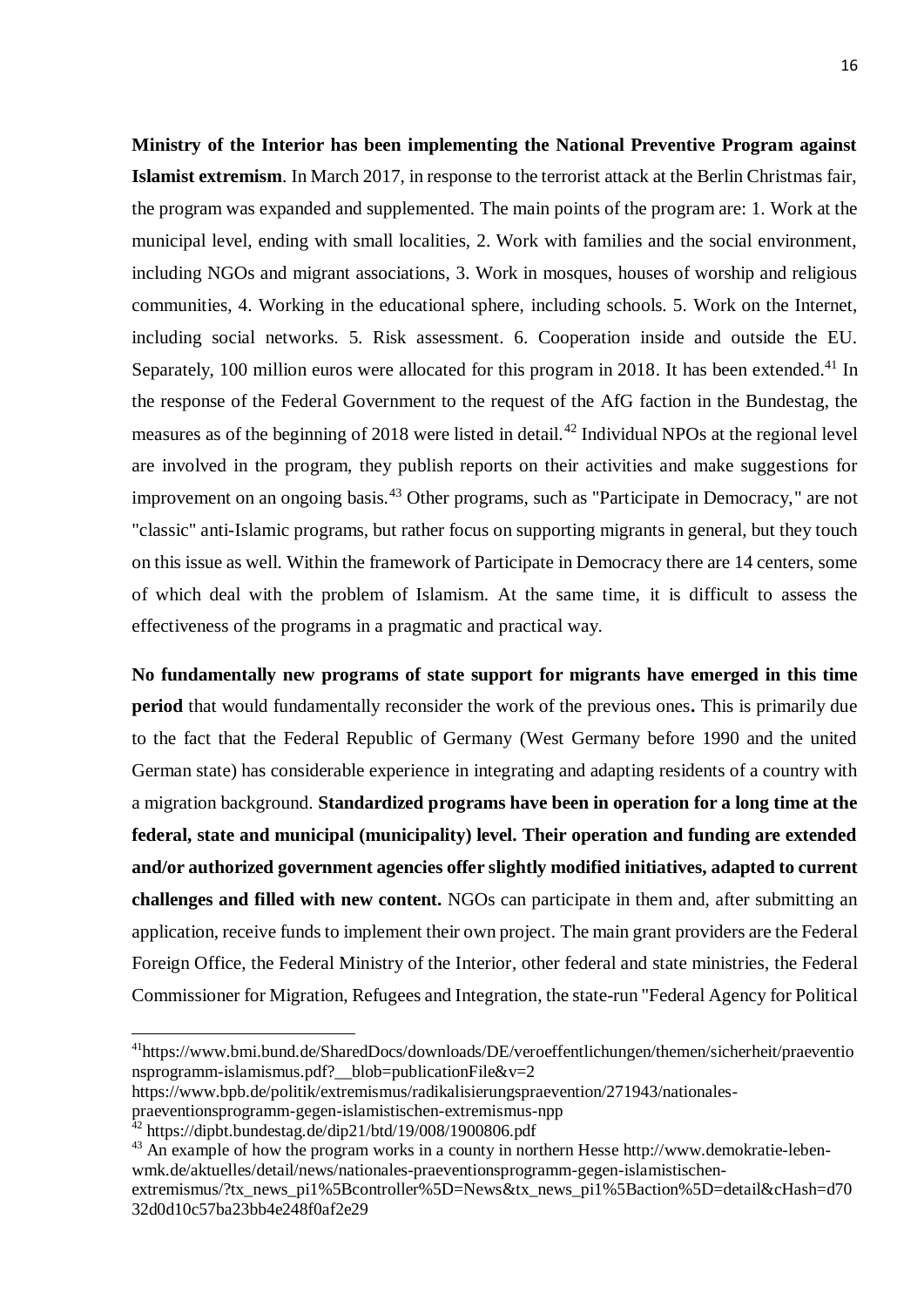Education", the Federal Office for Migration and Refugees, political foundations funded from the state budget, as well as smaller state and municipal structures. We can distinguish the following main directions:

Education. Schools, preschools, and other educational institutions in which a significant percentage of students have a migrant background and/or offer instruction in minority languages receive funding. In Germany virtually all schools and kindergartens of this type have permanent state funding.

2. Strengthening of migrant NGOs of various orientation: culture, preservation of language and traditions, integration, support of certain groups of migrants in need of additional attention (women, in particular those from the Muslim world, the unemployed, the disabled, representatives of sexual minorities, single mothers, and others).

3. Political education, explanation of the principles of democracy, the electoral system, opportunities for residents, including those without German citizenship, chances to participate in the socio-political life of Germany.

Examples of such new projects include the programs "Living Together in a Multicultural Society. Participate in Democracy!" (Ministry of Family, Senior Citizens, Women, and Youth, from 2020), "Migrant Organizations as Carriers of Intercultural Political Education" (Federal Commissioner for Migration, Refugees, and Integration, from 2019), and others. Two separate state programs, "Developing a sense of political citizenship in Russian-speaking migrant organizations" and "Learning to participate: Promoting social and political activity among Russian-speaking people in Germany" (both operating since 2019), have a direct focus on Russian-speaking people in the country. The main operator of these two projects is the Association of Russian-speaking Parents in Germany, a large umbrella organization based in Cologne.<sup>44</sup>

# **IV. Activities of radical groups and the reaction of politicians**

# **Islamism**

**Main groups with a brief description (all the groups listed appear in the reports of the Office for the Protection of the Constitution and, therefore, are monitored as potentially dangerous):**

<sup>44</sup> https://www.bvre.de/index.php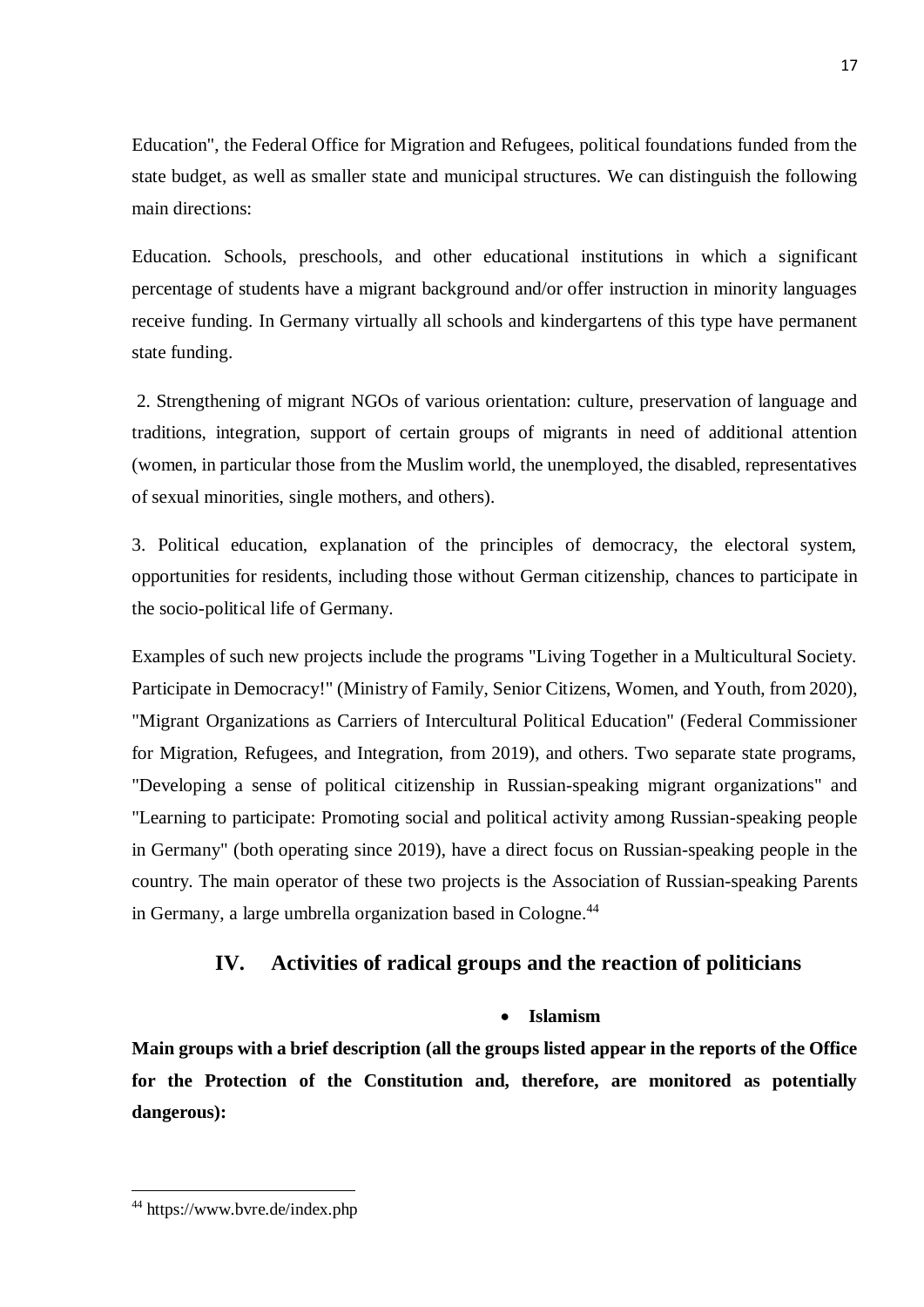**"The Muslim Brotherhood.** It is the oldest Sunni Islamist network in Germany since 1994. In 2018, it was renamed **the Muslim Community of Germany.** The network is largely legalized through registered NGOs. The group's goal is the widespread application of Sharia law as the only acceptable system of ethical, moral, legal and religious norms. The group's members are particularly tough on those violations of their value system that are not "criminal" in terms of German law: alcohol consumption, adultery and renunciation of Islam. A number of mosques and Islamic centers in Germany, such as those in Aachen and Munich, are either closely linked to or controlled by the Brotherhood. "The Brothers also influence the Central Council of Muslims of Germany, the largest representation of Muslim interests in contacts with government agencies, and are part of the network's international structures.<sup>45</sup> As part of the network there is an officially registered NGO "German Muslim Youth". Back in 2009, the intelligence services noted in a report that mentors from this NGO at meetings "impede integration and confront Western society on an emotional level."<sup>46</sup> In June 2020, a journalistic investigation revealed the group's growing influence. The Community itself denies any connection to Islamists and tries to resist being mentioned in the annual report of the Office for the Protection of the Constitution through lawsuits.<sup>47</sup> The Community is joined by the radical **Islamic Center of Hamburg** with a similar ideological platform, but it is largely independent.

**Salafists** are also among the Islamist groups with growing membership and influence. The main centers for the spread of Salafism in Germany are North Rhine-Westphalia, Berlin and the Rhine-Main region. Salafism developed in particular during the 2000s. Its proponents deny German and, in general, Western law, arguing that the only book on the basis of which the legitimacy of human actions can be assessed is the Koran.<sup>48</sup> They rely on direct contact with those being recruited. This takes place in mosques, cultural centers, schools, among relatives and even in prisons.<sup>49</sup> The Salafists are virtually the only Islamist network in Germany that organizes street events to attract new members: handing out copies of the Koran, pamphlets, and talking to passersby for free. Experts note that Salafists professionally work with young people. Several techniques are used: the propensity of young people to protest subculture, dissatisfaction with their social and material

<sup>45</sup> https://www.bpb.de/politik/extremismus/islamismus/290422/die-muslimbruderschaft-in-deutschland <sup>46</sup>https://web. archive. org/web/20100704214902/http://www. verfassungsschutz.

de/download/SHOW/vsbericht2009.pdf

<sup>47</sup> https://www.swr.de/report/swr-recherche-unit/22-konspirative-zellen-der-muslimbruderschaft-indeutschland/-/id=24766532/did=25301906/nid=24766532/ronf6n/index.html

<sup>48</sup> https://www.verfassungsschutz.de/de/arbeitsfelder/af-islamismus-und-islamistischer-terrorismus/wasist-islamismus/salafismus-in-deutschland

<sup>49</sup> https://www.bpb.de/politik/extremismus/islamismus/268726/orte-der-islamistischen-radikalisierung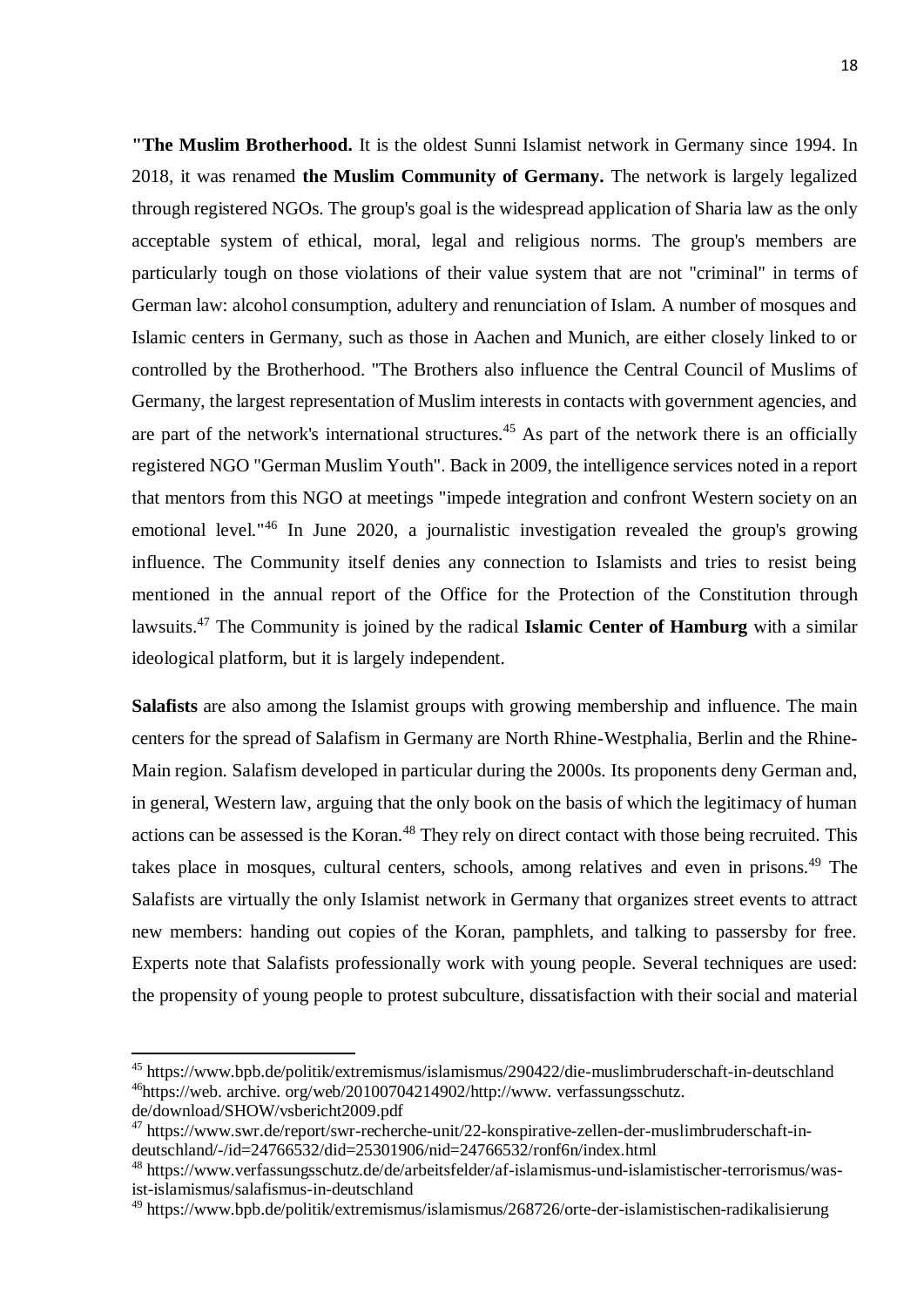situation, political aspects (allegedly a priori racist attitude towards Muslims in the West, which "cannot be changed"), the role of Israel, wars "incited" by the West in the Middle East.<sup>50</sup>

**"The Islamic Community of Milli-Gerus** tries to work in a legal public space. The organization has a website in German in which Milli-Gerus tries to present itself as a champion of traditional peaceful Islam and disassociates itself from radicals.<sup>51</sup> The organization has been in existence since 1995 and has 120,000 members (2020). It has working associations of women and young women, which emphasizes the tolerance of Islam. Specialists believe that the organization is not radical in general, but that it includes groups that are prone to Islamism and extremism. "Milli-Gerus is supported by the Turkish government and has extensive connections within the Turkish political and religious elite. Its new leadership declares a reformist course.<sup>52</sup> Some of the state constitutional protection agencies have stopped including Milli-Gerus in their annual reports, which means they have formally stopped monitoring it. (Admittedly, surveillance continues covertly.) But the federal Office still lists "Community" in its documents, referring to the presence of radical elements with influence on certain mosques, and separating them from the total membership of the organization and its affiliated groups. It is the number of potential radicals that is specified in the statistics (see below).

**"Hizbollah** was banned in Germany in March 2020, following a series of searches in the apartments and offices of activists in various German cities. "Hizbollah does not recognize Israel's right to exist as a state and sees the only solution to the Middle East conflict as an armed struggle. European states, unlike the United States, Canada and Australia, where the ban has long been in place, were unwilling to take such measures in order not to miss the opportunity for a peaceful settlement in Lebanon. There was also a distinction between the more radical international network and the less radical branch in Germany, which often distanced itself from the position of Lebanese Hezbollah. However, Hizbollah's systematic participation in the anti-Semitic Al-Quds Day in Berlin, at which there were open calls for violence against Jews (particularly acute in 2019), forced Germany to make this decision.<sup>53</sup>

Supporters **of the Islamic State (IS) are** the most difficult Islamists to control. Unlike other organizations, they do not even have formal official offices in Germany, working in the legal public sphere. IS cells are completely underground. Their networks, interconnections and

<sup>50</sup> https://www.bpb.de/politik/extremismus/islamismus/138468/die-salafiyya-eine-kritische-betrachtung

 $51 \text{ https://www.igng.org/}$ 

<sup>52</sup> https://taz.de/ehitlik-Moschee-Neuer-Vorstand/!5380449/

<sup>53</sup> https://www.youtube.com/watch?v=Ij0yr-cI-AM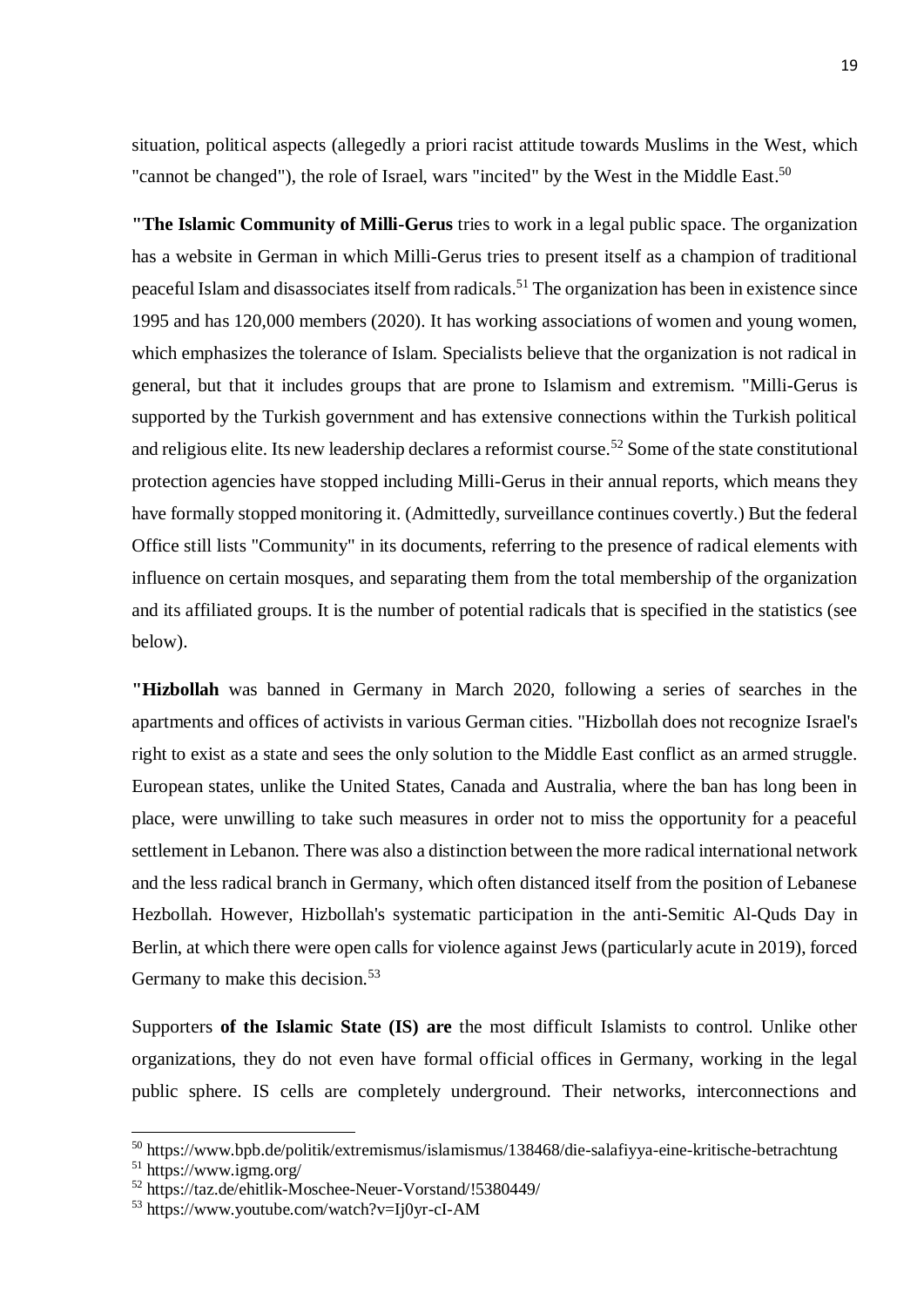structures are extremely confusing. While Islamists, such as the Muslim Brotherhood and Salafists, are integrated into organizations, their individual representatives at various stages can be more or less radical and violent, IS supporters are loners or individuals who are members of small cells. State agencies apply particularly harsh measures against IS activists: a ban on leaving the country, confiscation of foreign passports (for German citizens), restrictions on the validity of internal passports only in the territory of Germany (to prevent travel within the EU and to a number of other countries that can be visited without a foreign passport) and other sanctions. The IS has been banned in Germany since the group's founding. Its symbols, calls for participation, monetary or ideological support, participation in demonstrations or messages on social media in solidarity with the IS are also banned.<sup>54</sup>

**"The Furkan Community was** founded in Germany in 1994. The most active branches are in Dortmund, Berlin, Munich and Hamburg. It has its own print edition, online TV channel and websites. Furkan's ideology is similar to that of other Islamist groups, but it is more specific than "only" adherence to the Quran and Shariah, and targets Muslims living in Western states. It focuses on the personality of the radical preacher Alparslan Kuytuls. Main theses: Western civilization is inherently hostile to Muslim civilization. The only way is a Muslim revival. A Muslim cannot follow Western laws, for this will inevitably lead to a violation of the canons of Islam. There can be no compromise. It is therefore necessary to be in opposition to the Western system of values and social practices, for example, not to take part in elections and to deny democracy as such. When it comes to the possibility of violence, Kuijtuls is starting from a certain point: violence can be rejected now, but the preacher does not rule out the "necessity" of using it in the future if, in his view, the foundations of Islam are threatened.<sup>55</sup>

**Tablighi Jamaat is** the largest Islamic network in the world (80 million people), founded in India and spreading in Asia, the Middle East and partly in Europe, mainly in Britain. The community has been deemed extremist and banned in several countries, such as Russia. "The Tablighi have had their individual representatives in West Germany since the 1960s, but the structures as such emerged in the 2000s. Activists had cells in Berlin, Hannover, Hamburg, Cologne, Munich and Bochum. Experts noted that even today the group's networks in Germany are quite unstable and cannot be called a unified body. "Tablighi is an extremely conservative form of Islam, according to which the only righteous way of life for a Muslim is to observe the precepts of the Koran as

 $\overline{a}$ 

<sup>54</sup> https://www. bpb. de/shop/buecher/schriftenreihe/314069/der-islamische-staat-geschlagen-nicht-besiegt

<sup>55</sup> https://www.im.nrw/furkan-gemeinschaft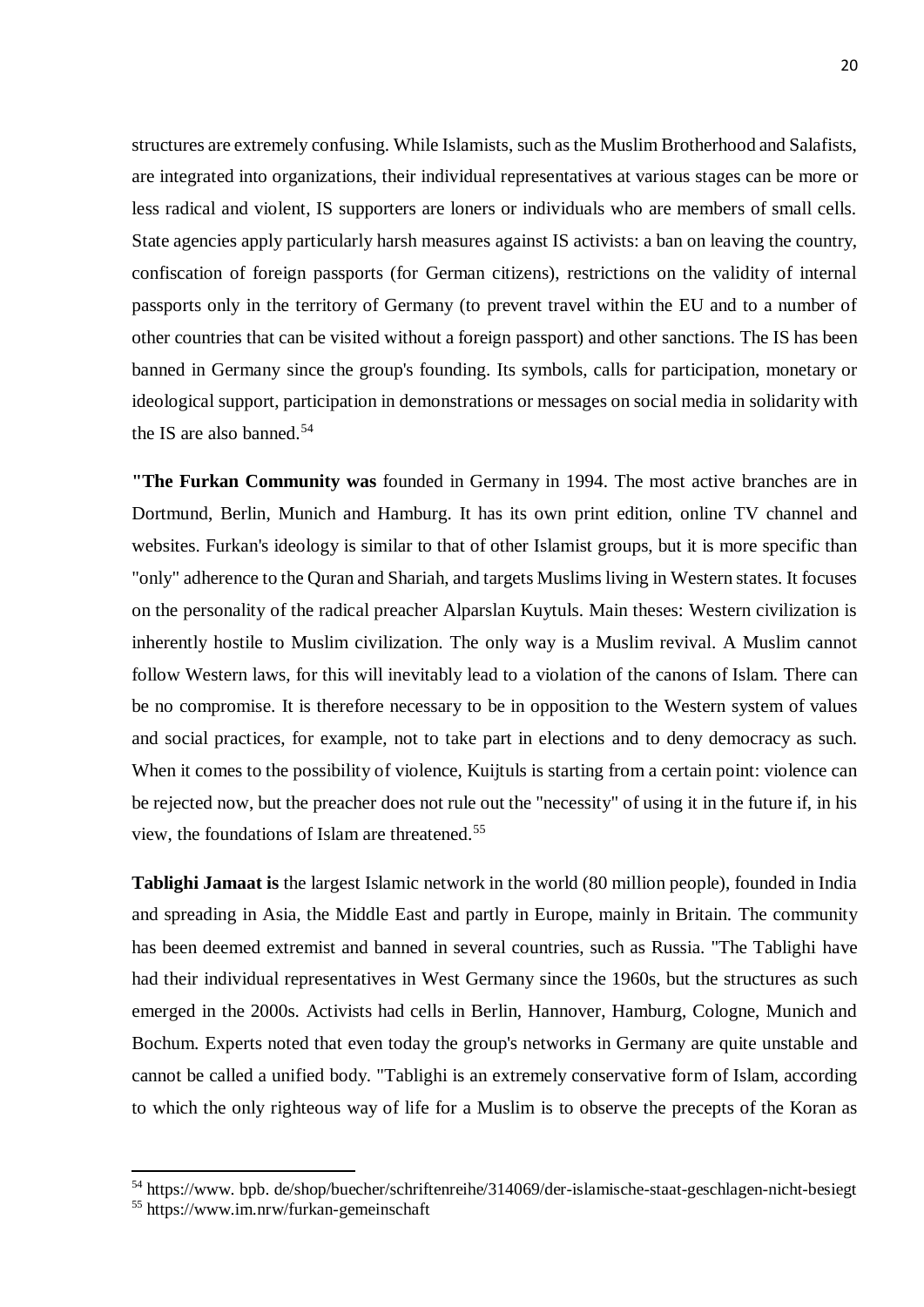closely as possible, which includes dress, food, behavior, rejection of democracy and everything "Western", minimal contact with non-Muslims and other rules. The goal is the "return of true Islam," the Ummah. Formally, the Tablighi claim to be apolitical<sup>56</sup> and are not noted in terrorist activities, but they continue to appear in intelligence reports, both because of their radical outlook and because of their active recruitment of supporters, mostly young German Muslim residents from disadvantaged families and poor social strata of society. Specialists draw parallels with the Furkan. Both groups in the FRG do not rely on terror. However, their activists are sufficiently radical, deny a system of values that does not conform to their ideas, and are strongly influenced by preachers who may change their strategy over time. This is recognized as dangerous.

In the statistics of radicals of any direction, the German special services separately count the carriers of ideology as such and potentially dangerous individuals prone to terrorist activity or other violent acts. This also applies to Islamists. As of **July 2020, there were 610 dangerous Islamists on the territory of the Federal Republic of Germany**, 510 of them according to the classification of the BKA as "high risk. This is 10% less than in 2019. (702). Of the 610, 110 are in German prisons, 50 in foreign prisons.<sup>57</sup> Interestingly, a survey by SWR TV among representatives of special services specializing in combating Islamist radicalism showed that **law enforcement officials consider "legal Islamists," i.e. members of officially registered organizations, more dangerous than supporters of the "Islamic State" in the long run**. The reason is the attempts to penetrate into various strata of society and even into politics in order to take root in them and gradually expand their influence.<sup>58</sup> An analysis of the situation at various levels of government shows the legitimacy of the fears of the staff of the Office for the Protection of the Constitution.

**Most experts note that it is impossible to single out any part of the Muslim diaspora in Germany that is the most "susceptible" to Islamism**. New activists of Islamist movements are recruited among natives of various states, parishioners of various mosques, representatives of different streams of Islam. Nor can it be argued that "adherence" to radicalism depends on how long one has been in Germany. The three interlocutors (an imam of a large progressive mosque in Berlin, the chairman of a Muslim cultural center in a Berlin neighborhood with a large percentage of the population committed to this religion, and an expert on radical manifestations in Islam)

<sup>&</sup>lt;sup>56</sup> https://www.hamburg.de/innenbehoerde/islamismus/511912/tabligh-i-jama-at/

<sup>57</sup> https://www. welt. de/politik/deutschland/article211015095/Bundeskriminalamt-Zahl-islamistischer-Gefaehrder-in-Deutschland-sinkt. html

<sup>58</sup> https://www.tagesschau.de/investigativ/swr/politischer-islam-101.html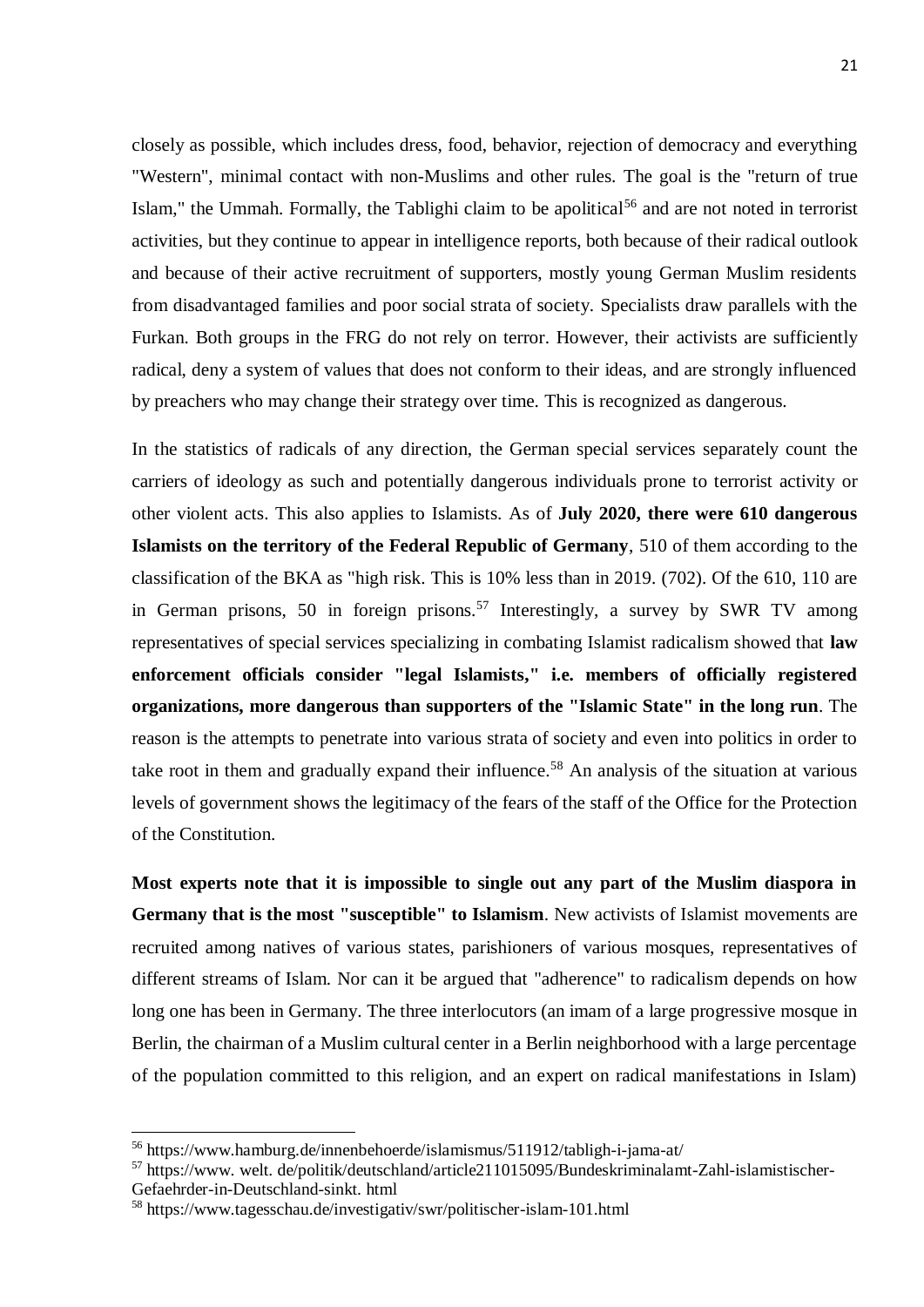described a contradictory situation. On the one hand, the arrival of new migrants and refugees after 2015, especially from Syria with its highly secular traditions, has led to a softening of radicalism within communities, while many second- and third-generation migrants already born in Germany are prone to express such views. On the other hand, there are also the opposite examples: new members of "established" communities, far from radical positions, have joined and tried to change the climate within the community toward confrontation with the outside world. (QUESTION: what contributes to radicalization of Muslims in the context of liberal legislation concerning culture and education?)

**The Office for the Protection of the Constitution released data on the total number of people involved in Islamist circles in 2019. 28,020** (2018: 26,560, +5.5%). The table shows the estimated number of members of Islamist organizations under surveillance in Germany as of December 31, 2019. compared to the previous two years. The data show an increase in the number of radical activists:<sup>59</sup>

| Organization                                                    | 2017                     | 2018           | 2019     |
|-----------------------------------------------------------------|--------------------------|----------------|----------|
| <b>Salafists</b>                                                | 10.800                   | 11.300         | 12.150   |
| Islamic State, al-Qaida of the Islamic Maghreb, al-Qaida in the | N <sub>o</sub>           | N <sub>o</sub> | No exact |
| Arabian Peninsula, al-Shabab, Hayat Tahrir al-Sham              | exact                    | exact          | data     |
|                                                                 | data                     | data           |          |
| Hezbollah                                                       | 950                      | 1.050          | 1.050    |
| Muslim Brotherhood, German Muslim Community                     | 1.040                    | 1.040          | 1.350    |
| Tablighi Jamaat                                                 | 650                      | 650            | 650      |
| <b>Islamic Center of Hamburg</b>                                | N <sub>o</sub>           | No             | No exact |
|                                                                 | exact                    | exact          | data     |
|                                                                 | data                     | data           |          |
| Milli-Gerus and Related Organizations                           | 10.000                   | 10.000         | 10.000   |
| <b>Furkan Community</b>                                         | $\overline{\phantom{a}}$ | 290            | 350      |

<sup>59</sup> https://www.verfassungsschutz.de/de/arbeitsfelder/af-islamismus-und-islamistischerterrorismus/zahlen-und-fakten-islamismus/islamistisches-personenpotenzial-2019#tableComment4

 $\overline{a}$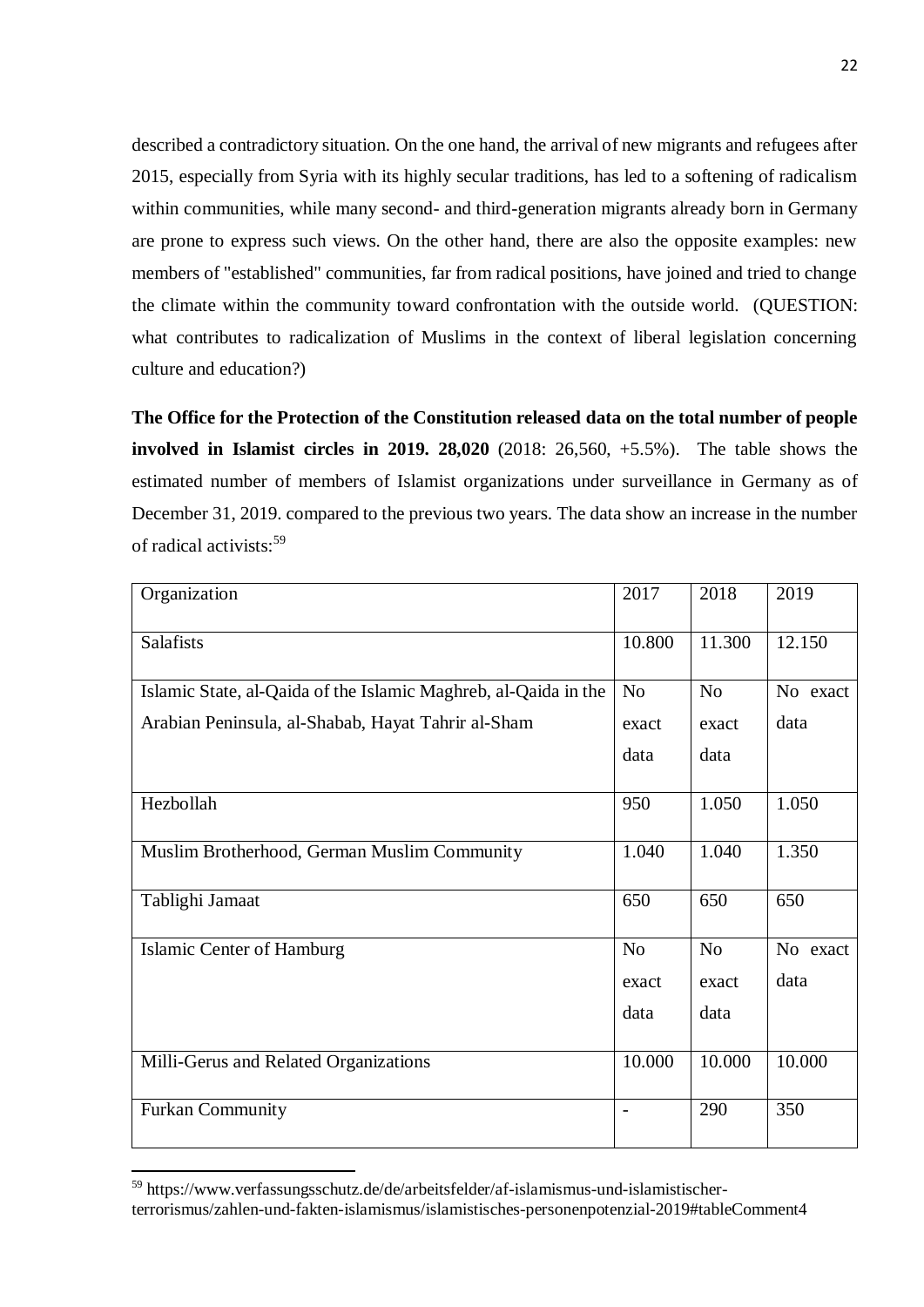| Hezb-e-Islami <sup>60</sup> | N <sub>o</sub> | N <sub>o</sub> | 100   |
|-----------------------------|----------------|----------------|-------|
|                             | exact          | exact          |       |
|                             | data           | data           |       |
|                             |                |                |       |
| Other                       | 1.300          | 1.160          | 1.160 |
|                             |                |                |       |

In 2018-2019, a number of crimes were committed in Germany, such as attacks on citizens and damage to movable and immovable property, which are attributed to Islamist manifestations. For example, in July 2018, an offender placed a wire on the tracks of a speeding train. The detainee turned out to be a member of a jihadist group.<sup>61</sup> There were no human casualties during this time period. On October 4, 2020 Islamist of Syrian origin attacked passers-by in Dresden. One person was killed and another was seriously injured. The attacker was known to intelligence agencies and had previously been deemed "dangerous." He became sympathetic to the Islamic State in 2017, was arrested, sentenced to imprisonment for illegal activities, served his sentence, and was released in late September 2020.<sup>62</sup>

After the terrorist attacks in France and Austria in the fall of 2020, **German political parties proposed new concepts for combating Islamism and showed increased attention to the problem, showing in many ways a rethinking of it.** In particular, the Greens, not previously noted for their special interest in this topic, presented a new plan in November 2020. It calls for constant surveillance of potentially dangerous Islamists, increasing the number of intelligence personnel, banning Salafist associations, swift and rigorous enforcement of decisions to arrest suspects and stopping financial flows to finance terrorism.<sup>63</sup> The proposals have been criticized by conservative circles, who argue that the Greens have ignored the threat of Islamism for too long, have shown no interest in measures to suppress Islamist propaganda, or even blocked some initiatives, considering them "excessive."<sup>64</sup> At the same time, the process of rethinking goes early in the Green Party. One intraparty group issued a resolution in 2020 calling for a critical view of

 $60$  The representation of the Islamist Party of Afghanistan among Afghans living in Germany. In Afghanistan itself, the party has been marginalized since the death in 2006 of its founder and leader Younis Khales.

 $61$  https://www.start.umd.edu/gtd/search/IncidentSummary.aspx?gtdid=201810070039

 $62$  https://www.spiegel.de/panorama/justiz/dresden-messerangriff-auf-zwei-maenner-verdaechtiger-istislamistischer-gefaehrder-a-45742cc0-53dd-4061-ab8f-037d937150cb

<sup>63</sup> https://bnn.de/nachrichten/deutschland-und-welt/gruene-legen-plan-gegen-islamistische-gefaehrder-vor

<sup>64</sup> https://www.faz.net/aktuell/politik/inland/linke-und-der-islamismus-die-worte-und-taten-der-gruenen-17042528.html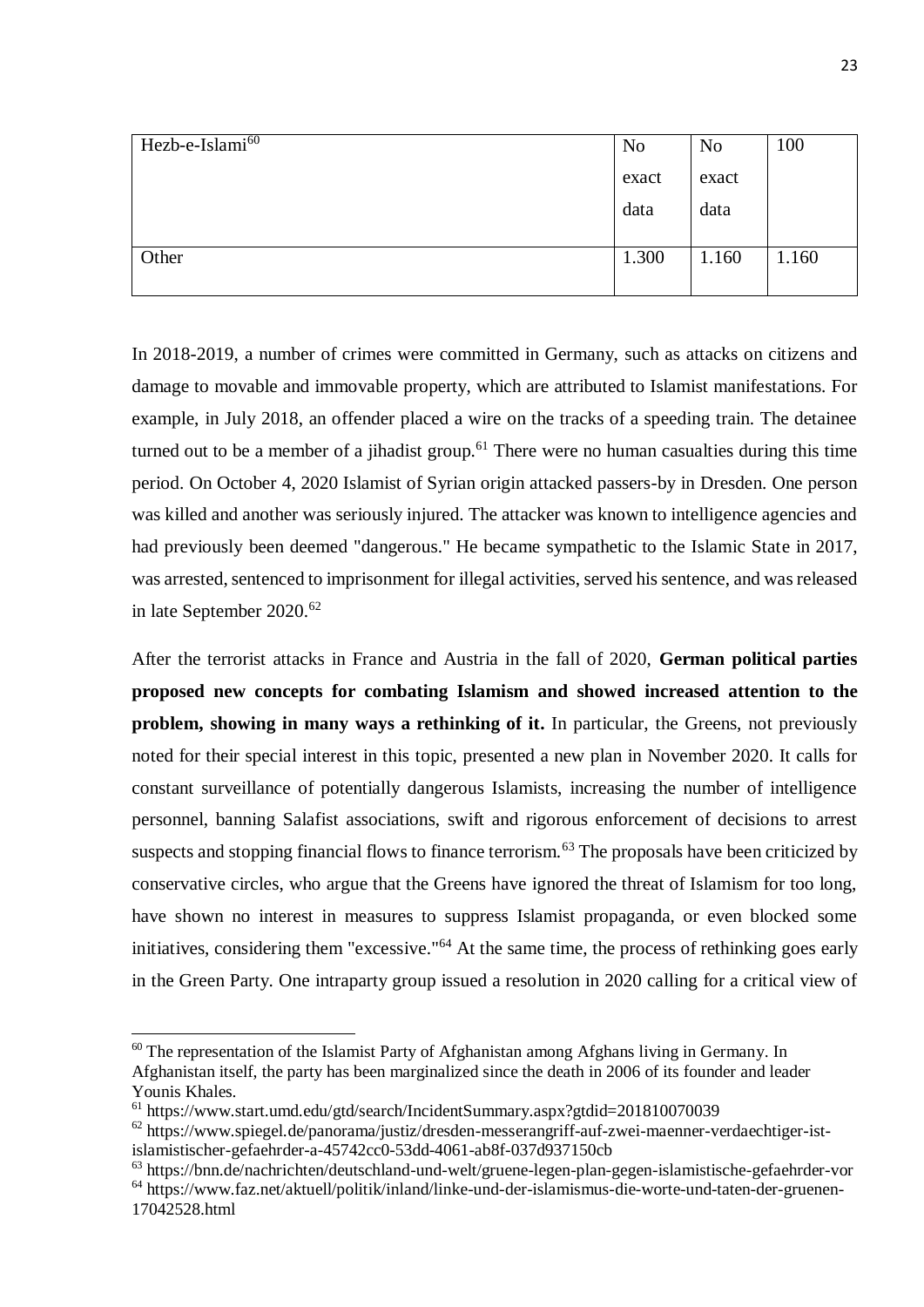"reactionary political Islam.<sup>65</sup> Part of these developments is also related to current domestic politics. The Greens have long been working on a project to move out of an exclusively "leftist" electoral niche, presenting themselves as a modern middle-class party, replacing the weakened FDP. According to polls, they are the second most liked party in Germany, just behind the CDU/CSU. German political circles are discussing the format of the "black-green" coalition that may be created following the parliamentary elections of 2021. The middle class of Germany perceives the growth of Islamism with anxiety, therefore the Greens are obliged to voice this topic. Similar processes, although with less intensity, are taking place in the Left Party.<sup>66</sup> Its electorate, which previously paid much more attention to right-wing radicalism, is also seriously concerned about the current trends. Such debates are also marked in the ranks of the Social Democrats. In October 2020. Kevin Kühnert, deputy chairman of the SPD, until recently leader of the party's youth organization and one of the most important speakers of the left in German politics in general, acknowledged in his article that the "left-liberal" current has certain "difficulties" in developing a constant attitude toward Islamism. The politician noted that the right often criticizes the left for "dividing" the victims of terrorist attacks into "right" and "wrong. He called the rebuke "polemical" and "generalized," but conceded that there may be "some truth in it." "Those who are against terror and the ideologies that incite it must be prepared to fight consistently and purposefully against the representatives and supporters of such ideologies," Kühnert stressed.<sup>67</sup> In a major interview in November, Franziska Giffay, the minister of youth and family affairs, a potential candidate for mayor of Berlin in 2021 and a leading politician of the SPD, called for a harsher and more consistent fight against Islamism. The minister said that on the issue of Holocaust denial "there can be no compromise" with those expressing such views. <sup>68</sup> German Interior Minister Horst Seehofer expressed doubts about the sufficiency of these measures and said that the Interior Ministry was considering **the possibility of preventing the arrest of particularly dangerous Islamists**. According to the minister, the practice of deportation is not a comprehensive response to the challenges of radicals: **more than half of dangerous Islamists have German citizenship**. 69

<sup>65</sup> https://saekulare-gruene.de/beschluss-zum-kritischen-umgang-mit-reaktionaeren-politischen-islamverbaenden/

<sup>66</sup> https://www.spiegel.de/politik/deutschland/islamismus-linke-streiten-ueber-antimuslimischenrassismus-a-d0784978-80a6-4992-972e-7c205cfd95e7

 $67$  https://www.spiegel.de/politik/deutschland/kevin-kuehnert-ueber-islamismus-die-politische-linkesollte-ihr-schweigen-beenden-a-5133948b-bac7-490a-a56a-a42d87a62532

<sup>68</sup> https://www.welt.de/politik/deutschland/article219534858/Franziska-Giffey-SPD-Wenn-im-Lehrplandas-Thema-Holocaust-vorgesehen-ist-dann-darf-es-keine-Kompromisse-geben.html

 $69$  http://www.eu-info.de/dpa-europaticker/307598.html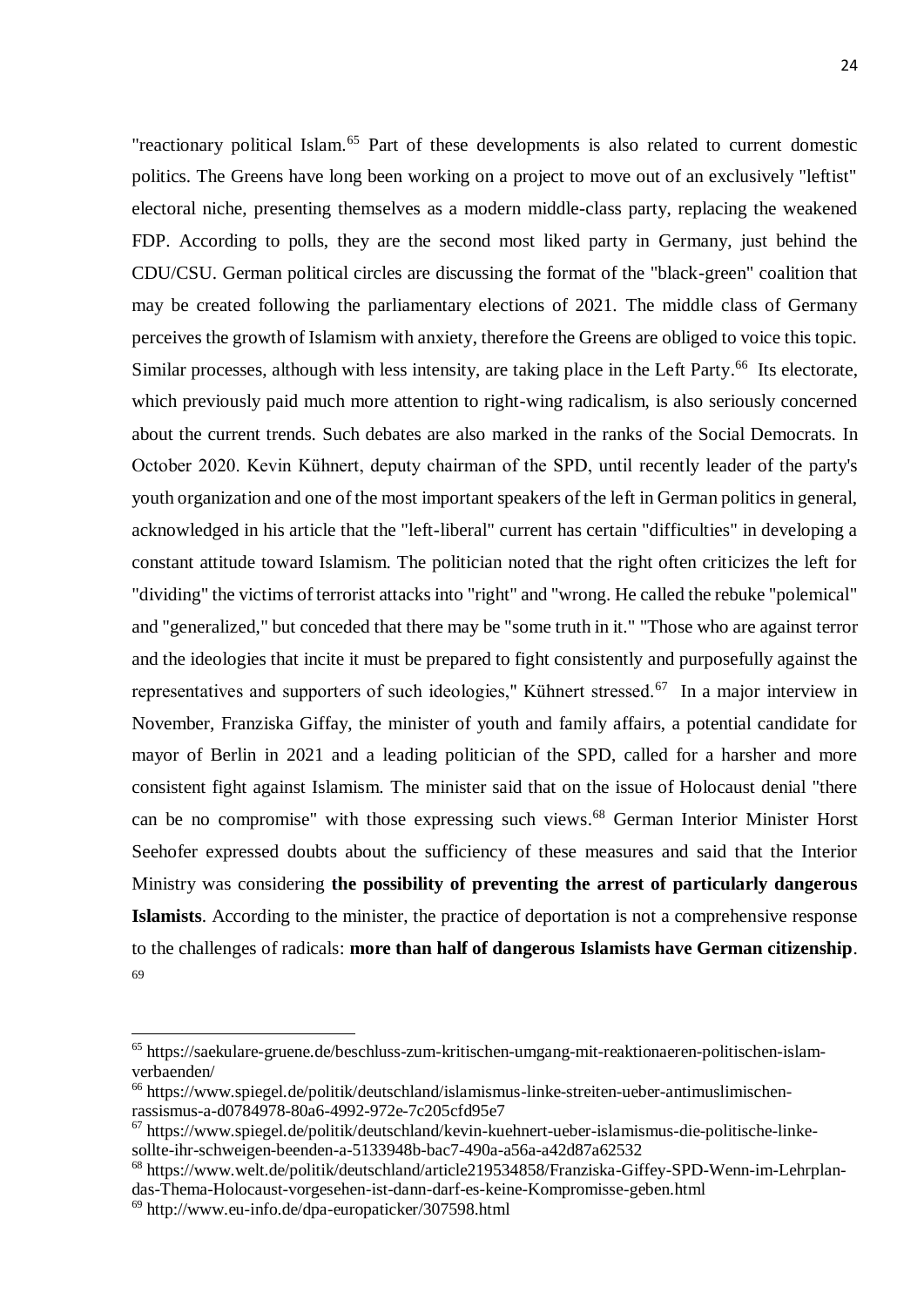**Austria's political elites reacted harshly to the terrorist attack in Vienna in** early November 2020. (four dead and more than 20 wounded). Austrian Chancellor Sebastian Kurz proposed a separate article on "political Islam" in the state penal code. The governing coalition of the conservative People's Party and the Greens introduced a voluminous package of new counterterrorism measures, including expanding the catalog of penalties for previously convicted terrorists who have not renounced their radical ideology.<sup>70</sup> This discussion did not go unnoticed in neighboring Germany, the country closest to Austria, especially since the connections of the "November" terrorists in Vienna, according to investigators, lead to Switzerland and Germany.<sup>71</sup> There are also certain parallels in the biographies of the terrorists. The criminal who murdered the Dresden passerby had just been released from prison on the expiration of his sentence. The perpetrator of the attack in Vienna also managed to receive a sentence for belonging to dangerous Islamists and attempting to leave the country in order to fight for the Islamic State and was also released. Germany's Christian Democrats and the AfG supported Kurtz's initiative. Manfred Weber, chairman of the European People's Party faction in the European Parliament and deputy chairman of the CSU in Bavaria, proposed creating a pan-European data bank of potentially dangerous Islamists and strengthening control of the EU's external borders. AfG went even further and declared the need for life imprisonment for terrorists.<sup>72</sup>

#### **Left-wing radicalism**

Left-wing radicalism is not the subject of this report. However, this phenomenon needs to be briefly mentioned, since it appears in any statistics on "politically motivated crime" in the Federal Republic of Germany. In the German media space and in conservative circles, **Antifa is** often referred to as a kind of main worldwide network of left-wing extremists active in Germany as well. In practice, **Antifa as a single structure has long since ceased to exist.** There are a number of informal and semi-formal groups of varying degrees of radicalism that affiliate themselves with Antifa and/or speak on its behalf.<sup>73</sup> Germany's left-wing radicals have different political **positions and never present a "united front. Radical anti-fascism can be considered a certain common foundation**. Otherwise, the theoretical postulates (from Marxism, historical materialism and Trotskyism to anarchism and contemporary left-radical ideas about a new world order), the

<sup>70</sup> https://www.n-tv.de/ticker/Seehofer-prueft-Ausweitung-von-Gewahrsam-fuer-gefaehrliche-Islamistenarticle22166933.html

 $^{71}$  https://www.tagesschau.de/ausland/wien-anschlag-103.html

 $^{72}$  https://www.rnd.de/politik/nach-kurz-vorstoss-auch-in-deutschland-sympathie-fur-verbot-des-

politischen-islam-VFTFJDEMDZBZ7BG6PX5KDX424M.html

 $\frac{1}{73}$  Read more about this in an article by the author of the report https://www.initiative-

quorum.org/ru/details/antifa-ne-suschestvuet.html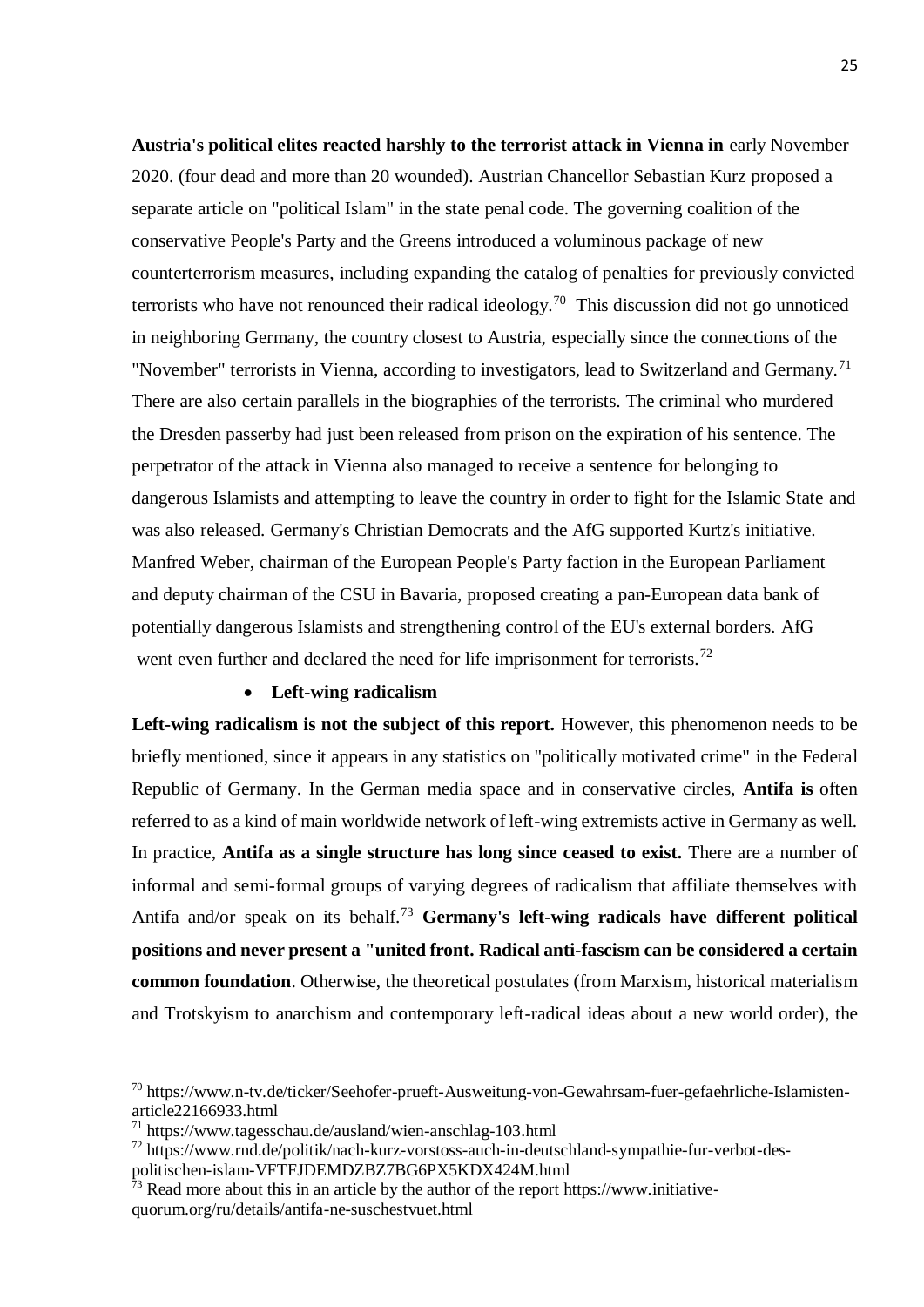program of action, the attitude to the state and the authorities are extremely different. Left-radical groups include: 1. Those who are not inclined to violence. A.) **Smaller political parties** (the German Communist Party, the German Marxist-Leninist Party, and the Socialist Party of Equality). They are marginal and due to their dogmatism and unrealizable demands do not enjoy the support of the forces of the "legal" left political spectrum. B.) **Individual small left-wing extremist groups** (the Marxist Group, the Trotskyist Left Krenk and Marx 21 and others), focused on theoretical discussions about reorganizing the world and not conducting public actions. B**.) The larger Interventionist Left platform with** 33 cells with 1,000 members. 2. Showing a penchant for violence. А.). **"Autonomists**." This is the largest umbrella organization of the radical left (7,400 members in 2019). "Autonomists" consider it legitimate to use violence against neo-Nazis, when resisting police actions, in the process of "winning autonomous spaces" in the streets for a "free society," which manifests as riots and damage to property. B.) **"Anti-imperialists,"** such as the groups Perspective Communism and Youth Resistance. 3. **Anarchists**, e.g. the "Free Workers' Union" (about 800 activists). In Germany, the "anarcho-syndicalists" are mostly prevalent, who focus on non-violence and working with trade unions as workers' representatives. Still, experts note that a certain percentage of German anarchists may be prone to violence. All of these structures are under the supervision of the security services.<sup>74</sup>

#### **Radicalism supported from abroad**

 $\ddot{\phantom{a}}$ 

This name refers to **the activities of radical groups that cannot be classified as right-wing, leftwing or Islamist extremism.** The most numerous and well-organized structure of this type is the **Grey Wolves.** These are separate but closely linked groups of Turkish ultranationalists, aligned with the Turkish Nationalist Movement Party and considered to be its fighting cells. The party is in coalition with the ruling movement of Recep Erdogan. According to various estimates, there are as many as 20,000 active Wolves supporters in Germany. The group is already banned in France. In Austria, the organization's salute ("wolf sign"), recognized as extremist, has been banned. A number of politicians and public figures in Germany (from representatives of the Kurdish community to the Greens) **demanded that the "Wolves" be banned**. <sup>75</sup> Experts on nationalist movements in Turkey say that the attitude of German residents with Turkish roots toward the "Grey Wolves" is very complicated. While some in the Turkish community oppose the group and deny their ultra-nationalism, others find the group's fears unnecessary and perceive the Wolves as

 $74$ https://www.verfassungsschutz.de/de/oeffentlichkeitsarbeit/publikationen/verfassungsschutzberichte/vsb ericht-2019

<sup>&</sup>lt;sup>75</sup> https://www.fr.de/politik/verbot-gefordert-aus-fuer-graue-woelfe-auch-in-deutschland-90093098.html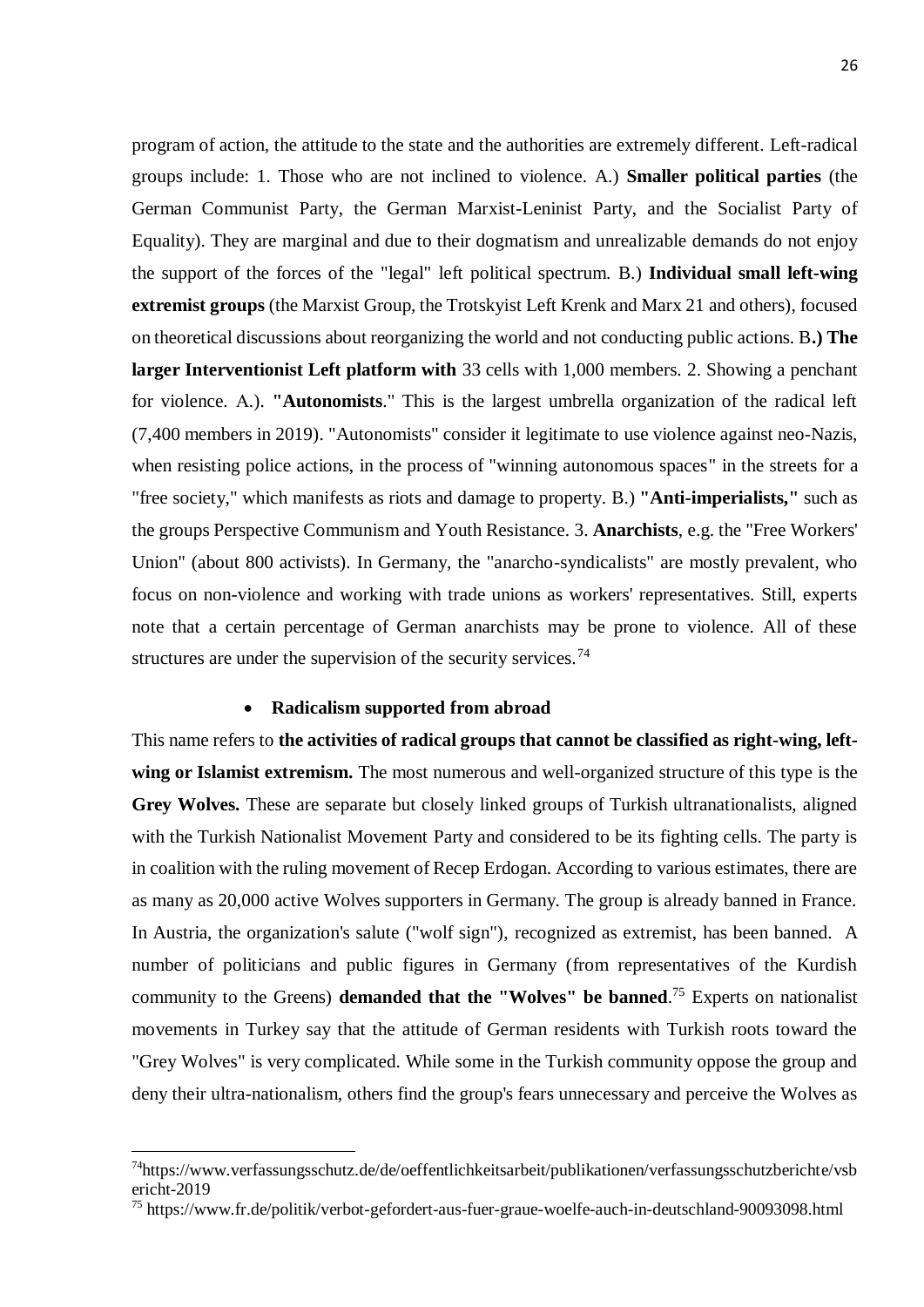a legitimate segment of the Turkish political spectrum. For example, in 2011. "The Essen Turks' Alliance, a member of the city's Integration Council, refused to condemn the activities of the Grey Wolves.<sup>76</sup> One CDU politician of Turkish origin, a member of Hamm's Integration Council, turned out to be a Wolf activist and was expelled from the German party for this reason in 2015.<sup>77</sup>

#### **Right-wing radicalism**

# **Main groupings (abbreviated overview):**

On the extreme right flank of the political spectrum in Germany, there are still some:

**The traditional far-right parties** that existed in the FRG before reunification, which are close to neo-Nazism or share much of the Nazi worldview (the National Democratic Party of Germany, the NPDG, and the "Republicans"). The NDPG continued to lose even what little influence it had during this period and became a completely marginal party. The number of members in 2019 was estimated at 3,600 (2018: 4,000). "Republicans have had serious financial difficulties since the mid-2010s. They could not even participate in local elections. Many functionaries urged them to vote for AfG. The party was dissolved in 2018-2019. Two relatively influential right-wing parties of the recent past, the "Civic Movement for Germany" and the "German People's Union", ceased to exist before the period in question  $(2017 \text{ and } 2012)$ , respectively). <sup>78</sup>

**New far-right parties**. They are the "Third Way" party, which resembles the "Third Reich" in its name and symbolism, and the "Rightists. "The "Third Way" was created in 2013 by former functionaries of the NDPG, who considered the course of their party too "conciliatory. This party had 580 members in 2019.<sup>79</sup> Third Way activists take part in demonstrations against migration and refugee reception. In 2020, they are visible at rallies against quarantine restrictions caused by the pandemic. The party tried to hold its own socially significant actions, for example, it applied in 2018 and 2019 to hold a sports tournament in Erfurt called "Jugend im Sturm" (German: Jugend im Sturm, association with the word "Volkssturm" of the Nazi period). The applications were rejected by the city administration.<sup>80</sup> "The Right was founded in 2012. The full name of the party is "The Right - for popular referendums, sovereignty, and defense of the homeland." It was founded

<sup>76</sup> https://www.derwesten.de/staedte/essen/integrationsrat-ist-ein-hort-der-grauen-woelfe-id6084510.html  $^{77}$  https://www.wa.de/hamm/verfahren-gegen-zafer-topak-hamm-schliesst-grauen-wolf-partei-

<sup>7296248.</sup>html

<sup>&</sup>lt;sup>78</sup> https://de.statista.com/statistik/daten/studie/4760/umfrage/entwicklung-der-mitgliederzahlen-vonrechtsradikalen-parteien/

 $^{79}$  https://www.im.nrw/system/files/media/document/file/VS\_Bericht\_NRW\_2019.pdf

<sup>80</sup> https://www.morgenpost.de/politik/article227183009/Die-gefaehrliche-Parallelwelt-der-rechten-Kampfsportler.html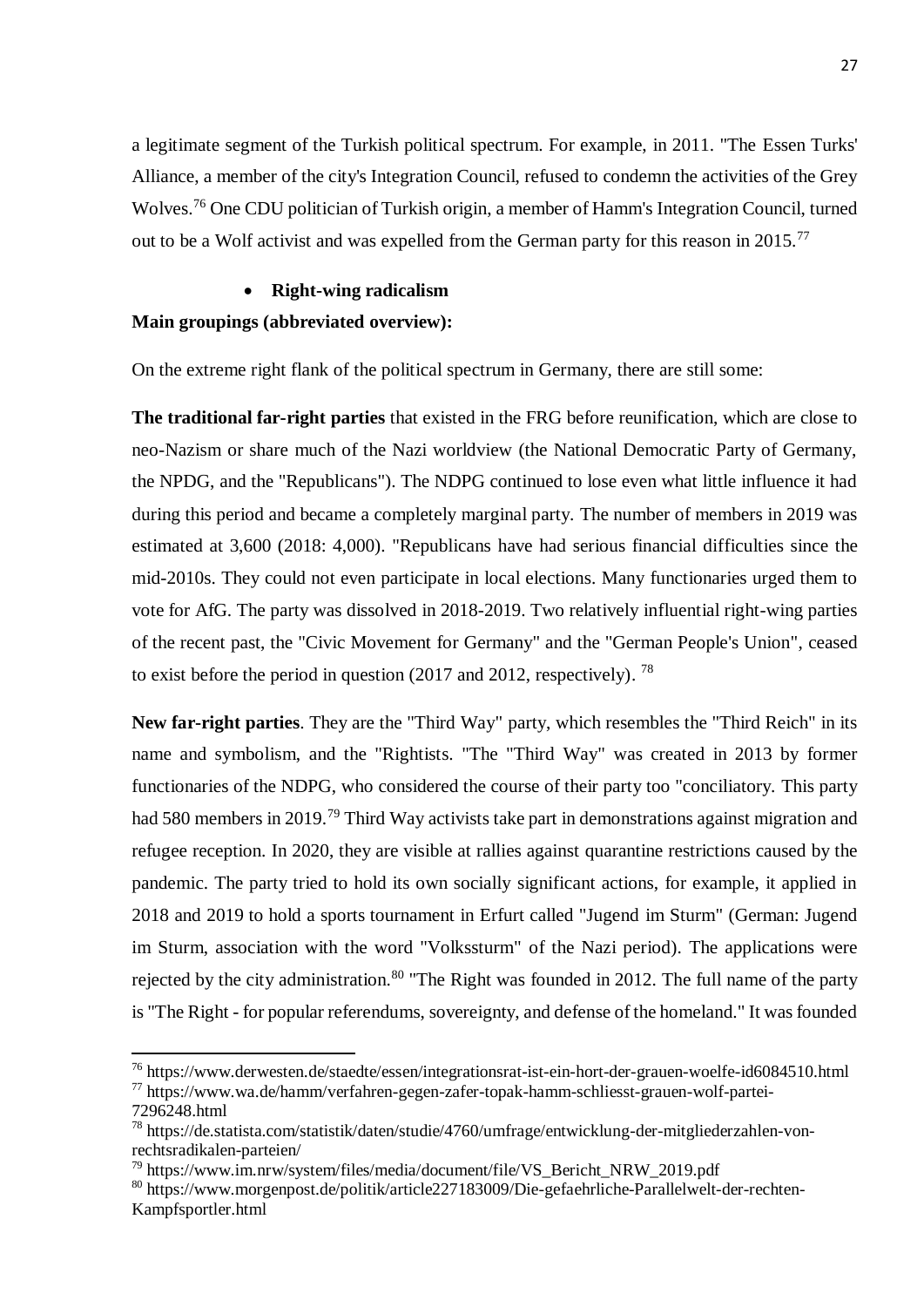by several well-known West German neo-Nazi loners, as well as former members of the National Resistance Dortmund, which was banned in 2012. While in 2014-2016 the party managed to hold some actions, a year later it already had to struggle for survival, due to conflicts in the leadership and insufficient financial means. Since 2019. "The Right" has become more active. In the 2019 European Parliament elections, they supported Ursula Haverbeck, a well-known neo-Nazi activist who had served a prison sentence for repeated Holocaust denial. On April 20, 2019, Hitler's birthday, the party held a neo-Nazi rally with like-minded people from France, the Czech Republic, Poland, and other countries.<sup>81</sup> In 2020. "The Right" organized a "national solidarity action" in Dortmund against measures to contain the spread of the coronavirus. A number of planned marches were banned as neo-Nazi.<sup>82</sup> The party had an estimated 600 members in 2018. Almost all of them live in the Ruhr region. Party cells in the rest of Germany either exist only on paper or have already been officially liquidated.

**"Comradeships" (Kameradschaften), "loose comradeships" and neo-Nazi loners**. Most of the "comradeships" (associated with the word "camerade," an informal soldier's term in the Wehrmacht) were dismantled by the police in the mid-2010s. Although experts estimate that these structures are no longer sufficiently combat-ready to carry out terrorist attacks, it cannot be claimed that the right-wing extremist underground in Germany has been completely defeated. Three examples. In 2019-2020, there were a number of scandals in the Bundeswehr regarding soldiers' and officers' affiliation with right-wing radical circles.<sup>83</sup> In November 2020, the prosecutor's office brought charges against 12 members of the so-called "Group S" arrested in February of this year. The structure was organized along the lines of the Finnish far-right "Self-Defense," which was close to the principle of "comradeship." Right-wing radicals planned to attack politicians, antifascist activists and mosques in order to destabilize the situation in the country and to raise funds to purchase weapons.<sup>84</sup> In early December 2020, it became known that the neo-Nazi group Sturmbrigade 44 had been banned. It consisted of 11 people, two of whom were already serving sentences for other crimes. The group used a wide range of Nazi symbols. The two "fours" in the name correspond to the fourth letters of the alphabet and the first letters of the Dirlewanger Division, the revered right-wing extremist commander of the SS unit Oskar Dirlewanger. Edged

 $81$  https://www.im.nrw/system/files/media/document/file/VS\_Bericht\_NRW\_2019.pdf

<sup>82</sup> https://www.hagalil.com/2020/03/rechte-reaktionen-auf-corona/

<sup>83</sup> https://daserste.ndr.de/panorama/archiv/2020/Bundeswehr-Rechtsextreme-bleiben-Informant-mussgehen,mad102.html

 $^{\bar{8}4}$  https://www.tagesschau.de/investigativ/ndr-wdr/gruppe-s-111.html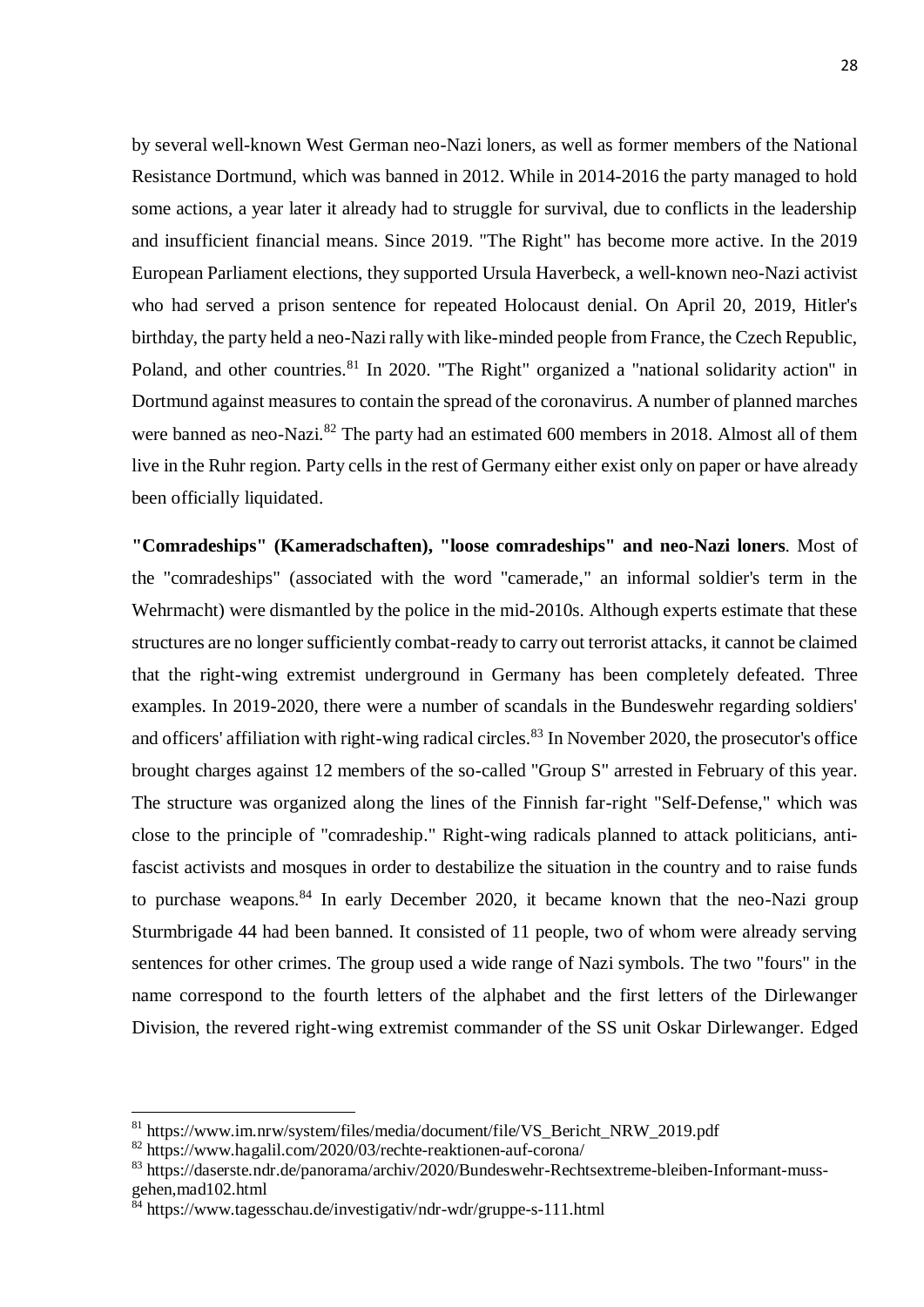weapons were found in the apartments of the group members.<sup>85</sup> Groups whose members profess right-wing radical ideology also continue to operate on the Internet. In the social network Facebook such groups are temporarily closed after complaints from users, but they often reappear under a slightly modified name. Virtual communities on other platforms are even more difficult to identify. The aforementioned "S-group" also originally emerged in the form of a Whatsapp group.<sup>86</sup> A faceto-face meeting took place much later. Nevertheless, the main danger is posed by radical loners. Both of the major right-wing terrorist attacks with fatalities that took place in the period under review were carried out by lone extremists. Also in 2020, two other neo-Nazi groups were banned that were organized according to a slightly different principle than the "comradeships" but espoused the same ideology: the aforementioned Combat 18 and the Northern Eagle.

**"Citizens of the Reich."** Representatives of the network of these organizations, often unconnected (the Free State of Bavaria, the Himgau Community, the Free German Republic, and others) believe that the "Third Reich" did not cease to exist when Germany surrendered in 1945. They do not recognize the FRG as a legitimate state. Some groups print their own "passports" and "banknotes" and hold "elections" for "deputies" of the self-proclaimed "Reichstag". Manifestations, rallies and other actions are also organized. A certain percentage of "Reich citizens" live in communes and, wishing to reduce contact with the state to a minimum, engage in agriculture and their own cottage industry. For a long time the "Reichsbürgers" were not considered dangerous and violent. Rather, they were perceived as members of a strange subculture. The situation changed after the murder of a police officer by a member of the group in 2016. The killer was sentenced to life in prison.<sup>87</sup> Firearms were found in the group's possession. The Reich Citizens are now under surveillance by German intelligence agencies. In 2019-2020, the apartments of members of the group were regularly searched. Particularly dangerous are considered activists of the NGO "United German Nations and Tribes" (search of 21 apartments in March 2020 by 400 police officers).<sup>88</sup> The NPO was declared extremist and banned. Sectarianism, denial not only of Germany as a state but of democracy in general, anti-Semitism, and Holocaust denial also grew in the ranks of this

<sup>85</sup> https://www.tagesschau.de/inland/sturmbrigade-44-aufloesung-103.html

<sup>86</sup> https://www.rnd.de/politik/terrorzelle-gruppe-s-das-ratsel-um-den-dreizehnten-mann-

VS7RGAUNGBCWHFW4PSNUSVMSF4.html

<sup>&</sup>lt;sup>87</sup> https://www.zeit.de/gesellschaft/zeitgeschehen/2017-10/reichsbuergerbewegung-urteil-mord-polizistenwolfgang-p

<sup>88</sup>https://www.faz.net/aktuell/politik/inland/verbotene-reichsbuerger-gruppe-rechtsextrem-undhochgefaehrlich-16686793.html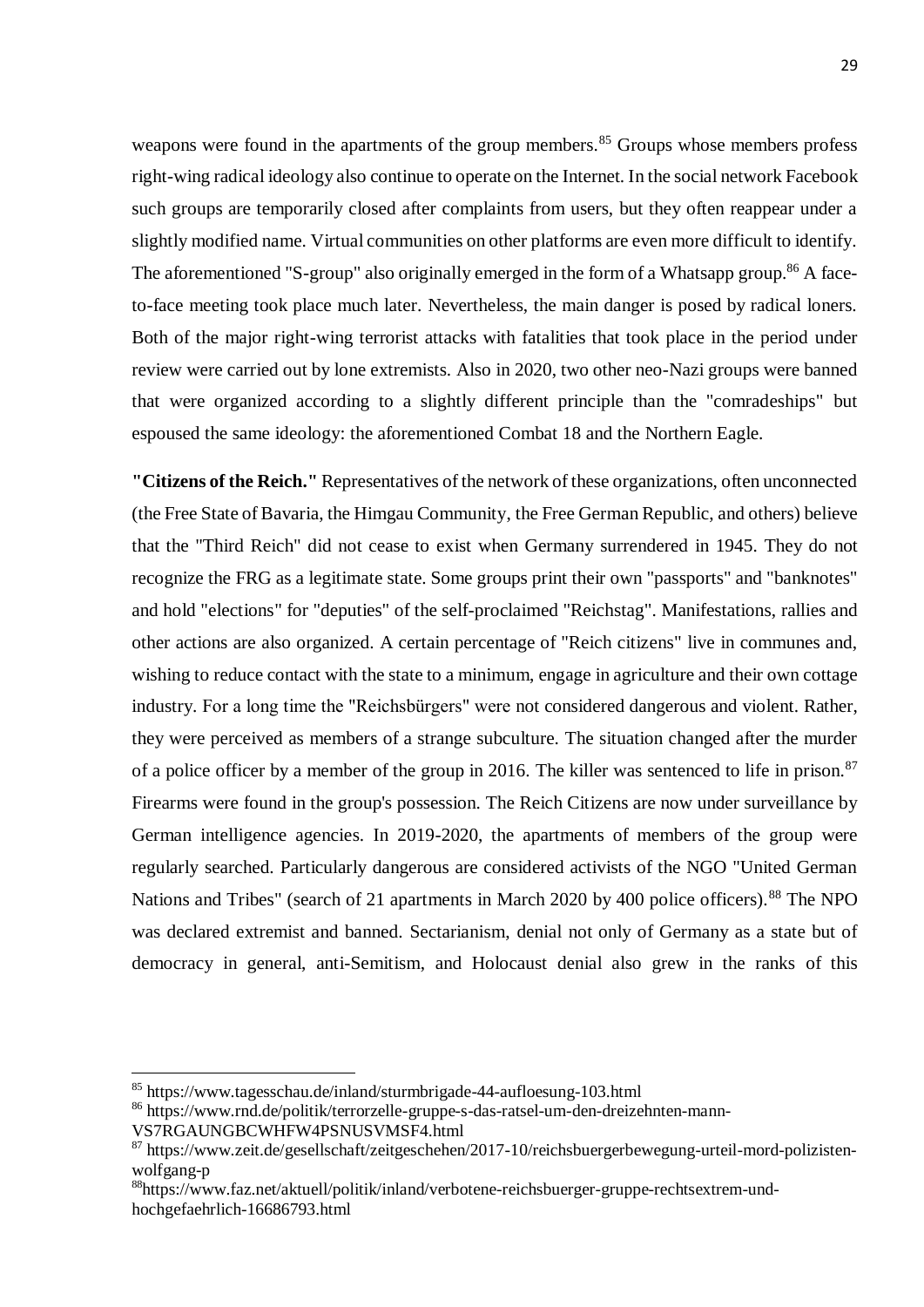movement. Of an estimated 19,000 "Reichsbürgers," 950 are recognized as right-wing extremists.<sup>89</sup>

**"Identity Movement"** - see above. In 2019, the movement was recognized as a right-wing extremist movement and is under surveillance. The movement has about 600 members in Germany.<sup>90</sup>

**The number of dangerous right-wing radicals prone to violence increased in 2020 compared to 2019: more than 100 versus 65.** The total number of German residents "involved in the rightwing extremist spectrum" in June 2020 was 32,000 (2019: 24,000). Between June 2019 and June 2020, 13 people were victims of right-wing extremists.<sup>91</sup> The largest terrorist attacks during this period occurred in October 2019 in Halle/Zaal (attack on a synagogue and a Turkish café, two dead and three wounded)<sup>92</sup> and in February 2020 in Hanau (attack on two hookah houses, 11 dead and five wounded).<sup>93</sup> The most high-profile crime by right-wing radicals was the murder of Walter Lübke (CDU), head of the county government of Kassel. He was killed by a shot to the head on the terrace of his own house on June 1, 2019. The murderer and his assistant were found and detained. Both are activists of right-wing extremist movements.<sup>94</sup> The motive for the crime was Lübke's political stance: he was purposefully in favor of accepting refugees from crisis regions of the world and insisted on providing humanitarian aid to those in need.

# **V. AfG and the New Right**

**"The Alternative for Germany (AfG) is currently** represented in the Bundestag, all 16 Landtags and the vast majority of communal (municipal) representations. This party dominates the right wing of legal politics in Germany. Many ultra-right-wing activists from previously established parties on this spectrum, which have been liquidated or are in fact no longer functioning, have joined the Alternative. Some experts still do not classify AfG as a right-wing extremist party, since there are movements of varying degrees of radicalism within this political force. At the moment the **most radical fraction of the party, "Wing" as well as individual party members, including** 

<sup>89</sup> https://www.bmi.bund.de/SharedDocs/downloads/DE/publikationen/themen/sicherheit/vsb-2019 kurzfassung.pdf? blob=publicationFile&v=3

<sup>90</sup> https://www.dw.com/de/wie-gef%C3%A4hrlich-ist-die-identit%C3%A4re-bewegung/a-49570755

<sup>&</sup>lt;sup>91</sup> https://www.welt.de/politik/deutschland/article209931591/IMK-in-Erfurt-Zahl-der-rechtsextremen-Gefaehrder-steigt.html

<sup>92</sup> https://www.mdr.de/sachsen-anhalt/landespolitik/u-ausschuss-zum-anschlag-auf-synagoge-in-halle-102.html

<sup>93</sup> https://www. zeit. de/thema/hanau

<sup>94</sup> https://www. zeit. de/thema/walter-luebcke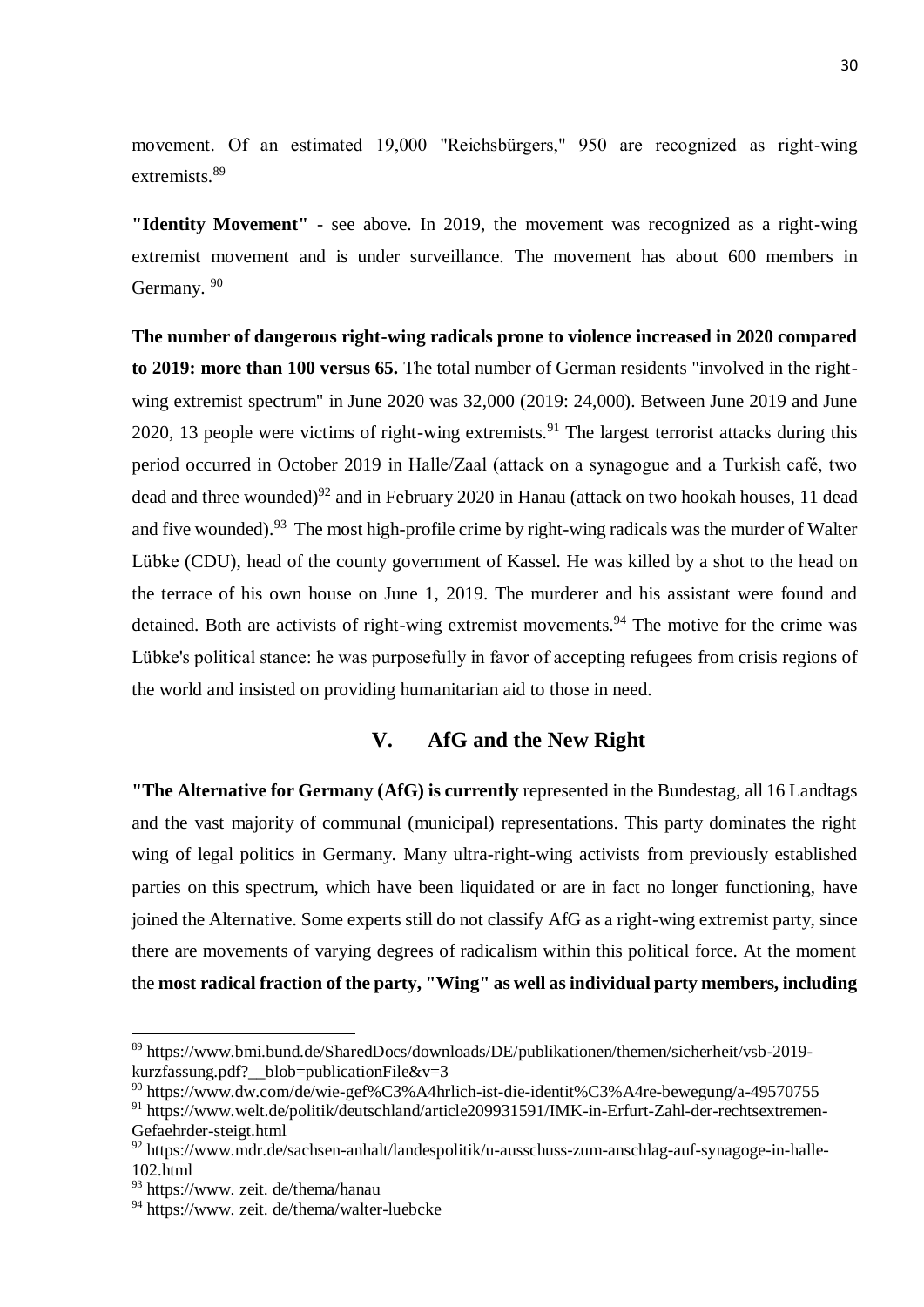**members of the Bundestag, are under surveillance by the security services.** "The Wing was liquidated by a decision of the AfG Board in March 2020.<sup>95</sup> However, human rights activists note that members of the group continue to hold responsible positions in the party, have not resigned their mandates as deputies at various levels, and still play a significant role in shaping the climate within the AfG.

The leading figures of the nationalist current of the AfG, Björn Hecke and Andreas Kalbitz, have a serious influence on internal party decisions. For this reason, in the final report of the Office for the Protection of the Constitution 2019, **the question was raised for the first time about the advisability of surveillance of the party as a whole.**<sup>96</sup> In the summer of 2020, there was even more discussion about surveillance of the AfG, which would effectively label it a right-wing extremist and make its political activities much more difficult.<sup>97</sup> There are various arguments for and against surveillance of the party. **Arguments for.** AfG has become increasingly radicalized. Hopes of AfG becoming a (relatively) respectable right-wing party have not been fulfilled. Not only have the ultra-right not lost their position within the party, but they have also managed to politically defeat the moderate Eurosceptic currents, becoming the main driving force in a number of state party organizations. Björn Hecke, whom many observers call a "classical" right-wing extremist, was reelected chairman of the party's faction in the Landtag of Thuringia, has again run for the post of AfG leader in this state and has the maximum support of his fellow party members. Many politicians of the AfG, who try to create an image of "patriots resisting globalism in the name of German interests" far from the ultra-right rhetoric, in practice maintain contacts with relevant organizations and networks, hire people with neo-Nazi past, speak at extreme right events, cooperate with pan-European structures of the extreme right. - (Consider the principle of inclusion on radical lists). The state and society must provide a legal response. Also in recent times, within the AfG there have been increased tendencies to revise attitudes to the period of National Socialism. In the process of criticizing the restrictive measures of the FRG government in connection with the pandemic, whole cells of the party allow themselves to draw parallels with the Holocaust, publish Stars of David, the symbols of concentration camps, and directly compare certain laws passed by the Bundestag with the laws of the "Third Reich". The Salzgitter branch of

<sup>95</sup> https://www.faz.net/aktuell/politik/inland/afd-gegen-afd-der-fluegel-kaempft-ums-ueberleben-16687932.html

<sup>96</sup> https://www. spiegel. de/politik/deutschland/verfassungsschutz-wird-die-afd-bald-von-weiterenlaendern-beobachtet-a-01bd34de-fa92-48b9-bd80-912d34567a5f

 $97$  https://www. t-online. de/nachrichten/deutschland/id  $88202646$ /afd-und-verfassungsschutz-dieeinschlaege-kommen-naeher. html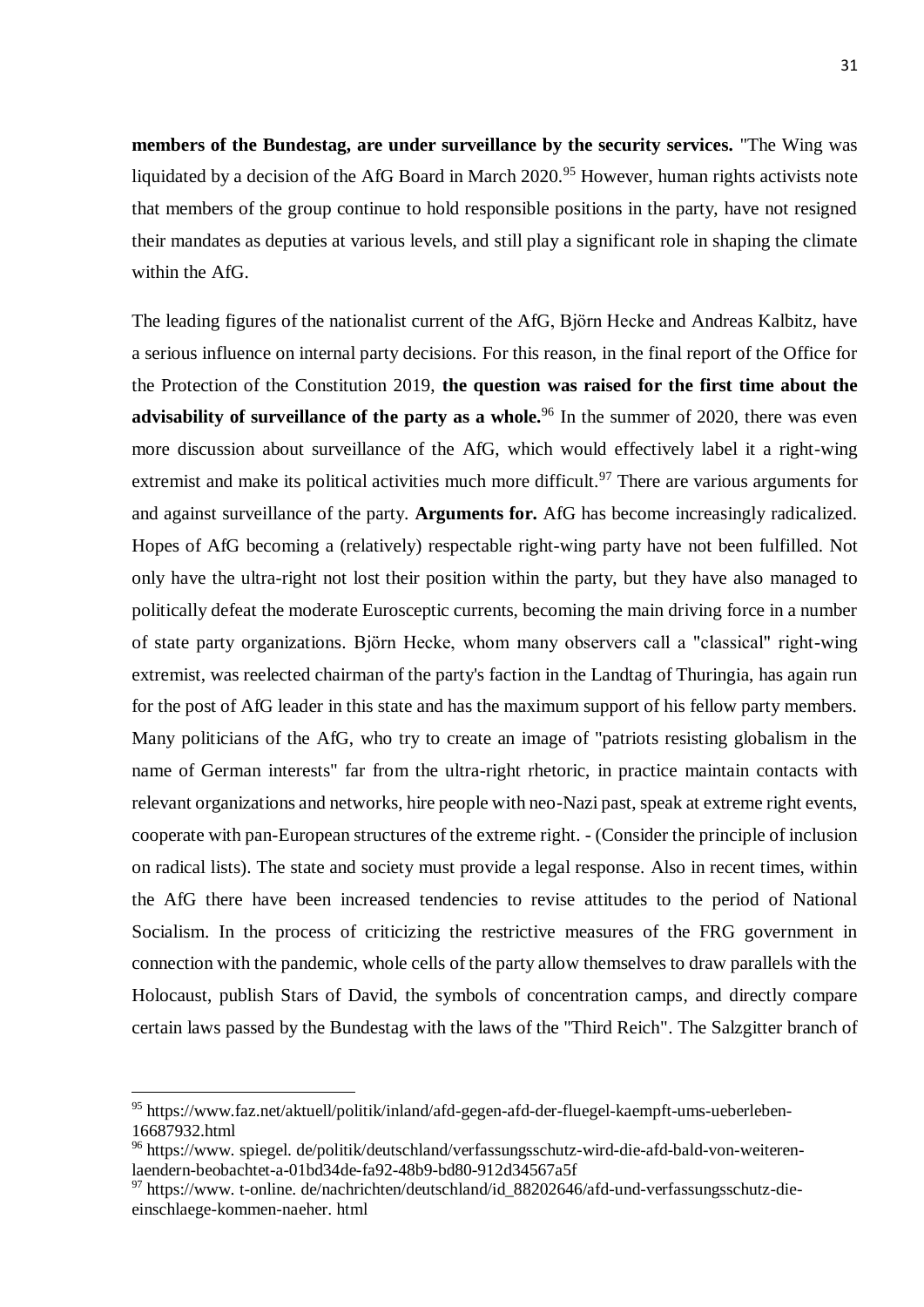the party published a photomontage of the famous picture of the Dachau concentration camp gates on its official website, posting the slogan "Vaccination makes free" instead of the inscription "Labor makes free".<sup>98</sup> Such actions are unacceptable in Germany. **Arguments "against".** Deputies and functionaries at various levels are in plain view and can be subjected to control without the party being listed in the register of right-wing extremists. AfG must be fought politically, not through the pressure of the state apparatus (albeit legitimately and with good intentions), not to give the party an excuse to use the "role of the victim". This could have the undesirable effect of increasing AfG's popularity.

The demonstration of the opponents of the new EP Act in November 2020 gave new impetus to the debate about the perception of the AfG. Members of the party used their power to let radical demonstrators into the Bundestag building, who tried to block other parliamentarians and ministers in their offices, insulted them and threatened them with violence, and prevented them from voting. The AfG leadership apologized and at the same time tried to portray the event as "insignificant.<sup>99</sup> The German political class reacted strongly to the incident. Deputies began to talk about the AfG as a "new NDPG.<sup>100</sup> Georg Meier, head of the Conference of Heads of the Interior Ministry (the coordinating body), called AfG "a parliamentary representation of rightwing extremists" and **did not rule out a ban on the party**.

Mayer acknowledged that such a move could be "only the very last resort" and any hypothetical application to the Constitutional Court would have to be accompanied by hard evidence.<sup>101</sup>

At the moment AfG is on the decline. The party's rating has fallen to 8-11%<sup>102</sup> and will remain so throughout 2020. This is significantly lower than in the 2018-2019 polls. In the previous two years, the party had consistently received more than 12% in the polls. In some short periods its rating exceeded 15%.<sup>103</sup> In one poll in September 2018, with a short-term rating of 18%, it became the second most popular party in the Federal Republic of Germany after the CDU.<sup>104</sup> AfG's current rating is also below the result of the 2017 parliamentary elections. (12,6%). The

<sup>98</sup> https://www.sueddeutsche.de/muenchen/dachau/dachau-afd-kz-tor-fotomontage-1.5115933

<sup>99</sup> https://www.spiegel.de/politik/deutschland/afd-und-rechte-stoerer-im-bundestag-entschuldigen-undrelativieren-a-f04ff2cc-cdf6-4683-b533-acd23c3fb0d9

<sup>100</sup> https://www.tagesschau.de/inland/afd-diskussion-101.html

<sup>101</sup> https://www.zeit.de/politik/deutschland/2020-11/uebergriffe-im-bundestag-chef-

innenministerkonferenz-afd-verbot

<sup>102</sup> https://www. wahlrecht. de/umfragen/

<sup>103</sup> https://interaktiv.waz.de/afd-umfragen-osten-westen-chronik/

<sup>&</sup>lt;sup>104</sup> https://www.zeit.de/politik/deutschland/2018-09/deutschlandtrend-wahl-afd-spd-union-grossekoalition-umfrage-horst-seehofer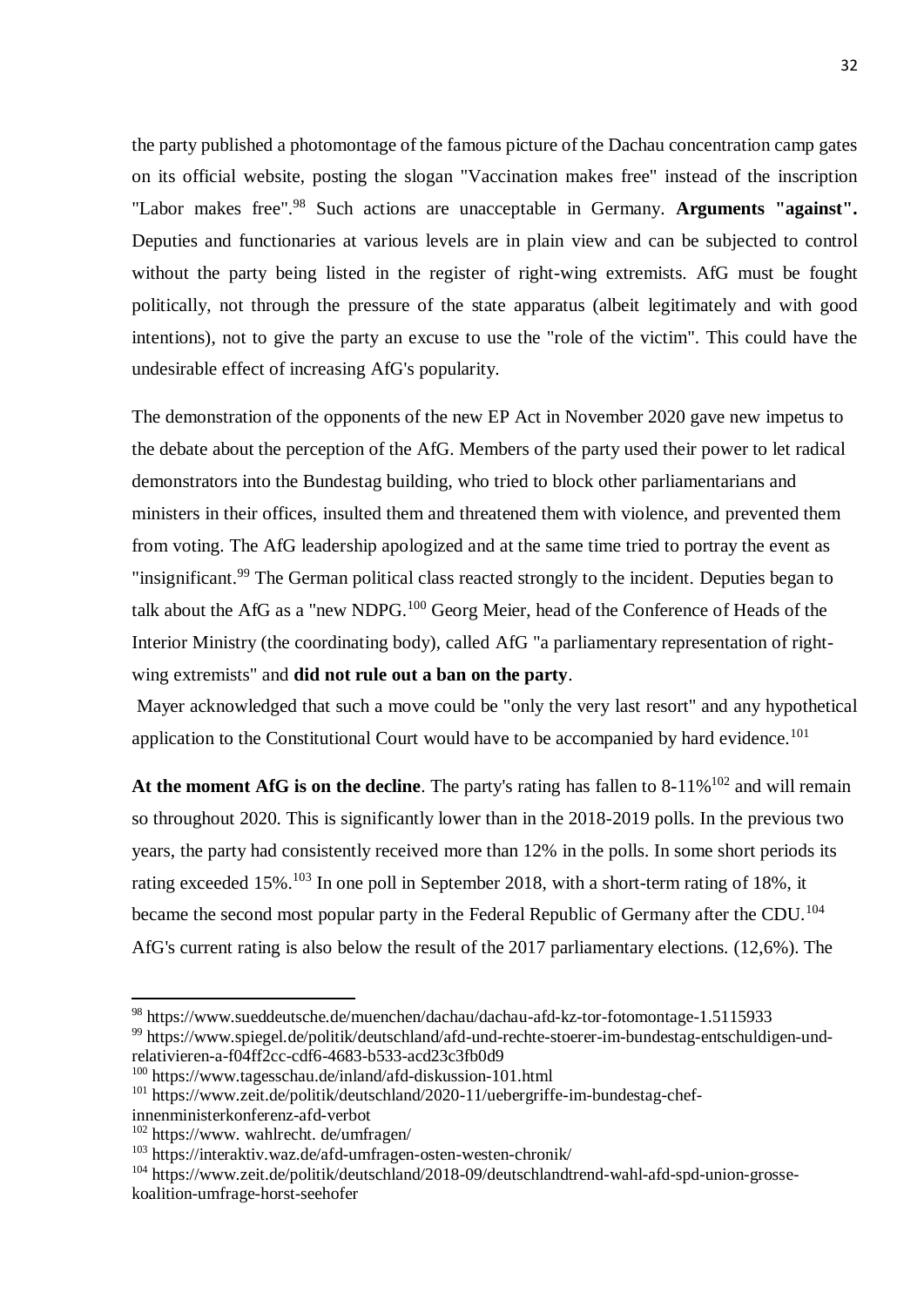stagnation and decline in popularity are related, according to the report's author, to three factors:

1. **The AfG has no new proposals for the electorate**. In the circles of German political observers it is called the "one topic party". Migration issues are not a hot topic at the moment. 2. 2. **Members of the AfG** at various levels have been in parliament for a long time and have **shown unsatisfactory results**. "The Alternative" is unable to offer its own concepts in key areas of domestic policy: the labor market, pensions, health care, youth and family policy, infrastructure development, the digital society, etc. Even Euroscepticism, the basis on which the party was founded, has become a secondary theme for the current AfG leadership. This also applies to the field of security. Since 2013, Islamist terrorist activity in Germany and elsewhere in Europe has led to a short- to medium-term rise in the AfG's rating throughout the party's existence. The situation changed in the second half of 2020. Polls from mid- to late November this year show no increase in the AfG's popularity after the terrorist attacks. "The Alternative has not made any clear proposals for combating Islamism or preventing terrorist attacks. The voters of the spectrum to the right of the conservatives, as well as other electoral groups, have certain expectations and disappointments. 3. After the first epidemiological restrictions in March 2020, **AfG leaders either tacitly supported government action or even demanded tougher measures,** such as an immediate ban on mass events or a lockdown modeled on Spain, Italy and

the Czech Republic. (Such actions were taken a little later).

This did not please the party's electorate, which is largely susceptible to conspiracy theories, denying the existence of the virus or visibly downplaying its danger. In its eyes, AfG became "systemic," joined the "establishment" supposedly using the situation to "control the population," stopped caring about the "little man" suffering from the limitations of public life. By the time AfG began to criticize the government's actions against the pandemic for their "excessiveness," this niche was already occupied by other, nonpartisan forces. But **the AfG's core electorate remains loyal to this party**. It has no other representation of interests in big politics.

**"The New Right**. This umbrella term refers to extremely heterogeneous groups, associations, NGOs, publishers, media, online and offline discussion platforms that attempt to position themselves between conservatives and the far right. Some examples: the House of Conservatism. "Institute for Public Policy," "German Academy," "German-European Scientific Society," publishers Grabert and Berg, and others. In this milieu, the tendencies of "folk nationalism" (raising German national consciousness without parallels with Nazism, denial of anti-Semitism and racial theories, at least verbal, but with a share of historical revisionism) are strong. Calls for a "Conservative Revolution," i.e. an intellectual revision of the role of conservatives in society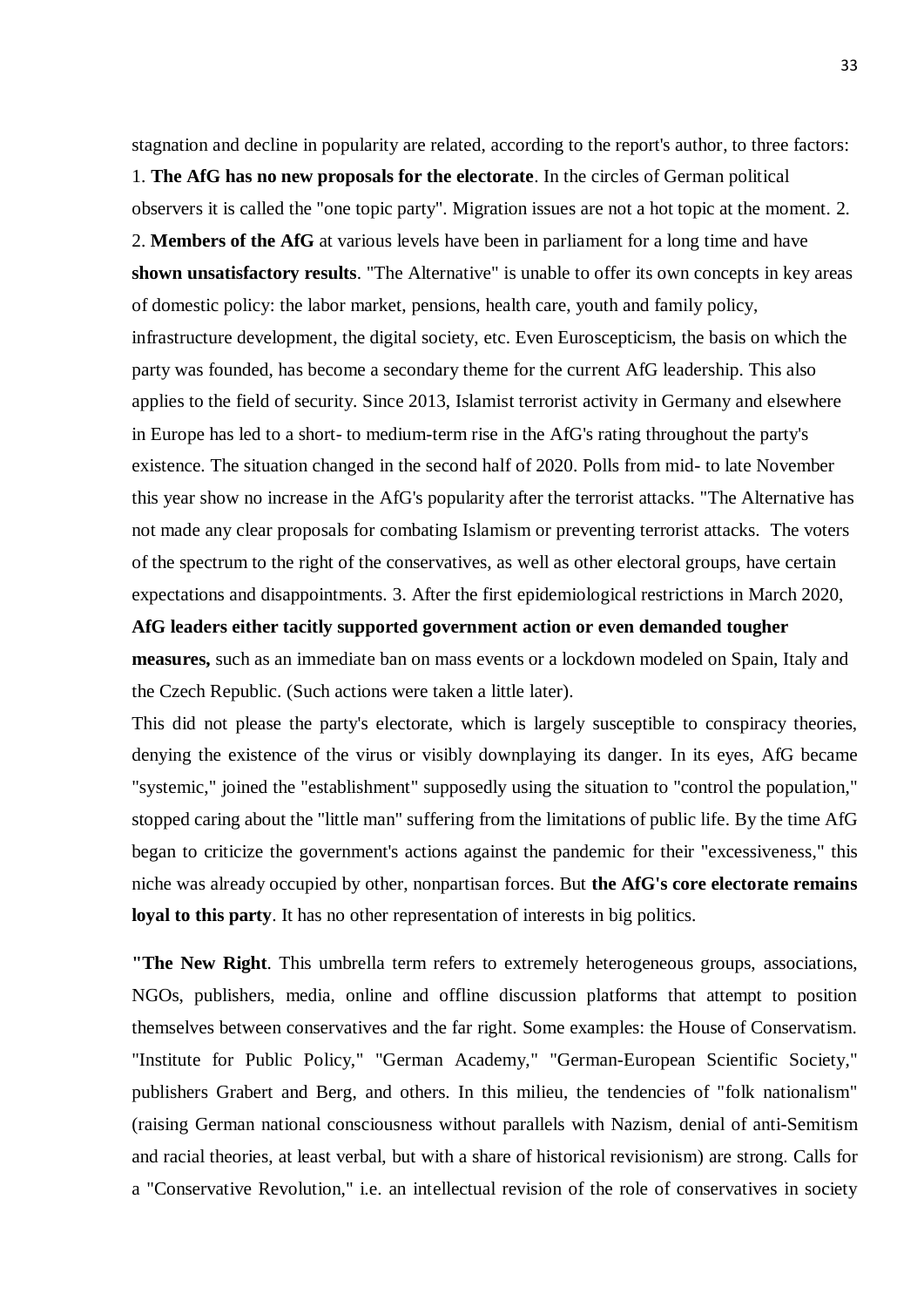toward more right-wing positions, are popular, winning the sympathy of German residents without the use of violence, through cultural influence. "**The New Right does not have a common political platform**. In the circles of right-wing researchers in Germany there is a dispute as to whether the movement belongs to a new, "intellectual" format of right-wing extremism for the present era or is a separate phenomenon. Some structures of the "New Right," such as the Werner Schimanneck Publishing Agency, have shifted over time to a racist stance close to neo-Nazism. They are monitored by the security services or banned.

# **VI. Hate Crime**

An important observation must be made in this area. Due to Germany's historical past, right-wing radical and neo-Nazi manifestations are traditionally more keenly perceived in society than other hate crimes. With regard to crimes committed by Islamists, an active public reaction usually occurs after a terrorist attack with human casualties. **Crimes committed by right-wing radicals are also in the public and media spotlight when there are no victims or injuries.** Example. In November 2019, victims of 72 manifestations of right-wing extremism (arson, threats, hate graffiti) living in Berlin's Neukeln district (every third resident of the district has migrant roots) petitioned the Berlin Senate to demand a special district commission to investigate these types of crimes. More than 25,000 people have signed the petition.<sup>105</sup> Prominent politicians and public figures spoke out in support of the petition.

Some hate crimes were covered in the previous section.

1

Federal statistical office provides **information on "politically motivated crimes and acts of right-wing extremist violence" for the period: 2018 г. : total number of crimes 19,409, including 1,088 acts of violence, 2019. : 21.290 - 925. <sup>106</sup> In 2019, there were 6,449 left-wing extremist crimes**. The same office offers **a comparison of right-wing and left-wing extremist crimes for 2019**. 107

<sup>&</sup>lt;sup>105</sup> https://www. sueddeutsche. de/politik/berlin-petition-gegen-anschlaege-1.4667648 <sup>106</sup> https://de.statista.com/statistik/daten/studie/4032/umfrage/rechtsextremismus-undfremdenfeindlichkeit-in-deutschland/

<sup>107</sup> https://de. statista. com/statistik/daten/studie/4721/umfrage/vergleich-der-anzahl-von-rechten-undlinken-gewalttaten/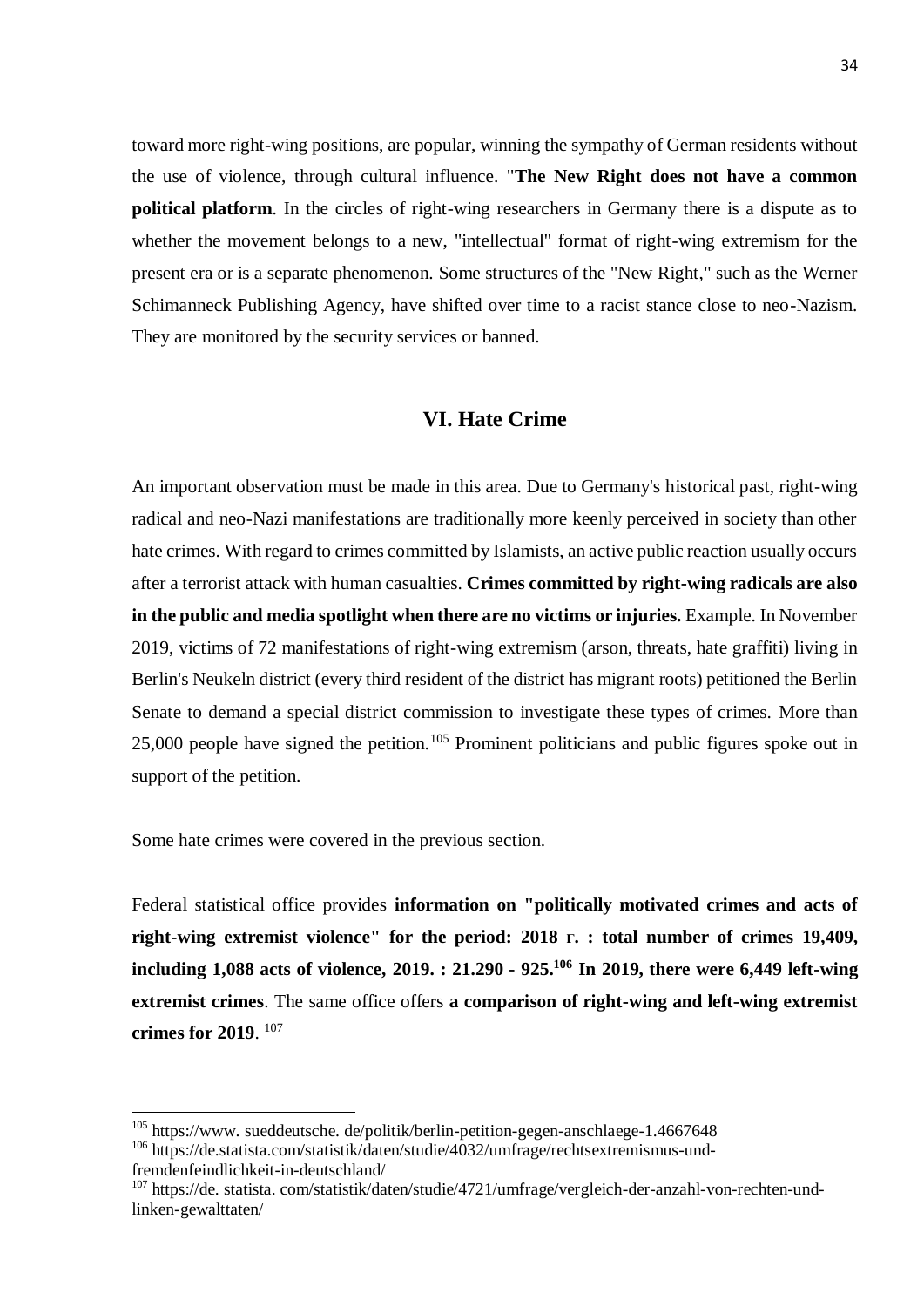| Crime                                      | Right-wing     | Left-wing      |
|--------------------------------------------|----------------|----------------|
|                                            | extremists     | extremists     |
| Murder                                     | $\overline{2}$ | $\overline{0}$ |
| Attempted murder                           | 5              | $\overline{2}$ |
| <b>Bodily injuries</b>                     | 781            | 355            |
| Arson                                      | 6              | 164            |
| Use of an explosive substance              | $\overline{2}$ | 8              |
| Involvement in violent riots               | 8              | 72             |
| Dangerous interference with transportation | 5              | 45             |
| Kidnapping                                 | 1              | $\overline{2}$ |
| Robbery                                    | 13             | 16             |
| Blackmail                                  | 36             | 3              |
| Resistance to law enforcement officers     | 66             | 254            |
| Property damage                            | 923            | 3.520          |
| Threats, exerting pressure                 | 376            | 116            |
| Other types of crimes                      | 19.066         | 1.892          |
| Total                                      | 21.290         | 6.449          |

**Statistics show that the number of crimes with right-wing extremist overtones is noticeably higher than the number of crimes based on a left-wing extremist worldview. Crimes committed by far-right extremists are more dangerous and cause direct harm to the individual (murders, attempted murders, bodily injuries, threats). Left-wing extremists are more prone to arson, property damage, and resistance to police.** 

The German Interior Ministry, which records crimes according to a slightly different, broader principle, provided the following information on **"politically motivated crimes"** for 2019**: rightwing 22,342 (+9.4% compared to 2018), left-wing 9,849 (+23.7%), foreign ideology-based 1,897 (-23.7%),<sup>108</sup> religiously motivated 425 (-27.5%)**<sup>109</sup> **. In the area of direct manifestation** 

1

beobachten019: 48 Fälle, 2018: 58 Fälle).

<sup>&</sup>lt;sup>108</sup> The report goes on to state that this section mainly includes hate crimes as a result of conflicts within the FRG with Turkish roots, as well as between residents with Turkish and Kurdish roots.

 $109$  All of these crimes were committed by Islamists, as confirmed by the link of information on the police website containing the same data https://www. polizei-beratung. de/themen-undtipps/extremismus/islamismus-salafismus/fakten/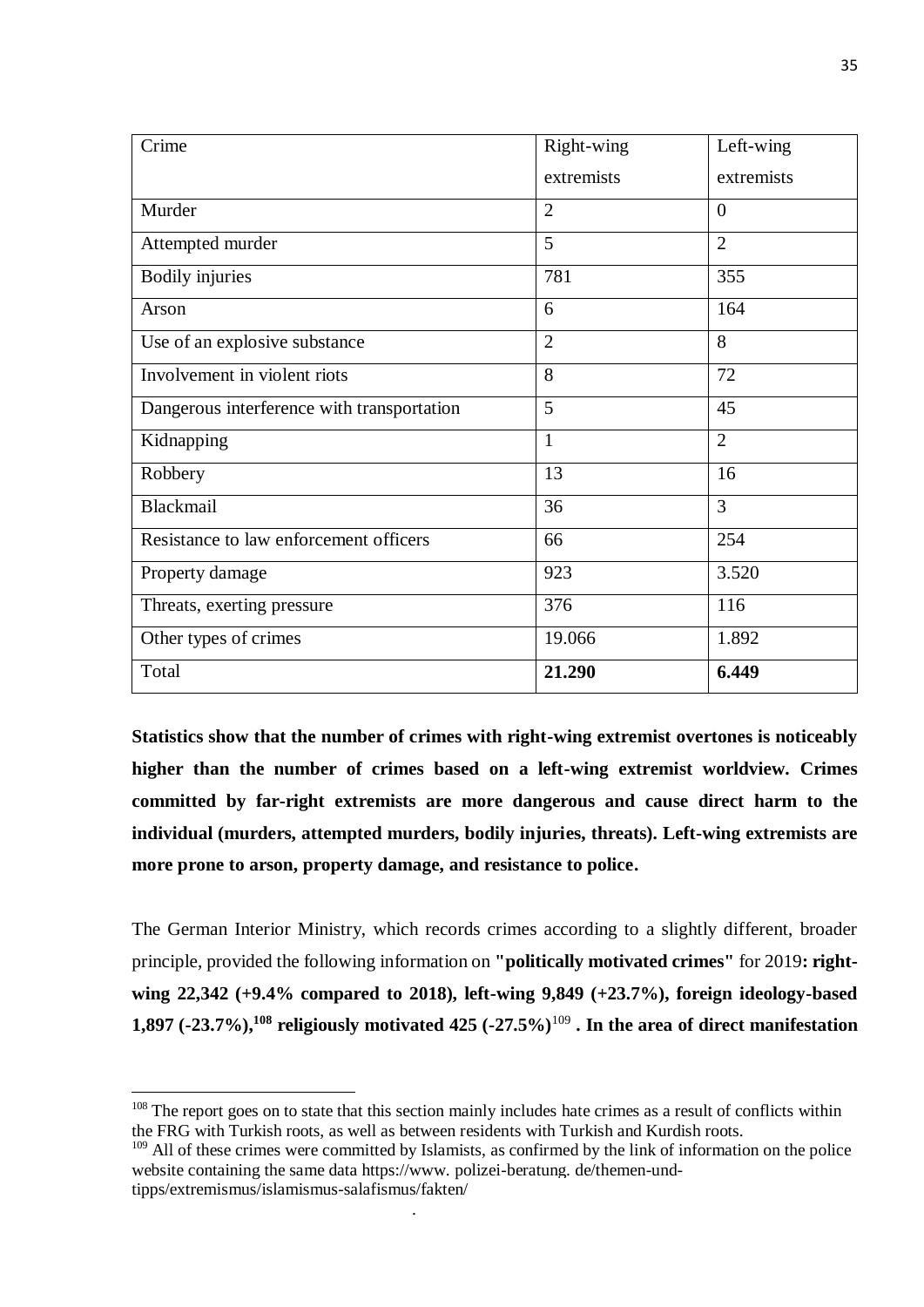**of violence there was a drop in reported cases in all four categories**. <sup>110</sup> Also in its report, the Interior Ministry separately indicated the following statistics for 2019: propaganda and property damage against refugee hostels 126 (-27.2%), attacks on refugee hostels 14 (equal number compared to 2018).

**The detection rates for** "politically motivated crime" were as follows: 41.2% overall (2018: 45.3%), 59.7% (59.9%) specifically for violence against the individual. <sup>111</sup>

**In 2018,** there were **48 attacks on mosques**, if only physical damage to property or violent acts are counted. Under a broader interpretation of "attack" (see below), the number of such manifestations reached 184.<sup>112</sup> The total number of attacks on mosques, houses of worship and cultural centers of Muslims, as well as on members of the Muslim population of the country with anti-Islamic motives: **813.**<sup>113</sup> According to the leadership of the Central Council of Muslims of Germany, not all cases of victims have filed a report to the police, respectively, the actual number of such crimes must be higher.<sup>114</sup> **In 2019,** there were **110 attacks on mosques alone**<sup>115</sup> and 871 hate crimes against Muslims.<sup>116</sup> The brandeilig.org initiative keeps its own statistics on attacks on mosques, according to which **in 2020 (as of the end of November)** there have already been **about 100** such crimes. By "attack" the group's activists, like most human rights activists, mean a wide range of illegal actions, including right-wing extremist graffiti, protests in front of mosques with right-wing slogans, damage to doors, windows, or walls, arson, and actions intentionally insulting the dignity of believers. Examples from 2020: attempts to prevent prayers at a mosque in Magdeburg (May), damage to property at a mosque in Nordenham (August), swastikas on the wall of a mosque in Berlin (October), and other manifestations. <sup>117</sup>

<sup>110</sup>https://www.bmi.bund.de/SharedDocs/downloads/DE/veroeffentlichungen/2020/pmk-

<sup>2019.</sup>pdf;jsessionid=B600530ABFD066DA33BB4334F4F1CF1209.1\_cid364?\_\_blob=publicationFile&v  $=11$ 

<sup>&</sup>lt;sup>111</sup> See above.

<sup>112</sup> https://www.heise.de/tp/features/Islamfeindlichkeit-Mehr-Angriffe-kaum-Konsequenzen-4669057.html

<sup>113</sup> http://dip21.bundestag.de/dip21/btd/19/170/1917069.pdf

<sup>114</sup> https://www. noz. de/deutschland-welt/politik/artikel/1608908/mehr-als-570-angriffe-auf-muslimeund-moscheen-seit-jahresbeginn

<sup>115</sup> https://www. neues-deutschland. de/artikel/1131093.muslime-mehr-angriffe-auf-moscheen. html

<sup>116</sup> https://de.qantara.de/content/2019-gab-es-in-deutschland-fast-900-angriffe-auf-muslime

<sup>117</sup> https://brandeilig. org/category/brandeilig/year/2020/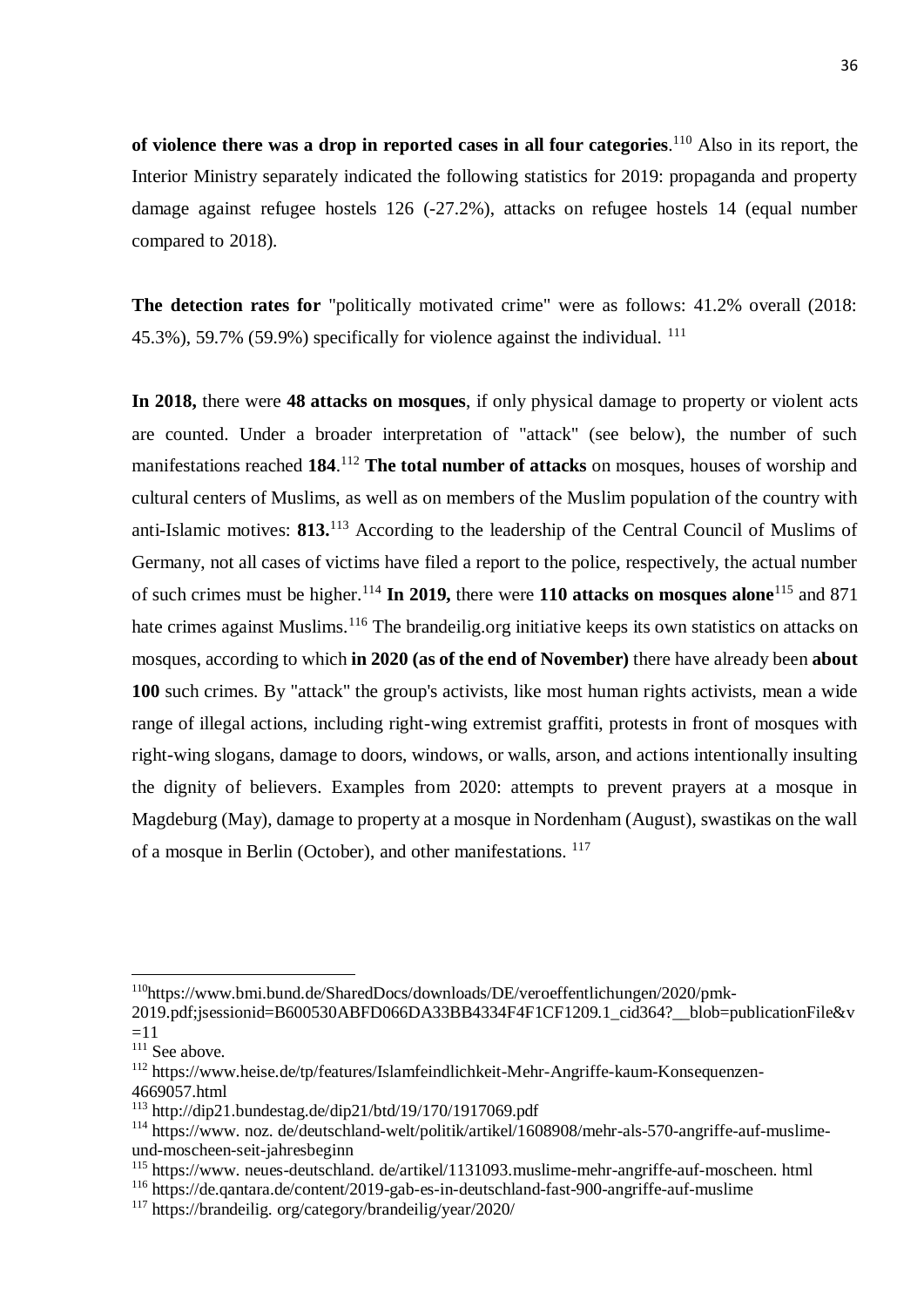Public organizations in Germany, which independently keep **statistics on manifestations of hatred and discrimination against** minorities, traditionally provide different, higher figures. Xenophobic leaflets, stickers, graffiti and stickers, verbal abuse on public transport and in the street, discrimination in state institutions, etc. are all recorded. For example, the Berlin registry for the documentation of right-wing extremism and discrimination cited **3,277 cases** of racism, anti-Semitism, anti-Gypsyism, far-right manifestations, hatred of Muslims, hatred of the LGBTI community, discrimination against the disabled, social chauvinism and the glorification of Nazism in its final report for 2019 in the capital alone.<sup>118</sup> In 2018, 3,405 cases were recorded.<sup>119</sup> NGOs are in a better position to record such manifestations, as victims show more trust in non-governmental organizations than in official law enforcement agencies. In addition, certain forms of discrimination, threats, disparaging attitudes and other facts of violation of citizens' rights are difficult to prove legally.

#### **VII. Sociology and Public Attitudes**

Every two years the Friedrich Ebert Foundation publishes the results of a large-scale study of **the attitudes of the majority population in Germany toward members of minorities and the level of intolerance in society (**right-wing radicalism, various forms of chauvinism, discrimination, denial of democracy)**.** The main trends identified in the 2018-2019 study are. : **The majority of Germans have a positive attitude toward democracy**, the strengthening of European unity, and a positive perception of the ethnic diversity of the country's population. At the same time, **a third of those surveyed expresses some degree of doubt about the need for equal rights for all people**. Chauvinistic sentiments have remained unchanged for the last five years. The greatest number of their adherents is in the ranks of AfG supporters. **Negative attitudes toward Muslims, Jews, and migrants have been consistently high since 2014**. Anti-Semitism extrapolated from Israeli politics is 5-8 times greater than "classical" anti-Semitism. **Denial of asylum seekers intensified compared to 2016** (every second participant answered positively to at least one question related to negative attitudes toward this group), even though the number of asylum seekers was decreasing during this period. At the same time, **the level of sexism and negativity toward homosexuals and homeless people decreased. A clear right-wing extremist view was expressed by 2-3% of those surveyed.** At the same time, 8% agreed with the statement "Germans

 $\overline{a}$ 

<sup>118</sup> https://berliner-register. de/content/jahresbericht-2019-der-berliner-register-erschienen

<sup>119</sup> https://berliner-register. de/content/jahresbericht-2018-der-berliner-register-erschienen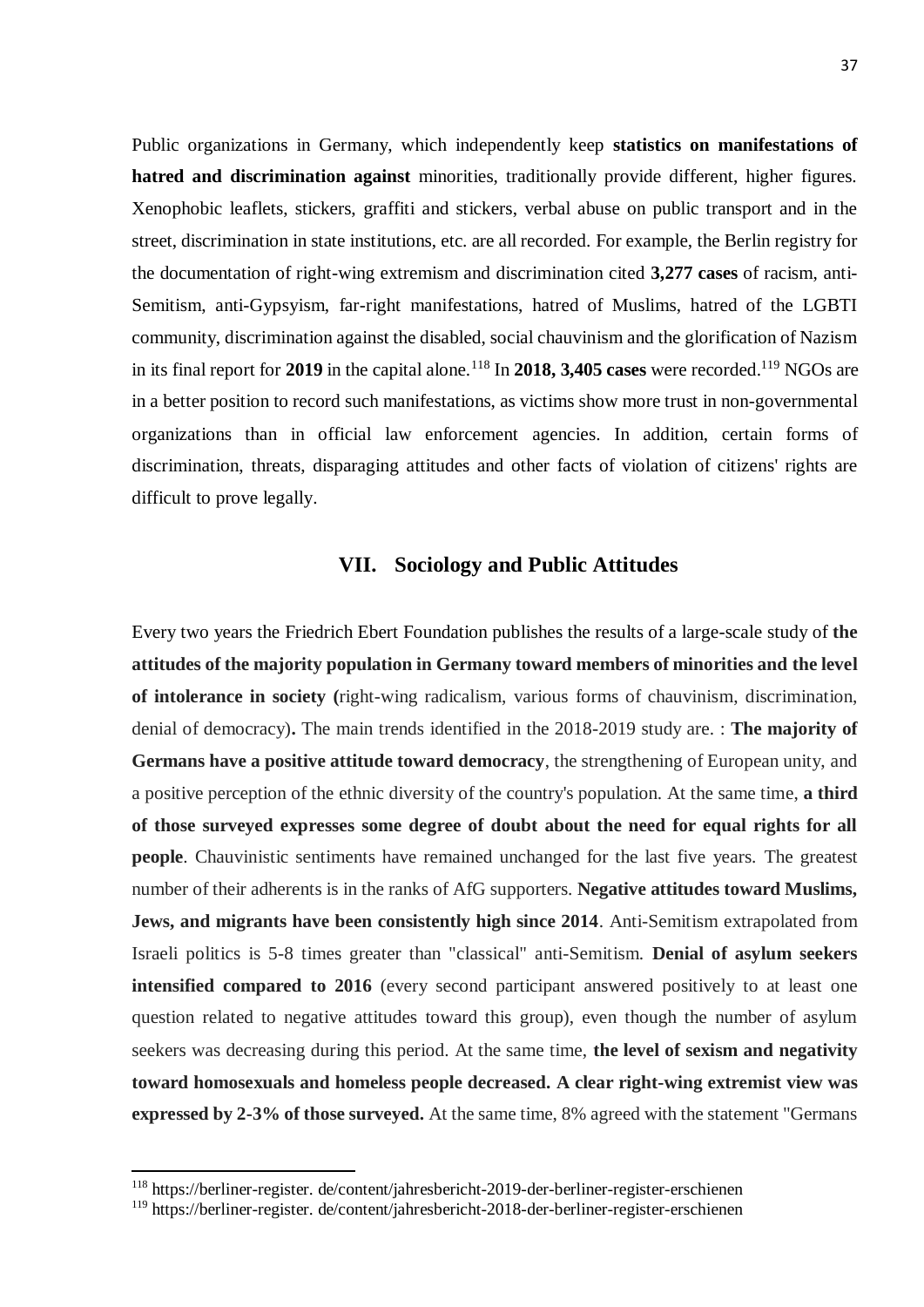are inherently superior to some other peoples. **Support for conspiracy theories remains at a very high level.** Almost half of all respondents agreed with the statement "secret organizations influence political decisions. Every second person prefers to trust his/her own feelings rather than to trust the sources of information. About a quarter of respondents believe that politics and the media act together. <sup>120</sup>

**There is a lively debate about racism in German society. Most Germans see a connection between racism and a threat to democracy.** In a survey in the fall of 2019, they recognized racism and chauvinism as dangerous to the country's democratic development and to peace in society.<sup>121</sup> **However, the fight against racism has certain limits in Germans' perceptions and focuses rather on denying it at present.** In the 2020 survey, for example. 72 percent of respondents spoke out against renaming businesses named after people who have been tainted by racist remarks or expressions.<sup>122</sup> Many residents were also skeptical about renaming streets named after figures from the colonial past.<sup>123</sup> Such initiatives by district or city authorities or NGOs are often torpedoed by conservative factions in local parliaments, usually citing the timeliness, high cost of the measure and lack of adequate funding. In Bavaria in July 2020, there was a discussion about the possible removal or relocation of the Columbus monument, which is surrounded by statues that are questionable from this point of view. Only a third of the region's residents supported the demolition of monuments related to colonialism, almost 53 percent were unequivocally against it.<sup>124</sup> This is due to the peculiarities of the historical and political perception of this era in today's society. The German Empire owned a small number of colonies, and only for a short time. There was no mass use of slave labor. Colonialism has become a significant topic of political discussion only in recent years, and remains incomparably less painful than the Nazi period. Also Germans, given the mental trauma of World War II, need some images of major figures of the past with whom they can associate their own history. Bismarck, Wagner, and all the German emperors up to the fall of the monarchy were no strangers to racism. A secondary role is played by the fear of disruption of the usual way of life caused, for example, by the renaming of a street.

URPBIGQ3ALPNINNWPQMUJ7LNJY.html

<sup>120</sup> https://www.fes.de/forum-berlin/gegen-rechtsextremismus/mitte-studie

<sup>121</sup> https://de.statista.com/statistik/daten/studie/1098835/umfrage/umfrage-in-west-und-ostdeutschlandzur-bedrohung-der-demokratie-durch-rassismus/

<sup>122</sup> https://www.migazin.de/2020/08/12/rassismus-umfrage-mehrheit-deutschen-umbenennung-betrieben/ <sup>123</sup> https://www.rnd.de/panorama/rassismusdebatte-strassenumbenennungen-in-sachsen-selten-

<sup>&</sup>lt;sup>124</sup> https://www.augsburger-allgemeine.de/politik/Kolonialzeit-Erinnerungen-Bayern-wollen-Statuennicht-stuerzen-id57754441.html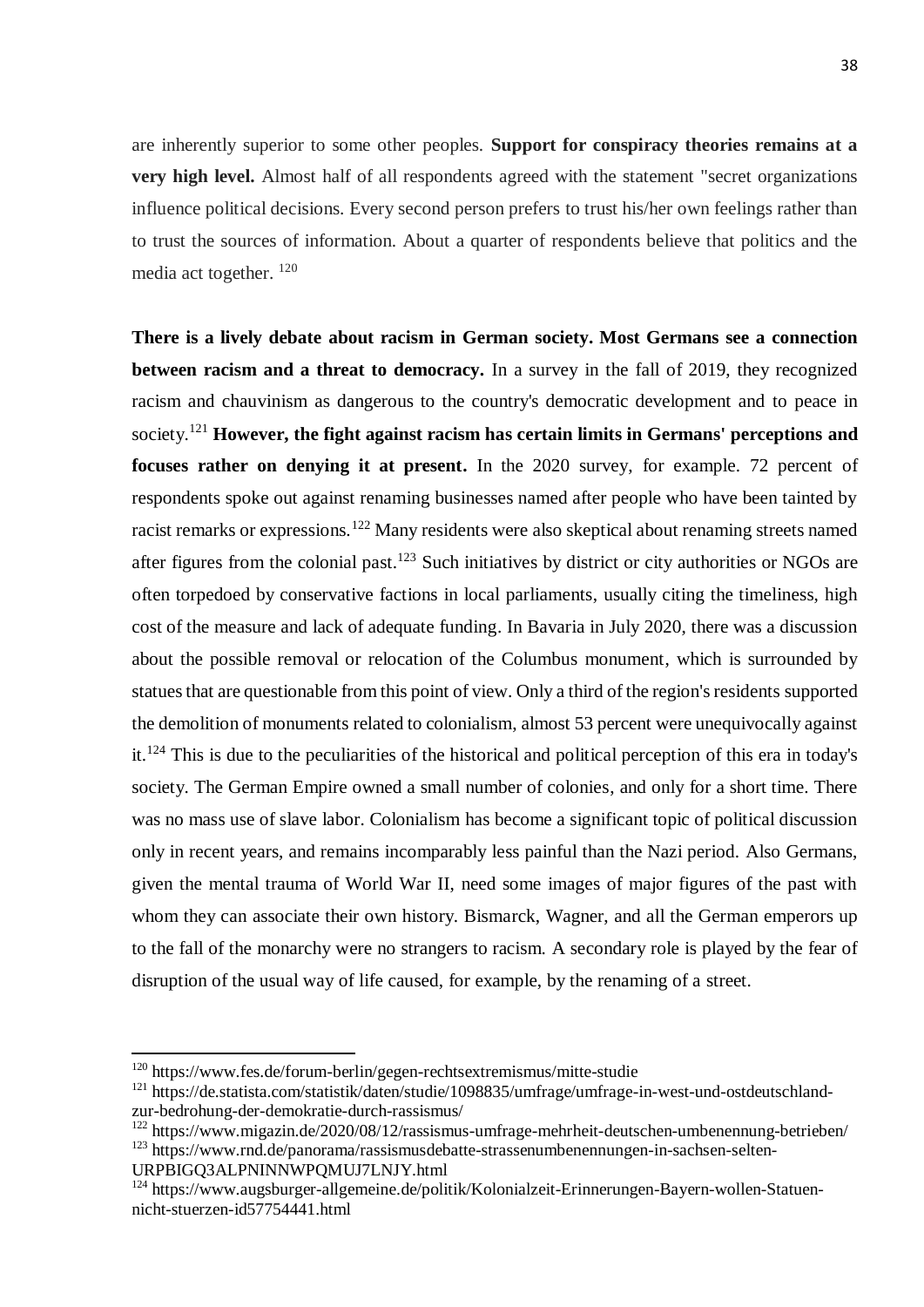**During this period, German society has become more focused on the threats associated with the radical interpretation of Islam.** This leads to a partial extrapolation to all carriers of religion, although public attitudes toward Muslims are highly ambivalent. A July 2019 Bertelsmann Foundation study shows that 50% of West Germans surveyed and 57% in East Germany see Islam as a "threat." Correspondingly, 16% and 30% would not want to live next door to Muslims. Islam was the only religion that did not lead to "cultural enrichment" in the eyes of those surveyed. Only 30% of Germans perceive the Muslim religion as such, while Christianity, Judaism, Hinduism and Buddhism have a positive balance of sympathies. The Foundation experts find the reasons for this phenomenon in the fact that many Germans see Islam not as a religion, but as a political ideology. Some "consolation" comes from answers to another research question. Religious people are more committed to democracy than non-religious people. Of those respondents who indicated no religious preference or who wrote "atheist," 93 percent of Christians and 91 percent of Muslims in Germany favor a democratic form of government. On average 89% of respondents considered democracy a good system of relations in society.<sup>125</sup> At the same time, a survey a year earlier showed that approximately half of the public accepted Islam as part of German culture, while the other half refused to do so. The results of this survey suggest three conflicting lines. First, "eastwest": there are significantly more opponents of Islam in the east of the country. Second, age: Germans over 60 fear the Muslim religion the most. Third, the dependence on party preferences: supporters of AfG and the FDP (the latter somewhat unexpectedly for liberals) do not want to recognize Islam as part of Germany, while voters of the SDHP and the Greens are the most friendly to it. $^{126}$ 

In the wake of the debate about racism in the police, there **has been a growing public demand for an independent body to which to complain about law enforcement misconduct**. This was demanded by 65 percent of those surveyed in October 2020.<sup>127</sup> At present only three federal states have such a structure: Baden-Württemberg, Rhineland-Palatinate and Schleswig-Holstein. For information: In Germany the majority of police forces (275,000 employees) are under state control. There are 51,000 police officers under federal command.

 $\overline{a}$ 

<sup>125</sup> https://www. tagesschau. de/inland/islam-studie-bertelsmann-stiftung-101.html

<sup>126</sup> https://www. faz. net/aktuell/politik/inland/umfrage-mehrheit-der-deutschen-keine-angst-vor-islam-15507518.html

<sup>127</sup> https://www. tagesschau. de/investigativ/wdr/polizei-rassismus-umfrage-101.html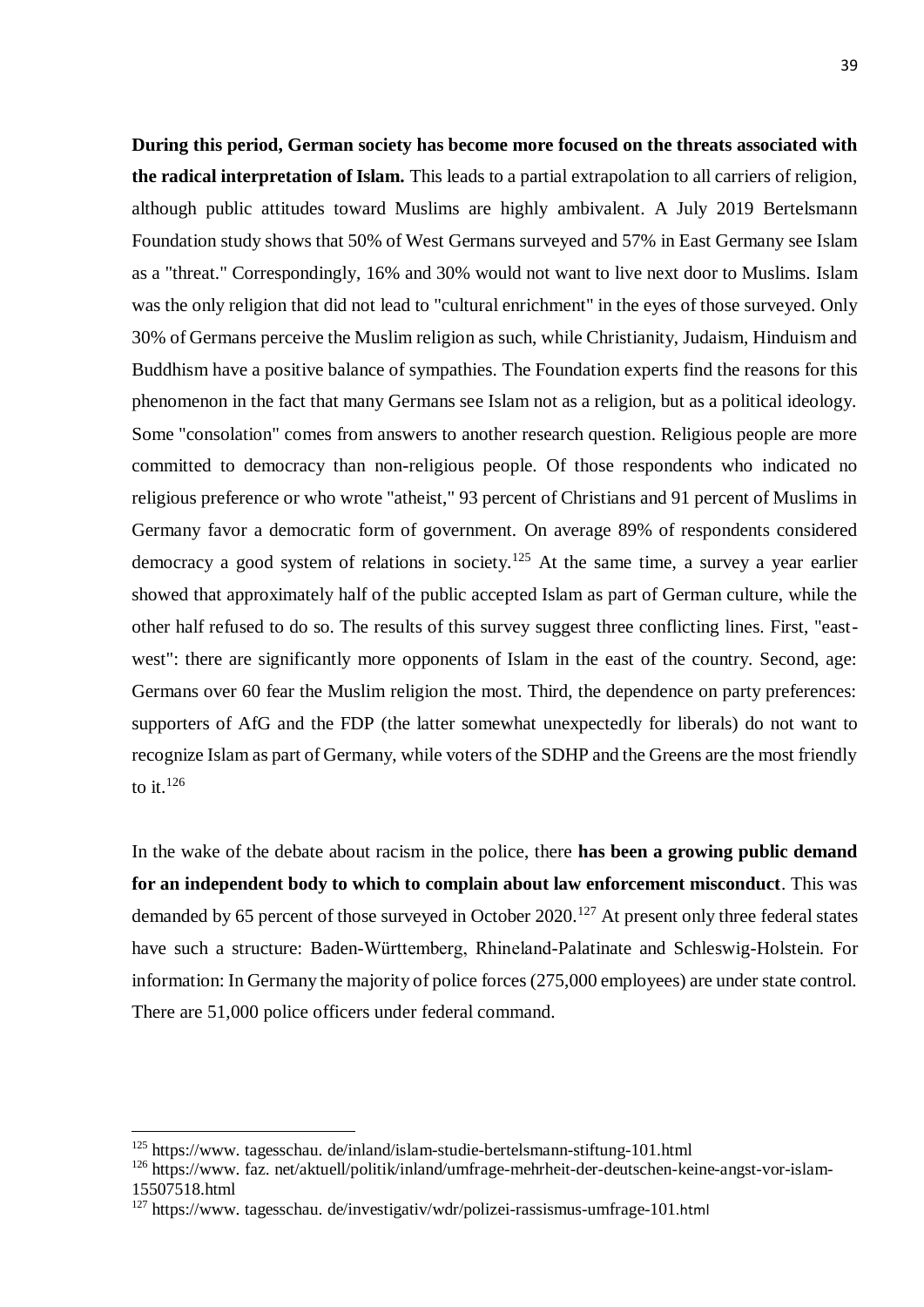# **VIII. Conclusions**

**In this period, the trends of previous years were preserved, but new phenomena were also observed**:

- 1. On the extreme right flank, **AfG retains its leadership, although this party has lost some of its popularity.** AfG has increased the degree of radicalism. Its representatives openly violate taboos and informal social agreements of the FRG, such as the unacceptability of revanchism and relativism. The "traditional" ultra-right parties have finally become marginal. New right-wing extremist parties have failed to expand their influence in society and are unable to compete with AfG, which allows the party to retain its core electorate. Radical loners, who **pose the greatest threat to** the health and lives of citizens, remain a notable threat.
- 2. There is an **increase in the number of Islamists**. Their structures continue to be operational. Soloists and small cells affiliated with the Islamic State have been found to be the most prone to terrorist activity.
- 3. In Germany, **there are a large number of programs** at the national, state and municipal levels **aimed at strengthening tolerance**, mutual understanding between different groups of the population and their involvement in democratic processes. The programs also aim to combat radical manifestations and form "niches" in society in which extremist cells can potentially form. **The programs show some results, but there is no mechanism that can unambiguously assess the effectiveness of each program individually and all projects in general,** in relation to specific social groups.
- 4. **A new government plan through 2024** provides for further measures and projects to combat right-wing extremism and racism. This is an indicator of the significance of the problem for the country's leadership.
- **5. Radicalism in both right-wing extremist and Islamist circles is on the rise.** Right-wing radicals committed more crimes against the individual than the carriers of other ideologies during the period under review.
- **6. The threat of Islamism is becoming a more significant topic in German society. All German parliamentary parties are calling for stricter measures to combat Islamism, both at the level of perception of the significance of the problem and in the form of concrete actions.** The special services are creating new units to combat these manifestations. Politicians, including representatives of parties that previously paid less attention to the problem, are "competing" with each other, putting forward new concepts.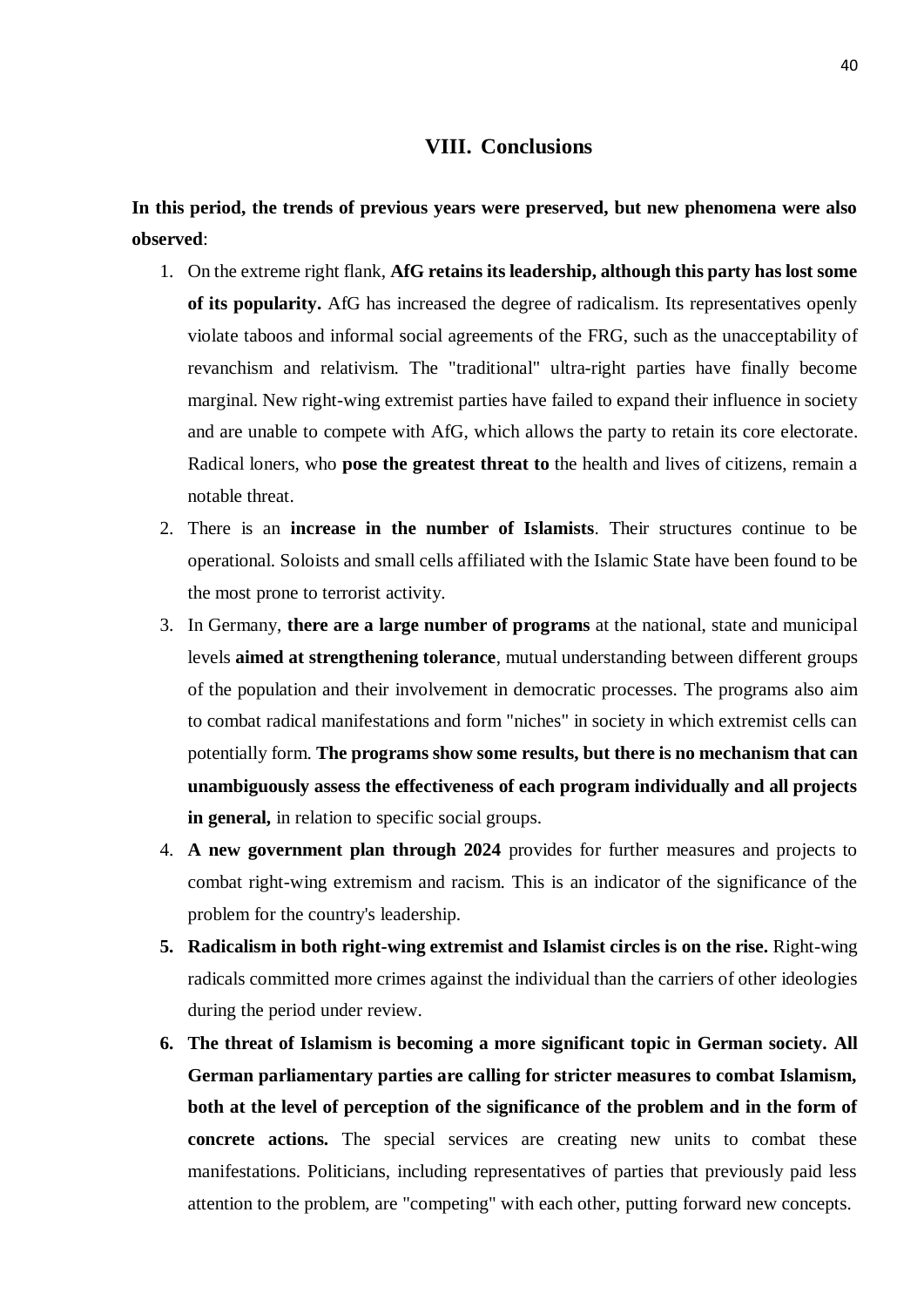- 7. **There is a strong majority in German society that denies racism.** However, certain specific measures, such as the renaming of streets and businesses, are often viewed with skepticism.
- 8. **The percentage of the population sharing a certain degree of intolerance towards minorities is relatively stable. The most negative attitude is shown towards asylum seekers.**

# **IX. Recommendations**

#### **Countering Discrimination, Empowering Minorities**

- 1. Listen to the recommendations of experts in the field of anti-discrimination law and **adopt amendments** to **the General Equality Act (Allgemeines Gleichbehandlungsgesetz, AGG)** during the current period (before the new Bundestag elections in September 2021)**, extending and clarifying the catalog of discriminatory actions and the criteria for their definition.** Changes to this law can be made by a simple parliamentary majority, which the ruling coalition has. Judicial decisions not in favor of plaintiffs or the need to appeal to the European Court show that insufficiently clear and detailed criteria in a number of cases lead to a lack of legal responsibility for discriminatory actions.
- 2. **The "Berliner Landesantidiskriminierungsgesetz" (Berliner Landesantidiskriminierungsgesetz) (Berliner Landesantidiskriminierungsgesetz, LAFG) should be taken as a basis for similar legislation in other federal states.**  Criticism by opponents of the law cannot be considered valid. It is people with a migration background, due to insufficient knowledge of the German language, limited financial opportunities, negative experiences in the country of origin, where there is no real possibility to complain about the actions of an official, as well as insufficient knowledge of German law and the rules of interaction in society, become victims of police abuse, full or partial non-observance of their rights. One of such forms of rights violation is discrimination. The negative attitude toward the system of lawsuits through organization by the opponents of LAGD does not correspond to the already existing legal practice of the Federal Republic of Germany. This type of action has long been used in various areas of German law in which the plaintiff cannot file a complaint on his or her own. These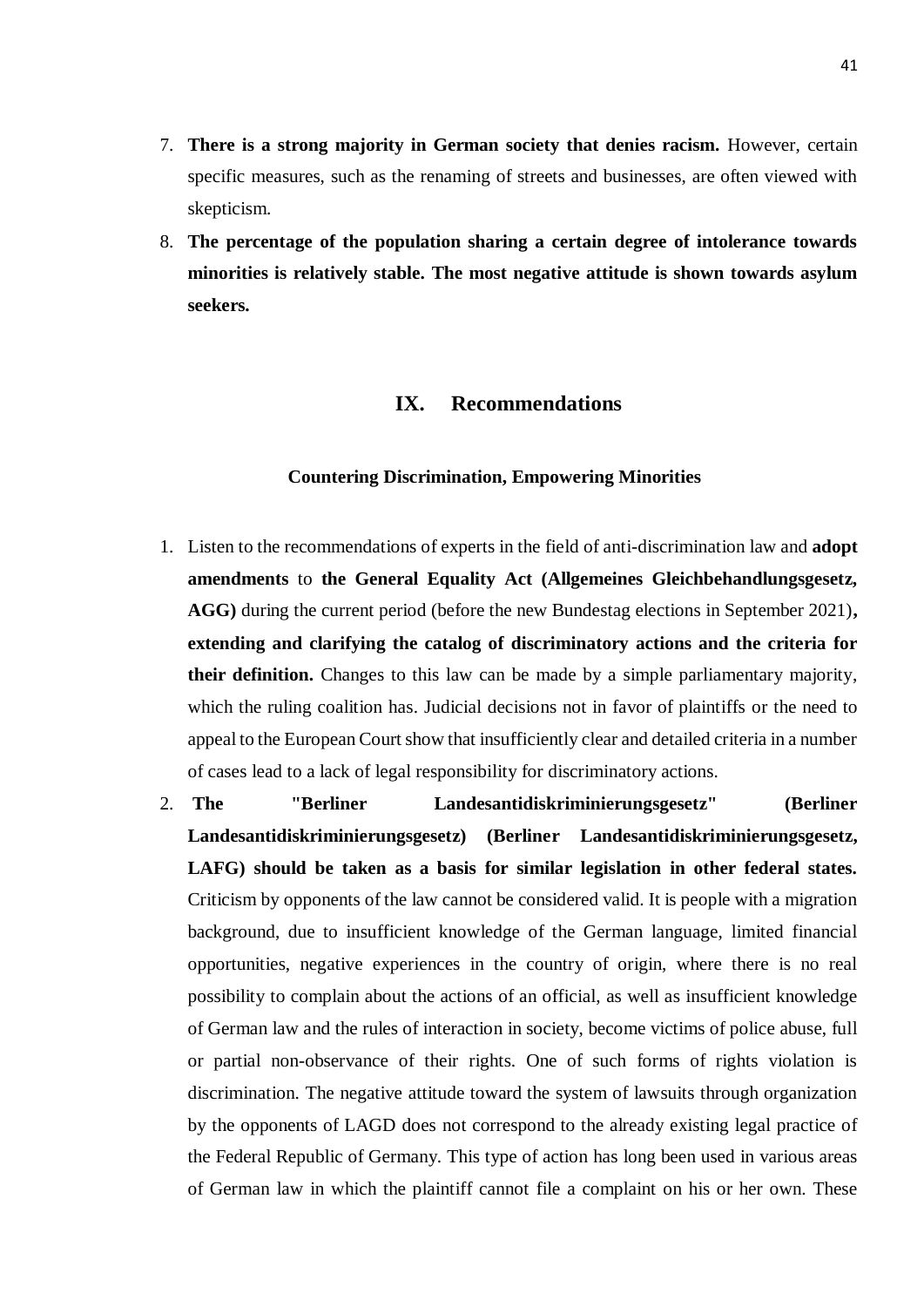include environmental protection, animal protection (seven federal states have even approved a list of NGOs that can file such a complaint), protection of the rights of the disabled, and in some cases also consumer protection. It would also make sense to give these powers to reputable human rights organizations in the field of anti-discrimination. This would increase the number of lawsuits and increase the chances of success in the courts. We also cannot agree with the criticism of strengthening control over the actions of the police and other civil servants.

- 3. **It is extremely important to achieve synchronization of legislation, compliance of legal acts in terms of combating discrimination and protection of minority rights**, while being aware of the historical significance of federalism for Germany**.** In Germany, amendments to laws are being passed at the federal and especially at the Länder level to improve the existing situation, but not as separate projects. **The First Thuringian Catering Law Amendment Act** of 2017 (Erstes Gesetz zur Änderung des Thüringer Gaststättegesetzes), the title of which does not refer directly to anti-discrimination measures, increases the administrative penalty (fine) for discrimination based on ethnicity or religion when preventing a guest from entering a discotheque during a face control or when visiting a catering establishment.
- 4. In order to form a positive public opinion, the executive branch **needs to be more active in informing the population about the details of draft laws against discrimination and aimed at suppressing hate crimes**. A positive example is the aforementioned materials posted on Berlin's city website. This helps the population get truthful information firsthand, contributes to the transparency of the authorities, and excludes negative conclusions based on unverified information obtained, for example, through "alternative" media in social networks.
- 5. Since not everyone in Germany is able to understand complex legal language that is full of special terms, **it is recommended that the aforementioned information also be posted in simple and accessible language**. Such an approach has already been used to publish "light" versions of political party programs, government decrees, instructions, etc. (leichte Sprache) and can be extended.  $^{128}$
- 6. The experience of state expert and migrant organizations shows that people with a migration background who are discriminated against are often unaware of their rights, in

 $128$  [https://www. berlin. de/ba-steglitz-zehlendorf/de-plain/](https://www.berlin.de/ba-steglitz-zehlendorf/de-plain/) Example of a Berlin city hall website, where a special section explains in "plain language" and large print what the individual departments do, how to contact them, etc. This practice can be applied to the above information.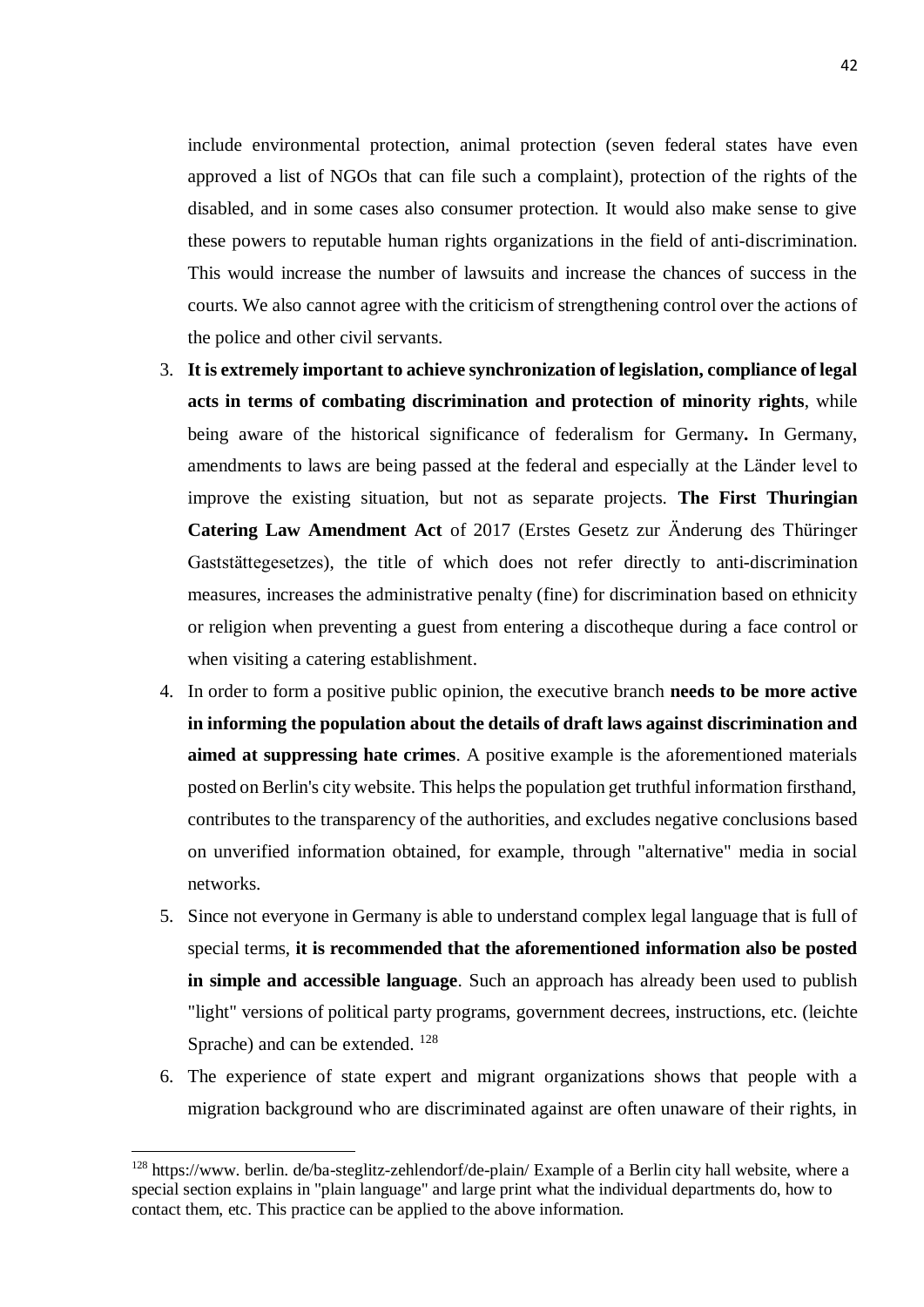particular the possibility of filing an administrative or judicial complaint, contacting the local anti-discrimination commissioner and/or the integration commissioner. In order to change this situation**, it is necessary to inform the population as widely as possible about the possibilities offered by the current legislation. Internet sites, newsletters, notices and brochures in town halls can be used for this purpose. In addition to German, it is recommended to use minority languages** (mother tongues and/or languages they understand): Turkish, Arabic, Russian, English, French, Spanish, Polish, Greek, Serbian and Croatian, possibly other languages in areas with a high diaspora population. Such ongoing information campaigns should be conducted at all levels, ending with the communal (municipal) one.

- 7. Expert circles in a number of states, such as Hesse, consider it necessary **to involve the Councils for Foreigners and Integration Councils** (Ausländebeirat, Integrationsbeirat) **more actively in discussions of relevant draft laws.** These structures, consisting of activists with a migration background, usually without German citizenship or with two citizenships, are advisory bodies in their own right. At the same time, they advise the executive branch with little participation in the public debate on the laws that are passed. In view of the fact that bills that are introduced are published in advance on the websites of the Bundestag and the Landtags, the councils could make important amendments and propose them to the deputies. Also, involving the councils in this process would help to increase their popularity. In a number of German regions, these bodies are formed on the basis of competitive elections, with election campaigns running concurrently with legislative elections. While a significant number of foreigners show interest in the council in the larger West German federal states, there is markedly less interest in the smaller states as well as in the east of the country. Turnout is uniformly low throughout Germany. Participation in the lawmaking process, albeit not directly, would increase the desire of proactive residents with a migrant background to serve on councils.
- 8. **More effort** must be made **to educate the German population.** The surveys mentioned in the report show that **a large part of German society is hostile to Islam**, perceiving it not as a religion but as a political ideology. This means that a certain part of the national programs aimed at strengthening tolerance is not working effectively enough.
- 9. Despite the counter-arguments of some of the experts above, the author of the report believes that it is necessary **to start a procedure of surveillance by the special services not only of individual functionaries and inner-party currents of AfG, but of the party**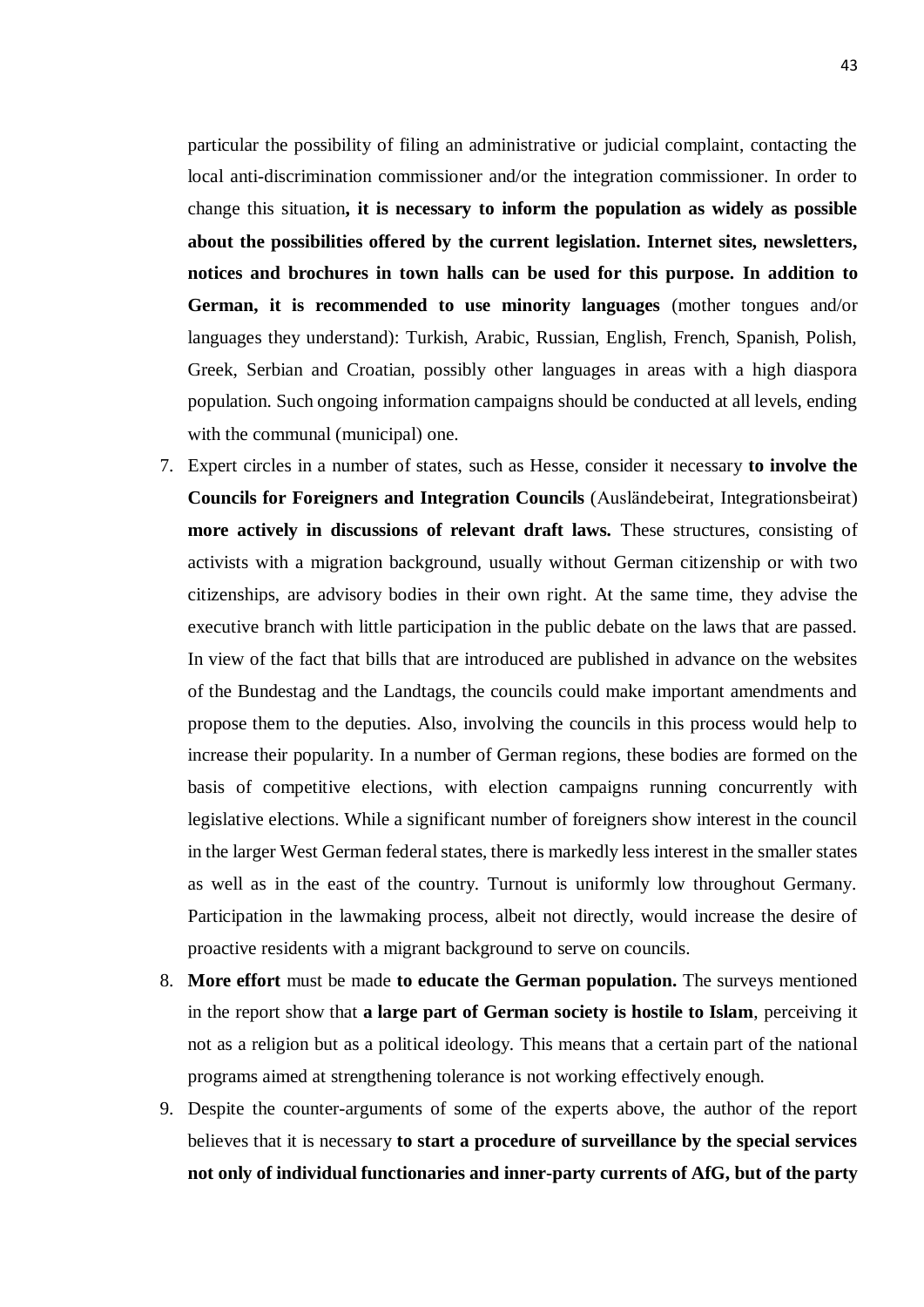**as a whole.** Based on the results of the observation, a decision on further actions can be made.

- 10. It would be advisable to expand the practice of the three federal states and **create independent bodies in each federal state to which complaints about police misconduct can be lodged across** the entire spectrum: discrimination, racism, excessive violence, refusal to record certain circumstances of wrongdoing, etc. It is the wide range of tasks that would help such a structure avoid "accusations" from part of society of addressing "only one" problem and "ignoring" others.
- 11. Taking into account the technical and structural difficulties, the author of the report still considers it appropriate **to develop a new mechanism for evaluating the effectiveness of national programs to** strengthen tolerance and introduce preventive measures against hate ideologies. The government's approval of a new plan, which will involve revising or reformatting some programs and starting others, is a good moment to develop such a mechanism.
- 12. The author of the report has no recommendations regarding Germany's accession to these or other international conventions, as **Germany actively participates in such agreements and implements EU decisions at the level of national law in a timely manner.**

#### **Combating Hate Crimes**

The development of specific proposals to strengthen the effectiveness of preventive measures to combat these manifestations is difficult for the author of the report. **Such measures, starting with tracing the chains of those potentially involved in terrorist activities, are carried out by special services in a closed regime.** There is a demand in German society for a more active fight against Islamism. According to open sources, **during the period under review, a wide range of different steps have been taken,** from preventive work (e.g. a national program and individual programs of various levels) to forceful actions (arrests and prosecution of extremists and terrorists, banning relevant organizations and their symbols). Proposals from political parties, NGOs and individual experts in the field of counteracting specific manifestations of extremism, such as banning certain groups, require thorough and multifaceted study and cannot be unequivocally evaluated by the author of the report. The author of the report limits himself to two recommendations:

1. **The area of combating right-wing radicalism.** The relevant structures **need to take into account the noticeable changes in the right-wing radical environment**: the ongoing